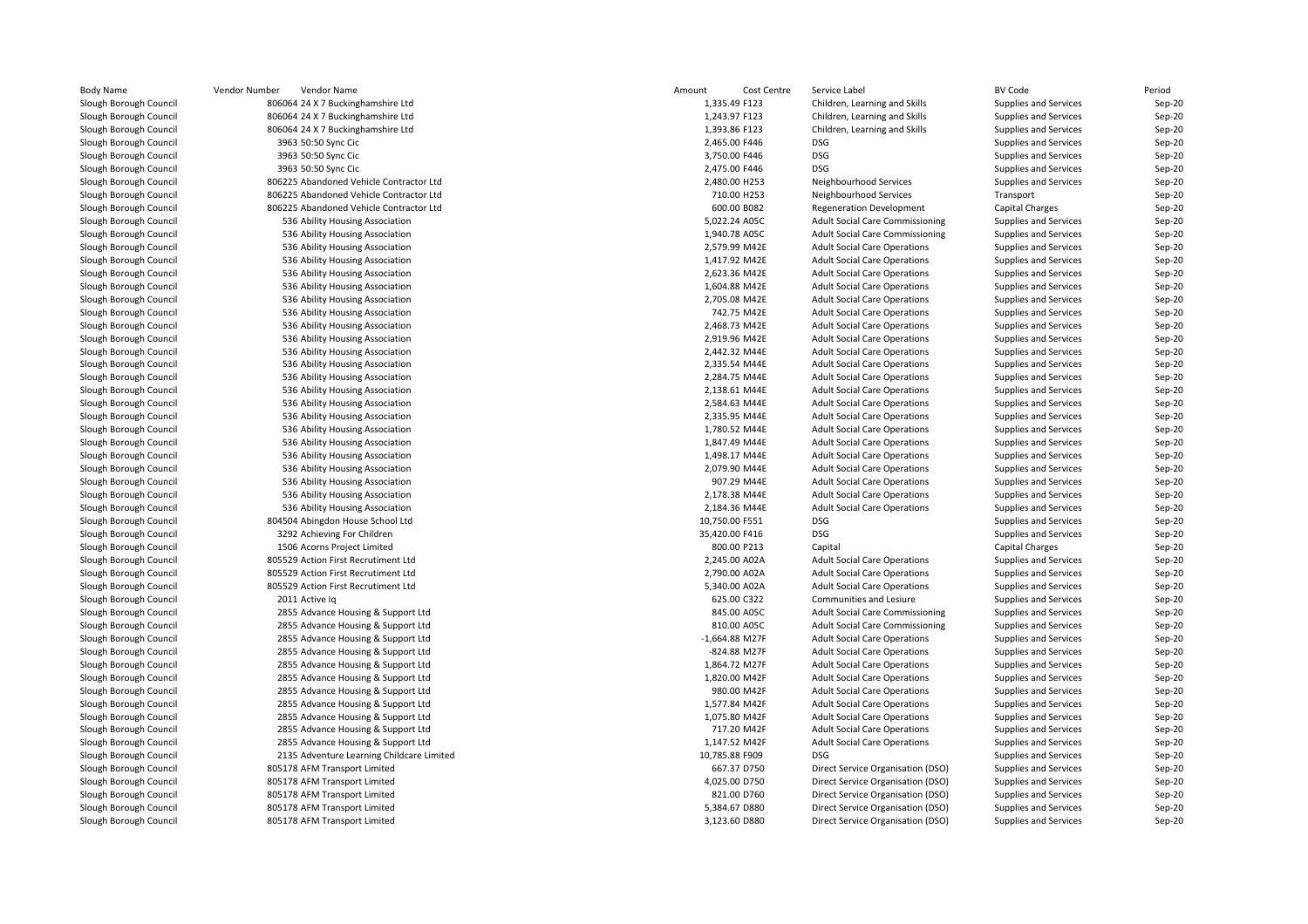| Slough Borough Council | 805178 AFM Transport Limited                                      | 9,282.23 D880   | Direct Service Organisation (DSO)   | Supplies and Services | Sep-20   |
|------------------------|-------------------------------------------------------------------|-----------------|-------------------------------------|-----------------------|----------|
| Slough Borough Council | 805178 AFM Transport Limited                                      | 10,751.88 D880  | Direct Service Organisation (DSO)   | Supplies and Services | $Sep-20$ |
| Slough Borough Council | 805178 AFM Transport Limited                                      | 6,291.78 D880   | Direct Service Organisation (DSO)   | Supplies and Services | Sep-20   |
| Slough Borough Council | 805178 AFM Transport Limited                                      | 9,366.96 D880   | Direct Service Organisation (DSO)   | Supplies and Services | Sep-20   |
| Slough Borough Council | 805178 AFM Transport Limited                                      | 8,184.00 D880   | Direct Service Organisation (DSO)   | Supplies and Services | $Sep-20$ |
| Slough Borough Council | 805178 AFM Transport Limited                                      | 11,500.00 D880  | Direct Service Organisation (DSO)   | Supplies and Services | Sep-20   |
| Slough Borough Council | 805178 AFM Transport Limited                                      | 14,950.00 D880  | Direct Service Organisation (DSO)   | Supplies and Services | Sep-20   |
| Slough Borough Council | 805178 AFM Transport Limited                                      | 1,265.00 D880   | Direct Service Organisation (DSO)   | Supplies and Services | Sep-20   |
| Slough Borough Council | 805178 AFM Transport Limited                                      | 21,850.00 D880  | Direct Service Organisation (DSO)   | Supplies and Services | Sep-20   |
| Slough Borough Council | 805178 AFM Transport Limited                                      | 7,550.85 D880   | Direct Service Organisation (DSO)   | Supplies and Services | Sep-20   |
| Slough Borough Council | 805178 AFM Transport Limited                                      | 1,265.00 D880   | Direct Service Organisation (DSO)   | Supplies and Services | Sep-20   |
| Slough Borough Council | 805178 AFM Transport Limited                                      | 1,487.15 D880   | Direct Service Organisation (DSO)   | Supplies and Services | $Sep-20$ |
| Slough Borough Council | 805178 AFM Transport Limited                                      | 6,016.27 D880   | Direct Service Organisation (DSO)   | Supplies and Services | Sep-20   |
| Slough Borough Council | 805178 AFM Transport Limited                                      | 6,458.95 D880   | Direct Service Organisation (DSO)   | Supplies and Services | Sep-20   |
| Slough Borough Council | 2486 Agriculture And Estate Services Limited                      | 713.75 P220     | Capital                             | Capital Charges       | Sep-20   |
| Slough Borough Council | 2486 Agriculture And Estate Services Limited                      | 918.75 P220     | Capital                             | Capital Charges       | Sep-20   |
| Slough Borough Council | 805318 AH Planning Ltd                                            | 5,355.00 D012   | Major Infrastructure Projects       | Supplies and Services | $Sep-20$ |
| Slough Borough Council | 805318 AH Planning Ltd                                            | 680.00 D012     | Major Infrastructure Projects       | Supplies and Services | $Sep-20$ |
| Slough Borough Council | 2301 Aik Saath                                                    | 31,250.00 C402  | Communities and Lesiure             | Supplies and Services | Sep-20   |
| Slough Borough Council | 2197 Altwood Housing Ltd                                          | 930.00 H216     | <b>Strategic Housing Services</b>   | Supplies and Services | Sep-20   |
| Slough Borough Council | 2197 Altwood Housing Ltd                                          | 1,350.00 H205   | <b>Strategic Housing Services</b>   | Supplies and Services | Sep-20   |
| Slough Borough Council | 2197 Altwood Housing Ltd                                          | 930.00 H205     | <b>Strategic Housing Services</b>   | Supplies and Services | Sep-20   |
| Slough Borough Council | 2197 Altwood Housing Ltd                                          | 2,325.00 H205   | <b>Strategic Housing Services</b>   | Supplies and Services | Sep-20   |
| Slough Borough Council | 2197 Altwood Housing Ltd                                          | 1,240.00 H205   | <b>Strategic Housing Services</b>   | Supplies and Services | Sep-20   |
| Slough Borough Council | 2197 Altwood Housing Ltd                                          | 930.00 H205     | <b>Strategic Housing Services</b>   | Supplies and Services | Sep-20   |
| Slough Borough Council | 2197 Altwood Housing Ltd                                          | 930.00 H216     | <b>Strategic Housing Services</b>   | Supplies and Services | Sep-20   |
| Slough Borough Council | 86 Altwood Properties Ltd                                         | 50,943.32 H205  | <b>Strategic Housing Services</b>   | Premises              | Sep-20   |
| Slough Borough Council | 807515 Always Growing Together Community Interest Company Limited | 8,945.87 F909   | <b>DSG</b>                          | Supplies and Services | $Sep-20$ |
|                        |                                                                   | 3,200.00 M25C   |                                     |                       |          |
| Slough Borough Council | 3137 Applegarth Care Home Ltd                                     |                 | <b>Adult Social Care Operations</b> | Supplies and Services | Sep-20   |
| Slough Borough Council | 3137 Applegarth Care Home Ltd                                     | 3,400.00 M25C   | <b>Adult Social Care Operations</b> | Supplies and Services | Sep-20   |
| Slough Borough Council | 3137 Applegarth Care Home Ltd                                     | 3,500.00 M27C   | <b>Adult Social Care Operations</b> | Supplies and Services | Sep-20   |
| Slough Borough Council | 805234 Aquam Water Services Limited                               | 2,901.05 D620   | Direct Service Organisation (DSO)   | Supplies and Services | Sep-20   |
| Slough Borough Council | 805234 Aquam Water Services Limited                               | 2,901.05 D750   | Direct Service Organisation (DSO)   | Supplies and Services | Sep-20   |
| Slough Borough Council | 3350 Arbour Vale School                                           | 426,644.21 E509 | <b>DSG</b>                          | Supplies and Services | Sep-20   |
| Slough Borough Council | 806299 ARC Group London Limited                                   | 31,179.13 P577  | Capital                             | Capital Charges       | Sep-20   |
| Slough Borough Council | 806299 ARC Group London Limited                                   | 7,503.42 P577   | Capital                             | Capital Charges       | $Sep-20$ |
| Slough Borough Council | 2073 Arc Preschool                                                | 12,497.78 F909  | <b>DSG</b>                          | Supplies and Services | $Sep-20$ |
| Slough Borough Council | 831 Argos Business Solutions Ltd                                  | 652.16 D305     | <b>Customer and Communications</b>  | Supplies and Services | Sep-20   |
| Slough Borough Council | 831 Argos Business Solutions Ltd                                  | 1,470.00 D305   | <b>Customer and Communications</b>  | Supplies and Services | $Sep-20$ |
| Slough Borough Council | 831 Argos Business Solutions Ltd                                  | 1,470.00 D305   | <b>Customer and Communications</b>  | Supplies and Services | Sep-20   |
| Slough Borough Council | 831 Argos Business Solutions Ltd                                  | 2,058.00 D305   | <b>Customer and Communications</b>  | Supplies and Services | Sep-20   |
| Slough Borough Council | 831 Argos Business Solutions Ltd                                  | 2,303.00 D305   | <b>Customer and Communications</b>  | Supplies and Services | Sep-20   |
| Slough Borough Council | 831 Argos Business Solutions Ltd                                  | 2,205.00 D305   | <b>Customer and Communications</b>  | Supplies and Services | Sep-20   |
| Slough Borough Council | 804534 Armstrong Mvura                                            | 500.00 A02A     | <b>Adult Social Care Operations</b> | Supplies and Services | Sep-20   |
| Slough Borough Council | 804534 Armstrong Mvura                                            | 500.00 A02A     | <b>Adult Social Care Operations</b> | Supplies and Services | Sep-20   |
| Slough Borough Council | 804534 Armstrong Mvura                                            | 500.00 A02A     | <b>Adult Social Care Operations</b> | Supplies and Services | Sep-20   |
| Slough Borough Council | 1251 Asian Star Community Radio Ltd                               | 1,540.00 C032   | Communities and Lesiure             | Supplies and Services | Sep-20   |
| Slough Borough Council | 803552 Askews and Holts Library Services Ltd                      | 6,307.59 C104   | Communities and Lesiure             | Supplies and Services | Sep-20   |
| Slough Borough Council | 803552 Askews and Holts Library Services Ltd                      | 571.02 C104     | Communities and Lesiure             | Supplies and Services | Sep-20   |
| Slough Borough Council | 803552 Askews and Holts Library Services Ltd                      | 2,936.77 C104   | Communities and Lesiure             | Supplies and Services | $Sep-20$ |
| Slough Borough Council | 803552 Askews and Holts Library Services Ltd                      | 3,610.97 C104   | Communities and Lesiure             | Supplies and Services | Sep-20   |
| Slough Borough Council | 803499 Association of Directors of Public Health                  | 2,570.00 A01P   | Public Health                       | Supplies and Services | Sep-20   |
| Slough Borough Council | 804324 Astoria Healthcare                                         | 4,207.14 M27F   | <b>Adult Social Care Operations</b> | Supplies and Services | Sep-20   |
| Slough Borough Council | 570 Atkins Limited                                                | 3,000.00 P209   | Capital                             | Capital Charges       | Sep-20   |
| Slough Borough Council | 570 Atkins Limited                                                | 11,750.00 P211  | Capital                             | Capital Charges       | $Sep-20$ |
| Slough Borough Council | 570 Atkins Limited                                                | 19,775.00 P211  | Capital                             | Capital Charges       | Sep-20   |
| Slough Borough Council | 570 Atkins Limited                                                | 2,250.00 P212   | Capital                             | Capital Charges       | Sep-20   |
|                        |                                                                   |                 |                                     |                       |          |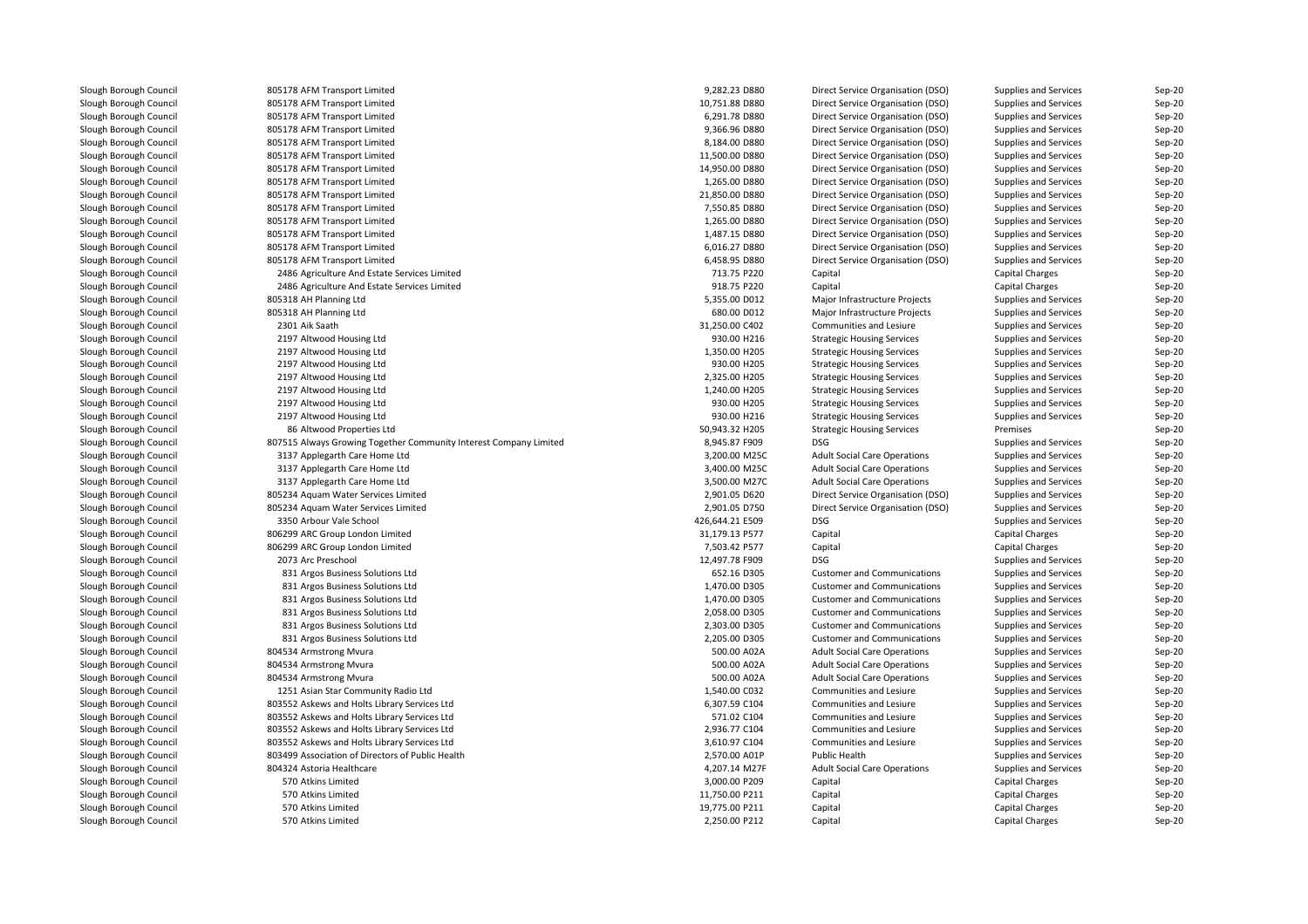| Slough Borough Council | 570 Atkins Limited                                                       | 10,000.00 P214  | Capital                                | Capital Charges       | Sep-20 |
|------------------------|--------------------------------------------------------------------------|-----------------|----------------------------------------|-----------------------|--------|
| Slough Borough Council | 570 Atkins Limited                                                       | 7,400.00 P215   | Capital                                | Capital Charges       | Sep-20 |
| Slough Borough Council | 570 Atkins Limited                                                       | 14,000.00 D015  | Planning and Transport                 | Supplies and Services | Sep-20 |
| Slough Borough Council | 1286 Barnardos                                                           | 32,268.00 F462  | DSG                                    | Supplies and Services | Sep-20 |
| Slough Borough Council | 3370 Baylis Court School                                                 | 2,541.67 E709   | <b>DSG</b>                             | Supplies and Services | Sep-20 |
| Slough Borough Council | 1444 Baylis Media Ltd                                                    | 538.52 D501     | Planning and Transport                 | Supplies and Services | Sep-20 |
| Slough Borough Council | 1681 Bcq                                                                 | 4,014.00 B246   | Governance                             | Supplies and Services | Sep-20 |
| Slough Borough Council | 1681 Bcq                                                                 | 11,233.00 B246  | Governance                             | Supplies and Services | Sep-20 |
| Slough Borough Council | 1681 Bcg                                                                 | 751.00 A01P     | <b>Public Health</b>                   | Supplies and Services | Sep-20 |
| Slough Borough Council | 1681 Bcq                                                                 | 2,465.00 D508   | Major Infrastructure Projects          | Supplies and Services | Sep-20 |
| Slough Borough Council | 1681 Bcq                                                                 | 2,060.00 D508   | Major Infrastructure Projects          | Supplies and Services | Sep-20 |
| Slough Borough Council | 3208 Be Happy Pre School                                                 | 4,862.77 F909   | DSG                                    | Supplies and Services | Sep-20 |
| Slough Borough Council | 3208 Be Happy Pre School                                                 | 5,377.82 F909   | DSG                                    | Supplies and Services | Sep-20 |
| Slough Borough Council | 804471 Beech Lodge School Ltd                                            | 11,335.00 F551  | <b>DSG</b>                             | Supplies and Services | Sep-20 |
| Slough Borough Council | 804471 Beech Lodge School Ltd                                            | 8,840.00 F551   | <b>DSG</b>                             | Supplies and Services | Sep-20 |
| Slough Borough Council | 609 Beechwood Secondary School                                           | 12,916.67 E519  | <b>DSG</b>                             | Supplies and Services | Sep-20 |
| Slough Borough Council | 612 Berkshire Healthcare Nhs Foundation Trust                            | 3,449.98 A01D   | <b>Adult Social Care Operations</b>    | <b>Agency Staff</b>   | Sep-20 |
| Slough Borough Council | 612 Berkshire Healthcare Nhs Foundation Trust                            | 2,488.74 A01D   | <b>Adult Social Care Operations</b>    | <b>Agency Staff</b>   | Sep-20 |
| Slough Borough Council | 612 Berkshire Healthcare Nhs Foundation Trust                            | 4,535.08 A07M   | <b>Adult Social Care Operations</b>    | Agency Staff          | Sep-20 |
| Slough Borough Council | 612 Berkshire Healthcare Nhs Foundation Trust                            | 4,091.33 A07M   | <b>Adult Social Care Operations</b>    | <b>Agency Staff</b>   | Sep-20 |
| Slough Borough Council | 612 Berkshire Healthcare Nhs Foundation Trust                            | 2,500.00 A07M   | <b>Adult Social Care Operations</b>    | <b>Agency Staff</b>   | Sep-20 |
| Slough Borough Council | 612 Berkshire Healthcare Nhs Foundation Trust                            | 2.057.25 A07M   | <b>Adult Social Care Operations</b>    | <b>Agency Staff</b>   | Sep-20 |
| Slough Borough Council | 612 Berkshire Healthcare Nhs Foundation Trust                            | 4,277.33 A07M   | <b>Adult Social Care Operations</b>    | <b>Agency Staff</b>   | Sep-20 |
| Slough Borough Council | 612 Berkshire Healthcare Nhs Foundation Trust                            | 8,500.00 A07M   | <b>Adult Social Care Operations</b>    | Agency Staff          | Sep-20 |
| Slough Borough Council | 612 Berkshire Healthcare Nhs Foundation Trust                            | 2,366.25 A07M   | <b>Adult Social Care Operations</b>    | <b>Agency Staff</b>   | Sep-20 |
| Slough Borough Council | 612 Berkshire Healthcare Nhs Foundation Trust                            | 2,608.36 A07M   | <b>Adult Social Care Operations</b>    | <b>Agency Staff</b>   | Sep-20 |
| Slough Borough Council | 612 Berkshire Healthcare Nhs Foundation Trust                            | 2,923.88 A07M   | <b>Adult Social Care Operations</b>    | <b>Agency Staff</b>   | Sep-20 |
| Slough Borough Council | 612 Berkshire Healthcare Nhs Foundation Trust                            | 2,354.34 A07M   | <b>Adult Social Care Operations</b>    | Agency Staff          | Sep-20 |
| Slough Borough Council | 612 Berkshire Healthcare Nhs Foundation Trust                            | 6,582.00 A07R   | <b>Adult Social Care Operations</b>    | Supplies and Services | Sep-20 |
| Slough Borough Council | 612 Berkshire Healthcare Nhs Foundation Trust                            | 126,000.00 F417 | <b>DSG</b>                             | Supplies and Services | Sep-20 |
| Slough Borough Council | 612 Berkshire Healthcare Nhs Foundation Trust                            | 19,999.98 F520  | Children, Learning and Skills          | Supplies and Services | Sep-20 |
| Slough Borough Council | 806987 Better Life Care Ltd                                              | 8,959.00 M44E   | <b>Adult Social Care Operations</b>    | Supplies and Services | Sep-20 |
| Slough Borough Council | 1736 Bevan Brittan Llp                                                   | 2,033.00 P128   | Capital                                | Capital Charges       | Sep-20 |
| Slough Borough Council | 1224 Big Yellow Self Storage                                             | 5,415.00 A07R   | <b>Adult Social Care Operations</b>    | Supplies and Services | Sep-20 |
| Slough Borough Council | 3611 Birch Assist Ltd T/A Bluebird Care (South Bucks & Slough)           | 2,940.00 M44C   | <b>Adult Social Care Operations</b>    | Supplies and Services | Sep-20 |
| Slough Borough Council | 3611 Birch Assist Ltd T/A Bluebird Care (South Bucks & Slough)           | 2,268.00 M44D   | <b>Adult Social Care Operations</b>    | Supplies and Services | Sep-20 |
| Slough Borough Council | 3611 Birch Assist Ltd T/A Bluebird Care (South Bucks & Slough)           | 1,840.00 F417   | DSG                                    | Supplies and Services | Sep-20 |
| Slough Borough Council | 3611 Birch Assist Ltd T/A Bluebird Care (South Bucks & Slough)           | 1,466.25 F417   | DSG                                    | Supplies and Services | Sep-20 |
| Slough Borough Council | 3076 Birketts Llp                                                        | 4,512.00 B064   | <b>Building Management</b>             | Supplies and Services | Sep-20 |
| Slough Borough Council | 804965 Blair Tookey                                                      | 1,597.50 C322   | Communities and Lesiure                | Supplies and Services | Sep-20 |
| Slough Borough Council | 803828 Blue Willow Day Nursery Ltd                                       | 16,150.09 F909  | <b>DSG</b>                             | Supplies and Services | Sep-20 |
| Slough Borough Council | 807297 BNP Paribas Real Estate Advisory & Property Management UK Limited | 3,915.00 P211   | Capital                                | Capital Charges       | Sep-20 |
| Slough Borough Council | 807511 Bosence Community Farm Ltd                                        | 3,220.00 A04C   | <b>Adult Social Care Commissioning</b> | Supplies and Services | Sep-20 |
| Slough Borough Council | 806917 Boulters Lock                                                     | 4,871.43 M27F   | <b>Adult Social Care Operations</b>    | Supplies and Services | Sep-20 |
| Slough Borough Council | 805160 Bouygues E&S FM UK Limited                                        | 47,619.00 K522  | <b>Building Management</b>             | Premises              | Sep-20 |
| Slough Borough Council | 805160 Bouygues E&S FM UK Limited                                        | 47,619.00 K522  | <b>Building Management</b>             | Premises              | Sep-20 |
| Slough Borough Council | 805160 Bouygues E&S FM UK Limited                                        | -2,228.23 K522  | <b>Building Management</b>             | Premises              | Sep-20 |
| Slough Borough Council | 805160 Bouygues E&S FM UK Limited                                        | 47,619.00 K522  | <b>Building Management</b>             | Premises              | Sep-20 |
| Slough Borough Council | 805160 Bouygues E&S FM UK Limited                                        | -1,114.10 K522  | <b>Building Management</b>             | Premises              | Sep-20 |
| Slough Borough Council | 805160 Bouygues E&S FM UK Limited                                        | 57,553.74 K523  | <b>Building Management</b>             | Premises              | Sep-20 |
| Slough Borough Council | 805160 Bouygues E&S FM UK Limited                                        | 57,553.74 K523  | <b>Building Management</b>             | Premises              | Sep-20 |
| Slough Borough Council | 805160 Bouygues E&S FM UK Limited                                        | 3,277.87 K525   | <b>Building Management</b>             | Premises              | Sep-20 |
| Slough Borough Council | 805160 Bouygues E&S FM UK Limited                                        | 3,277.87 K525   | <b>Building Management</b>             | Premises              | Sep-20 |
| Slough Borough Council | 805160 Bouygues E&S FM UK Limited                                        | 3,277.87 K525   | <b>Building Management</b>             | Premises              | Sep-20 |
| Slough Borough Council | 805160 Bouygues E&S FM UK Limited                                        | 6,992.06 K522   | <b>Building Management</b>             | Supplies and Services | Sep-20 |
| Slough Borough Council | 805160 Bouygues E&S FM UK Limited                                        | 6,992.06 K522   | <b>Building Management</b>             | Supplies and Services | Sep-20 |
| Slough Borough Council | 805160 Bouygues E&S FM UK Limited                                        | 6,992.06 K522   | <b>Building Management</b>             | Supplies and Services | Sep-20 |
|                        |                                                                          |                 |                                        |                       |        |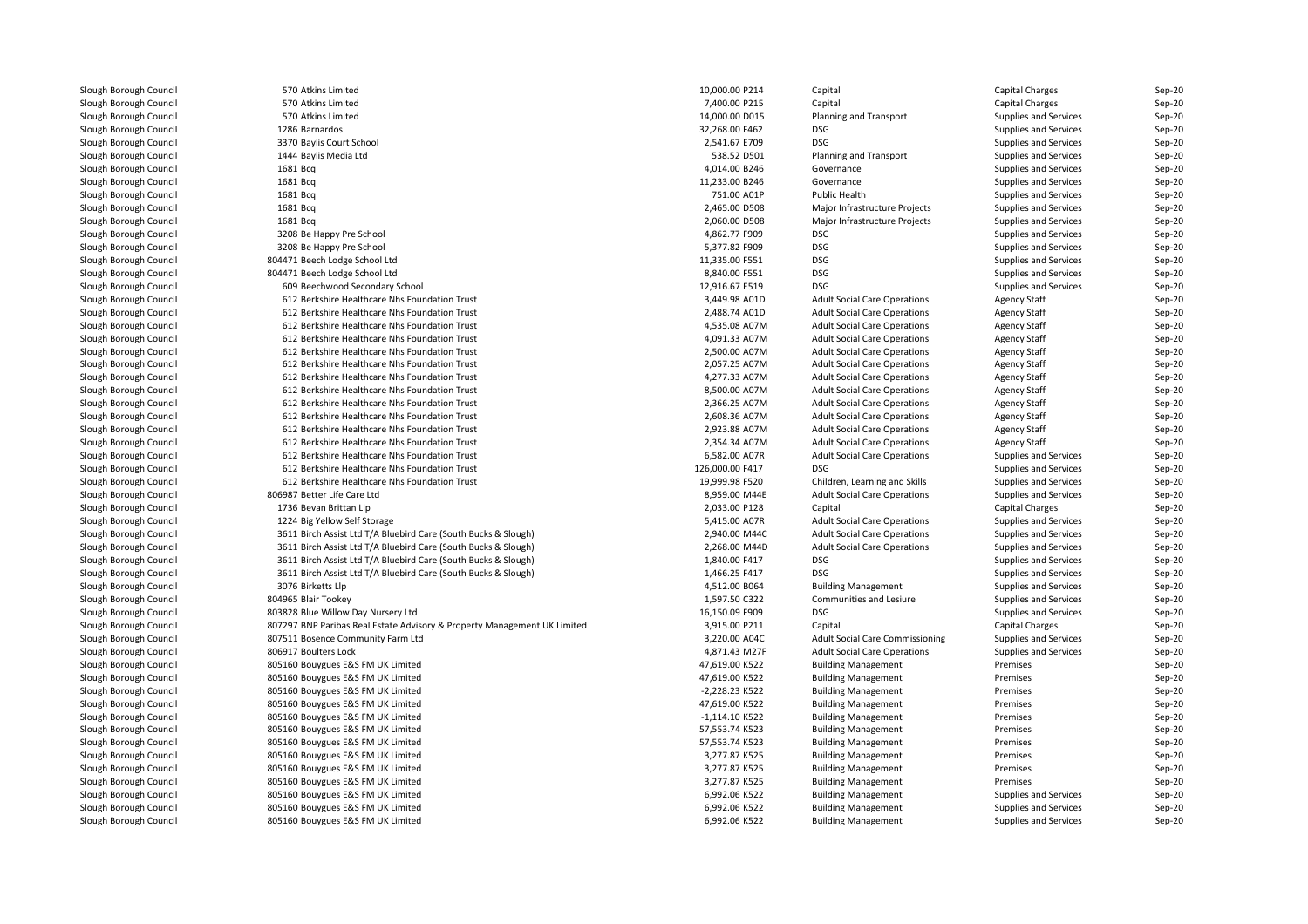| Slough Borough Council                           | 805160 Bouygues E&S FM UK Limited            | 5,366.49 B060  | <b>Building Management</b>                                                 | Transport                                      | Sep-20           |
|--------------------------------------------------|----------------------------------------------|----------------|----------------------------------------------------------------------------|------------------------------------------------|------------------|
| Slough Borough Council                           | 805160 Bouygues E&S FM UK Limited            | 5,366.49 B060  | <b>Building Management</b>                                                 | Transport                                      | Sep-20           |
| Slough Borough Council                           | 805160 Bouygues E&S FM UK Limited            | 5,366.49 B060  | <b>Building Management</b>                                                 | Transport                                      | Sep-20           |
| Slough Borough Council                           | 805367 Bowden House School                   | 23,970.00 F551 | DSG                                                                        | Supplies and Services                          | Sep-20           |
| Slough Borough Council                           | 807487 Boyer Planning Ltd                    | 5,200.00 D224  | Planning and Transport                                                     | Agency Staff                                   | Sep-20           |
| Slough Borough Council                           | 807487 Boyer Planning Ltd                    | 9,620.00 D224  | Planning and Transport                                                     | <b>Agency Staff</b>                            | Sep-20           |
| Slough Borough Council                           | 513 Bracknell Forest Borough Council         | 1,000.00 B203  | <b>Chief Executive</b>                                                     | Supplies and Services                          | Sep-20           |
| Slough Borough Council                           | 2856 Brain Injury Rehabilitation Trust       | 5,281.11 M26E  | <b>Adult Social Care Operations</b>                                        | Supplies and Services                          | Sep-20           |
| Slough Borough Council                           | 2856 Brain Injury Rehabilitation Trust       | 7,063.71 M27C  | <b>Adult Social Care Operations</b>                                        | Supplies and Services                          | Sep-20           |
| Slough Borough Council                           | 807490 Bramble Hub Limited                   | 7,229.37 B126  | Planning and Transport                                                     | Supplies and Services                          | Sep-20           |
| Slough Borough Council                           | 805179 Braywood Tree Surgery Ltd             | 556.36 D880    | Direct Service Organisation (DSO)                                          | Supplies and Services                          | Sep-20           |
| Slough Borough Council                           | 805179 Braywood Tree Surgery Ltd             | 784.36 P220    | Capital                                                                    | Capital Charges                                | Sep-20           |
| Slough Borough Council                           | 805179 Braywood Tree Surgery Ltd             | 680.16 P220    | Capital                                                                    | Capital Charges                                | Sep-20           |
| Slough Borough Council                           | 805179 Braywood Tree Surgery Ltd             | 680.16 P220    | Capital                                                                    | Capital Charges                                | Sep-20           |
| Slough Borough Council                           | 805179 Braywood Tree Surgery Ltd             | 3,342.58 P220  | Capital                                                                    | Capital Charges                                | Sep-20           |
| Slough Borough Council                           | 805179 Braywood Tree Surgery Ltd             | 1,495.00 P220  | Capital                                                                    | Capital Charges                                | Sep-20           |
| Slough Borough Council                           | 805817 Bright World Nurseries                | 11,913.16 F909 | <b>DSG</b>                                                                 | Supplies and Services                          | Sep-20           |
| Slough Borough Council                           | 803293 British Telecommunication P.L.C.      | 1,975.38 J015  | Housing Revenue Account                                                    | Supplies and Services                          | Sep-20           |
|                                                  | 617 British Telecommunications               | 1,838.25 K089  |                                                                            |                                                |                  |
| Slough Borough Council                           |                                              |                | <b>Regulatory Services</b><br><b>DSG</b>                                   | Supplies and Services                          | Sep-20           |
| Slough Borough Council                           | 504 Britwell Baptist Pre School              | 5,577.23 F909  |                                                                            | Supplies and Services                          | Sep-20           |
| Slough Borough Council                           | 374 Bt Global Services                       | 500.38 B023    | Finance                                                                    | Supplies and Services                          | Sep-20           |
| Slough Borough Council                           | 807273 Buckinghamshire Council               | 3,055.55 D012  | Major Infrastructure Projects                                              | Supplies and Services                          | Sep-20           |
| Slough Borough Council                           | 807273 Buckinghamshire Council               | 17,417.75 D342 | <b>Environmental Services</b>                                              | <b>External Receipts</b>                       | Sep-20           |
| Slough Borough Council                           | 803873 Buckinghamshire County Council        | 81,796.00 F551 | <b>DSG</b>                                                                 | Supplies and Services                          | Sep-20           |
| Slough Borough Council                           | 805404 Building Futures Together             | 6,168.00 F210  | Communities and Lesiure                                                    | Supplies and Services                          | Sep-20           |
| Slough Borough Council                           | 741 Bunnies Pre-School                       | 6,169.79 F909  | <b>DSG</b>                                                                 | Supplies and Services                          | Sep-20           |
| Slough Borough Council                           | 803553 BUPA CARE HOME (CFH CARE)             | 3,019.94 M25D  | <b>Adult Social Care Operations</b>                                        | Supplies and Services                          | Sep-20           |
| Slough Borough Council                           | 804448 Bupa Care Homes (ANS) Ltd             | 5,473.71 M15D  | <b>Adult Social Care Operations</b>                                        | Supplies and Services                          | Sep-20           |
| Slough Borough Council                           | 804448 Bupa Care Homes (ANS) Ltd             | 5,978.57 M18C  | <b>Adult Social Care Operations</b>                                        | Supplies and Services                          | Sep-20           |
| Slough Borough Council                           | 805591 Business Solutions in Construction    | 1,841.00 P101  | Capital                                                                    | Capital Charges                                | Sep-20           |
| Slough Borough Council                           | 805591 Business Solutions in Construction    | 2,609.00 P101  | Capital                                                                    | Capital Charges                                | Sep-20           |
| Slough Borough Council                           | 2177 C F Roberts (Electrical Contractors)Plc | 51,101.07 P180 | Capital                                                                    | Capital Charges                                | Sep-20           |
| Slough Borough Council                           | 2177 C F Roberts (Electrical Contractors)Plc | 90,638.61 P180 | Capital                                                                    | Capital Charges                                | Sep-20           |
| Slough Borough Council                           | 2177 C F Roberts (Electrical Contractors)Plc | 53,893.50 P180 | Capital                                                                    | Capital Charges                                | Sep-20           |
| Slough Borough Council                           | 2177 C F Roberts (Electrical Contractors)Plc | 43,978.43 P180 | Capital                                                                    | Capital Charges                                | Sep-20           |
| Slough Borough Council                           | 629 C.H.O.I.C.E Limited                      | 5,961.00 A05C  | Adult Social Care Commissioning                                            | Supplies and Services                          | Sep-20           |
| Slough Borough Council                           | 629 C.H.O.I.C.E Limited                      | 5,215.00 A05C  | <b>Adult Social Care Commissioning</b>                                     | Supplies and Services                          | Sep-20           |
| Slough Borough Council                           | 629 C.H.O.I.C.E Limited                      | 1,770.05 A05C  | Adult Social Care Commissioning                                            | Supplies and Services                          | Sep-20           |
| Slough Borough Council                           | 629 C.H.O.I.C.E Limited                      | 7,887.46 M26E  | <b>Adult Social Care Operations</b>                                        | Supplies and Services                          | Sep-20           |
| Slough Borough Council                           | 629 C.H.O.I.C.E Limited                      | 10,409.83 M26E | <b>Adult Social Care Operations</b>                                        | Supplies and Services                          | Sep-20           |
| Slough Borough Council                           | 629 C.H.O.I.C.E Limited                      | 10,642.89 M26E | <b>Adult Social Care Operations</b>                                        | Supplies and Services                          | Sep-20           |
| Slough Borough Council                           | 629 C.H.O.I.C.E Limited                      | 9,000.00 M26E  | <b>Adult Social Care Operations</b>                                        | Supplies and Services                          | Sep-20           |
| Slough Borough Council                           | 629 C.H.O.I.C.E Limited                      | 8,850.08 M26E  | <b>Adult Social Care Operations</b>                                        | Supplies and Services                          | Sep-20           |
| Slough Borough Council                           | 629 C.H.O.I.C.E Limited                      | 10,096.47 M26E | <b>Adult Social Care Operations</b>                                        | Supplies and Services                          | Sep-20           |
| Slough Borough Council                           | 629 C.H.O.I.C.E Limited                      | 11,078.13 M26E | <b>Adult Social Care Operations</b>                                        | Supplies and Services                          | Sep-20           |
| Slough Borough Council                           | 629 C.H.O.I.C.E Limited                      | 8,456.61 M42E  | <b>Adult Social Care Operations</b>                                        | Supplies and Services                          | Sep-20           |
| Slough Borough Council                           | 629 C.H.O.I.C.E Limited                      | 5,474.61 M42E  | <b>Adult Social Care Operations</b>                                        | Supplies and Services                          | Sep-20           |
| Slough Borough Council                           | 629 C.H.O.I.C.E Limited                      | 5,903.00 M42E  | <b>Adult Social Care Operations</b>                                        | Supplies and Services                          | Sep-20           |
| Slough Borough Council                           | 629 C.H.O.I.C.E Limited                      | 5,474.61 M42E  | <b>Adult Social Care Operations</b>                                        | Supplies and Services                          | Sep-20           |
| Slough Borough Council                           | 629 C.H.O.I.C.E Limited                      | 6,100.18 M42E  | <b>Adult Social Care Operations</b>                                        | Supplies and Services                          | Sep-20           |
| Slough Borough Council                           | 629 C.H.O.I.C.E Limited                      | 5,657.10 M42E  | <b>Adult Social Care Operations</b>                                        | Supplies and Services                          | Sep-20           |
| Slough Borough Council                           | 629 C.H.O.I.C.E Limited                      | 5,947.11 M42E  | <b>Adult Social Care Operations</b>                                        | Supplies and Services                          | Sep-20           |
| Slough Borough Council                           | 629 C.H.O.I.C.E Limited                      | 2,089.29 M42E  | <b>Adult Social Care Operations</b>                                        | Supplies and Services                          | Sep-20           |
|                                                  | 629 C.H.O.I.C.E Limited                      | 2,158.93 M42E  |                                                                            |                                                |                  |
| Slough Borough Council<br>Slough Borough Council | 629 C.H.O.I.C.E Limited                      | 1,437.47 M42E  | <b>Adult Social Care Operations</b><br><b>Adult Social Care Operations</b> | Supplies and Services<br>Supplies and Services | Sep-20<br>Sep-20 |
|                                                  |                                              |                |                                                                            |                                                |                  |
| Slough Borough Council                           | 629 C.H.O.I.C.E Limited                      | 5,903.40 M42E  | <b>Adult Social Care Operations</b>                                        | Supplies and Services                          | Sep-20           |
| Slough Borough Council                           | 629 C.H.O.I.C.E Limited                      | 6,145.35 M42E  | <b>Adult Social Care Operations</b>                                        | Supplies and Services                          | Sep-20           |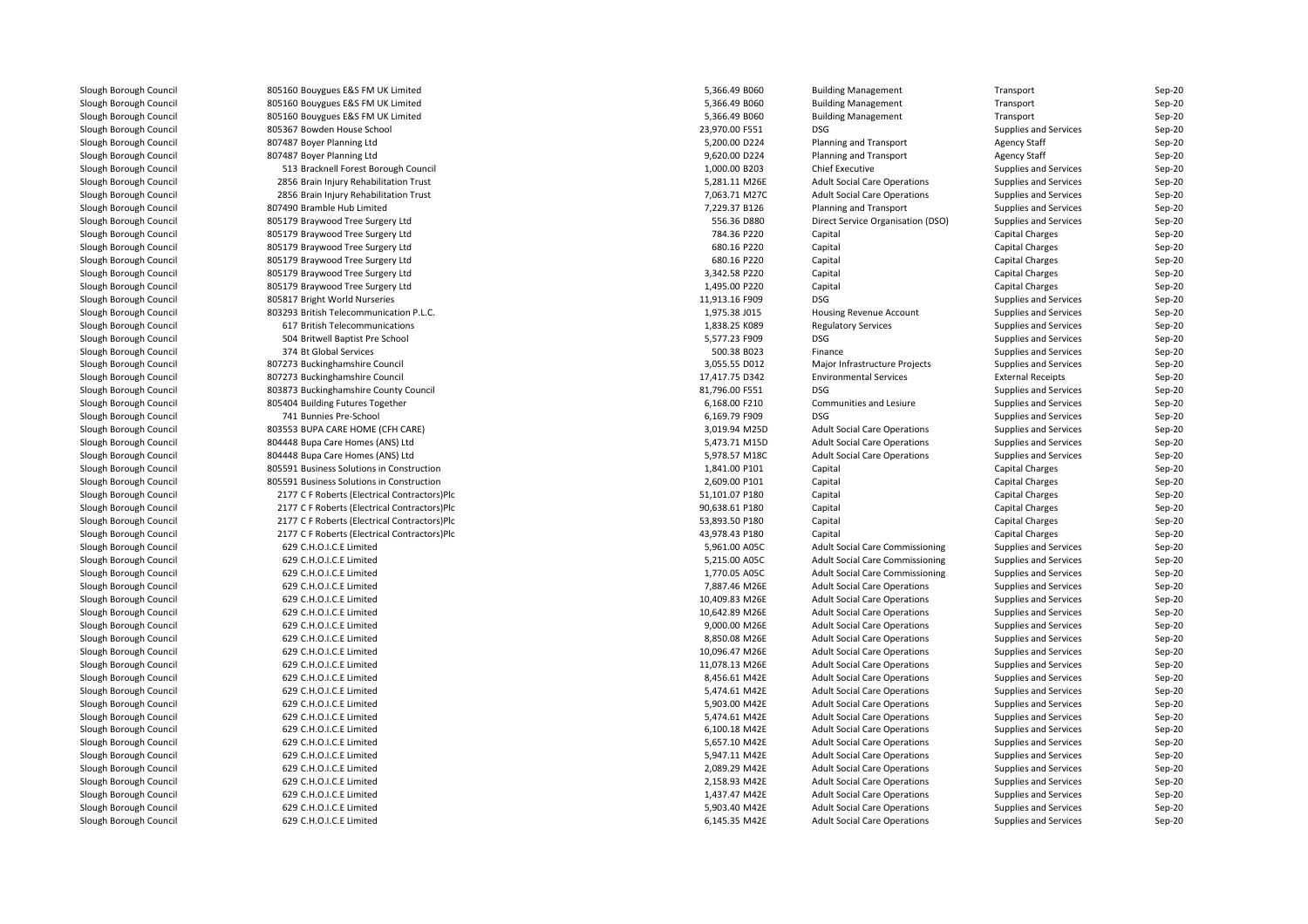| Slough Borough Council                           | 629 C.H.O.I.C.E Limited                                        | 6,235.03 M42E     | <b>Adult Social Care Operations</b>                                        | Supplies and Services                          | $Sep-20$             |
|--------------------------------------------------|----------------------------------------------------------------|-------------------|----------------------------------------------------------------------------|------------------------------------------------|----------------------|
| Slough Borough Council                           | 629 C.H.O.I.C.E Limited                                        | 6,100.18 M42E     | <b>Adult Social Care Operations</b>                                        | Supplies and Services                          | $Sep-20$             |
| Slough Borough Council                           | 629 C.H.O.I.C.E Limited                                        | 5,657.10 M42E     | <b>Adult Social Care Operations</b>                                        | Supplies and Services                          | $Sep-20$             |
| Slough Borough Council                           | 629 C.H.O.I.C.E Limited                                        | 1,107.14 M42E     | <b>Adult Social Care Operations</b>                                        | Supplies and Services                          | Sep-20               |
| Slough Borough Council                           | 629 C.H.O.I.C.E Limited                                        | -11,280.00 M42E   | <b>Adult Social Care Operations</b>                                        | Supplies and Services                          | $Sep-20$             |
| Slough Borough Council                           | 629 C.H.O.I.C.E Limited                                        | -11,823.52 M42E   | <b>Adult Social Care Operations</b>                                        | Supplies and Services                          | $Sep-20$             |
| Slough Borough Council                           | 629 C.H.O.I.C.E Limited                                        | $-11,643.68$ M42E | <b>Adult Social Care Operations</b>                                        | Supplies and Services                          | $Sep-20$             |
| Slough Borough Council                           | 629 C.H.O.I.C.E Limited                                        | -9,146.56 M42E    | <b>Adult Social Care Operations</b>                                        | Supplies and Services                          | $Sep-20$             |
| Slough Borough Council                           | 629 C.H.O.I.C.E Limited                                        | -10,986.40 M42E   | <b>Adult Social Care Operations</b>                                        | Supplies and Services                          | $Sep-20$             |
| Slough Borough Council                           | 629 C.H.O.I.C.E Limited                                        | $-11,355.46$ M42E | <b>Adult Social Care Operations</b>                                        | Supplies and Services                          | $Sep-20$             |
| Slough Borough Council                           | 629 C.H.O.I.C.E Limited                                        | 4,431.49 M44D     | <b>Adult Social Care Operations</b>                                        | Supplies and Services                          | $Sep-20$             |
| Slough Borough Council                           | 629 C.H.O.I.C.E Limited                                        | 2,581.90 M44F     | <b>Adult Social Care Operations</b>                                        | Supplies and Services                          | $Sep-20$             |
| Slough Borough Council                           | 629 C.H.O.I.C.E Limited                                        | 2,581.90 M44F     | <b>Adult Social Care Operations</b>                                        | Supplies and Services                          | $Sep-20$             |
| Slough Borough Council                           | 805414 Calibration Engineering Service Ltd                     | 1,876.14 D750     | Direct Service Organisation (DSO)                                          | Supplies and Services                          | $Sep-20$             |
| Slough Borough Council                           | 623 Canon (Uk) Ltd                                             | 2,603.25 K059     | <b>Customer and Communications</b>                                         | Supplies and Services                          | $Sep-20$             |
| Slough Borough Council                           | 623 Canon (Uk) Ltd                                             | 11,995.06 K059    | <b>Customer and Communications</b>                                         | Supplies and Services                          | $Sep-20$             |
| Slough Borough Council                           | 737 Capita Business Services Ltd                               | 22,042.00 J200    | <b>Housing Revenue Account</b>                                             | Supplies and Services                          | $Sep-20$             |
| Slough Borough Council                           | 806971 Capital Staffing Services Ltd                           | 3,439.20 F446     | <b>DSG</b>                                                                 | Supplies and Services                          | $Sep-20$             |
| Slough Borough Council                           | 804861 Care Management Group Ltd                               | 6,037.63 A05C     | Adult Social Care Commissioning                                            | Supplies and Services                          | $Sep-20$             |
| Slough Borough Council                           | 804861 Care Management Group Ltd                               | 6,039.69 A05C     | Adult Social Care Commissioning                                            | Supplies and Services                          | $Sep-20$             |
| Slough Borough Council                           | 804861 Care Management Group Ltd                               | 5,411.56 A05C     | Adult Social Care Commissioning                                            | Supplies and Services                          | Sep-20               |
| Slough Borough Council                           | 804861 Care Management Group Ltd                               | 13,852.80 M26E    | <b>Adult Social Care Operations</b>                                        | Supplies and Services                          | $Sep-20$             |
| Slough Borough Council                           | 804861 Care Management Group Ltd                               | 13,236.94 M26E    | <b>Adult Social Care Operations</b>                                        | Supplies and Services                          | $Sep-20$             |
| Slough Borough Council                           | 804861 Care Management Group Ltd                               | 1,810.29 M42F     | <b>Adult Social Care Operations</b>                                        | Supplies and Services                          | Sep-20               |
| Slough Borough Council                           | 804861 Care Management Group Ltd                               | 1,870.63 M42F     | <b>Adult Social Care Operations</b>                                        | Supplies and Services                          | $Sep-20$             |
| Slough Borough Council                           | 804861 Care Management Group Ltd                               | 1,870.63 M42F     | <b>Adult Social Care Operations</b>                                        | Supplies and Services                          | $Sep-20$             |
| Slough Borough Council                           | 804861 Care Management Group Ltd                               | 1,810.29 M42F     | <b>Adult Social Care Operations</b>                                        | Supplies and Services                          | $Sep-20$             |
| Slough Borough Council                           |                                                                | 1,870.63 M42F     |                                                                            |                                                |                      |
| Slough Borough Council                           | 804861 Care Management Group Ltd                               | 714.01 M44F       | <b>Adult Social Care Operations</b>                                        | Supplies and Services                          | Sep-20               |
| Slough Borough Council                           | 804861 Care Management Group Ltd<br>805621 Care Staff Services | 6,756.00 A05C     | <b>Adult Social Care Operations</b><br>Adult Social Care Commissioning     | Supplies and Services<br>Supplies and Services | $Sep-20$<br>$Sep-20$ |
|                                                  | 805621 Care Staff Services                                     | 1,295.58 A07R     |                                                                            |                                                |                      |
| Slough Borough Council                           |                                                                | 867.05 M41D       | <b>Adult Social Care Operations</b>                                        | Supplies and Services                          | Sep-20               |
| Slough Borough Council<br>Slough Borough Council | 805621 Care Staff Services<br>805621 Care Staff Services       | 573.56 M44C       | <b>Adult Social Care Operations</b><br><b>Adult Social Care Operations</b> | Supplies and Services                          | $Sep-20$             |
|                                                  |                                                                |                   |                                                                            | Supplies and Services                          | $Sep-20$             |
| Slough Borough Council                           | 805621 Care Staff Services                                     | 2,479.00 M44C     | <b>Adult Social Care Operations</b>                                        | Supplies and Services                          | $Sep-20$             |
| Slough Borough Council                           | 805621 Care Staff Services                                     | 1,813.00 M44C     | <b>Adult Social Care Operations</b>                                        | Supplies and Services                          | $Sep-20$             |
| Slough Borough Council                           | 805621 Care Staff Services                                     | 1,461.64 M44C     | <b>Adult Social Care Operations</b>                                        | Supplies and Services                          | $Sep-20$             |
| Slough Borough Council                           | 805621 Care Staff Services                                     | 906.64 M44C       | <b>Adult Social Care Operations</b>                                        | Supplies and Services                          | $Sep-20$             |
| Slough Borough Council                           | 805621 Care Staff Services                                     | 647.64 M44C       | <b>Adult Social Care Operations</b>                                        | Supplies and Services                          | $Sep-20$             |
| Slough Borough Council                           | 805621 Care Staff Services                                     | 518.00 M44C       | <b>Adult Social Care Operations</b>                                        | Supplies and Services                          | $Sep-20$             |
| Slough Borough Council                           | 805621 Care Staff Services                                     | 1,036.00 M44C     | <b>Adult Social Care Operations</b>                                        | Supplies and Services                          | $Sep-20$             |
| Slough Borough Council                           | 805621 Care Staff Services                                     | 1.295.00 M44C     | <b>Adult Social Care Operations</b>                                        | Supplies and Services                          | $Sep-20$             |
| Slough Borough Council                           | 805621 Care Staff Services                                     | 3,149.93 M44C     | <b>Adult Social Care Operations</b>                                        | Supplies and Services                          | $Sep-20$             |
| Slough Borough Council                           | 805621 Care Staff Services                                     | 1,813.00 M44C     | <b>Adult Social Care Operations</b>                                        | Supplies and Services                          | $Sep-20$             |
| Slough Borough Council                           | 805621 Care Staff Services                                     | 2.664.00 M44C     | <b>Adult Social Care Operations</b>                                        | Supplies and Services                          | $Sep-20$             |
| Slough Borough Council                           | 805621 Care Staff Services                                     | 573.50 M44C       | <b>Adult Social Care Operations</b>                                        | Supplies and Services                          | Sep-20               |
| Slough Borough Council                           | 805621 Care Staff Services                                     | 2,164.50 M44C     | <b>Adult Social Care Operations</b>                                        | Supplies and Services                          | $Sep-20$             |
| Slough Borough Council                           | 805621 Care Staff Services                                     | 518.00 M44C       | <b>Adult Social Care Operations</b>                                        | Supplies and Services                          | $Sep-20$             |
| Slough Borough Council                           | 805621 Care Staff Services                                     | 906.74 M44C       | <b>Adult Social Care Operations</b>                                        | Supplies and Services                          | $Sep-20$             |
| Slough Borough Council                           | 805621 Care Staff Services                                     | 693.75 M44C       | <b>Adult Social Care Operations</b>                                        | Supplies and Services                          | $Sep-20$             |
| Slough Borough Council                           | 805621 Care Staff Services                                     | 647.64 M44C       | <b>Adult Social Care Operations</b>                                        | Supplies and Services                          | $Sep-20$             |
| Slough Borough Council                           | 805621 Care Staff Services                                     | 2.849.00 M44C     | <b>Adult Social Care Operations</b>                                        | Supplies and Services                          | $Sep-20$             |
| Slough Borough Council                           | 805621 Care Staff Services                                     | 647.64 M44C       | <b>Adult Social Care Operations</b>                                        | Supplies and Services                          | $Sep-20$             |
| Slough Borough Council                           | 805621 Care Staff Services                                     | 1,295.00 M44C     | <b>Adult Social Care Operations</b>                                        | Supplies and Services                          | $Sep-20$             |
| Slough Borough Council                           | 805621 Care Staff Services                                     | 2,220.00 M44C     | <b>Adult Social Care Operations</b>                                        | Supplies and Services                          | $Sep-20$             |
| Slough Borough Council                           | 805621 Care Staff Services                                     | 1,078.55 M44C     | <b>Adult Social Care Operations</b>                                        | Supplies and Services                          | $Sep-20$             |
| Slough Borough Council                           | 805621 Care Staff Services                                     | 1,424.64 M44C     | <b>Adult Social Care Operations</b>                                        | Supplies and Services                          | $Sep-20$             |
| Slough Borough Council                           | 805621 Care Staff Services                                     | 906.64 M44C       | <b>Adult Social Care Operations</b>                                        | Supplies and Services                          | $Sep-20$             |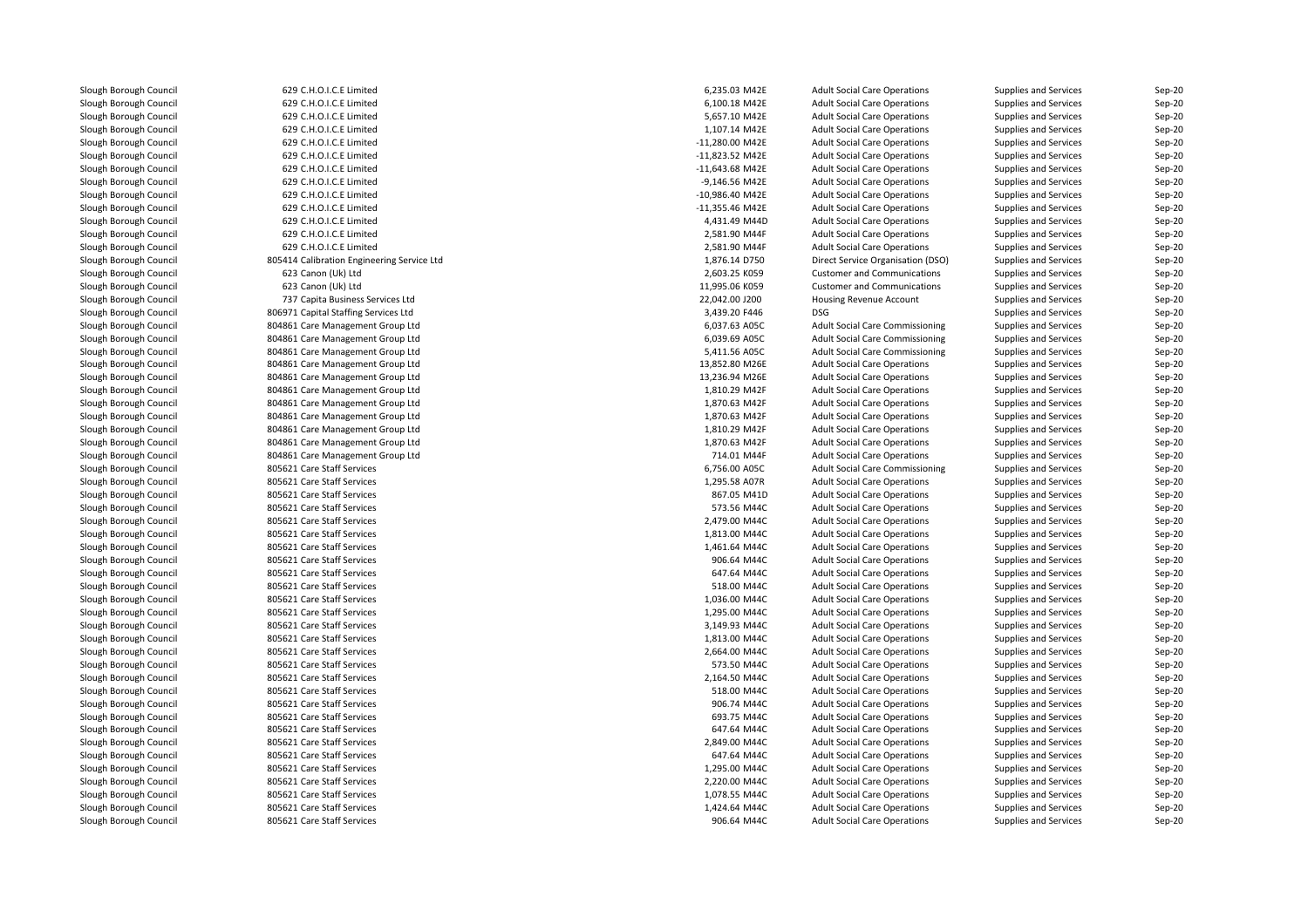| Slough Borough Council | 805621 Care Staff Services             | 851.00 M44C      | <b>Adult Social Care Operations</b> | Supplies and Services        | Sep-20   |
|------------------------|----------------------------------------|------------------|-------------------------------------|------------------------------|----------|
| Slough Borough Council | 805621 Care Staff Services             | 864.88 M44C      | <b>Adult Social Care Operations</b> | Supplies and Services        | Sep-20   |
| Slough Borough Council | 805621 Care Staff Services             | 1,165.64 M44C    | <b>Adult Social Care Operations</b> | Supplies and Services        | Sep-20   |
| Slough Borough Council | 805621 Care Staff Services             | 2,331.00 M44C    | <b>Adult Social Care Operations</b> | Supplies and Services        | Sep-20   |
| Slough Borough Council | 805621 Care Staff Services             | 921.44 M44C      | <b>Adult Social Care Operations</b> | Supplies and Services        | $Sep-20$ |
| Slough Borough Council | 805621 Care Staff Services             | 874.26 M44C      | <b>Adult Social Care Operations</b> | Supplies and Services        | Sep-20   |
| Slough Borough Council | 805621 Care Staff Services             | 2,183.00 M44C    | <b>Adult Social Care Operations</b> | Supplies and Services        | Sep-20   |
| Slough Borough Council | 805621 Care Staff Services             | 2,312.50 M44C    | <b>Adult Social Care Operations</b> | Supplies and Services        | Sep-20   |
| Slough Borough Council | 805621 Care Staff Services             | 999.00 M44D      | <b>Adult Social Care Operations</b> | Supplies and Services        | Sep-20   |
| Slough Borough Council | 805621 Care Staff Services             | 546.33 M44D      | <b>Adult Social Care Operations</b> | Supplies and Services        | Sep-20   |
| Slough Borough Council | 805621 Care Staff Services             | 1,410.77 M44D    | <b>Adult Social Care Operations</b> | Supplies and Services        | $Sep-20$ |
| Slough Borough Council | 805621 Care Staff Services             | 1.036.00 M44D    | <b>Adult Social Care Operations</b> | Supplies and Services        | $Sep-20$ |
| Slough Borough Council | 805621 Care Staff Services             | 518.00 M44D      | <b>Adult Social Care Operations</b> | Supplies and Services        | Sep-20   |
| Slough Borough Council | 805621 Care Staff Services             | 746.11 M44D      | <b>Adult Social Care Operations</b> | Supplies and Services        | $Sep-20$ |
| Slough Borough Council | 805621 Care Staff Services             | 777.00 M44F      | <b>Adult Social Care Operations</b> | Supplies and Services        | Sep-20   |
| Slough Borough Council | 805621 Care Staff Services             | 666.00 M44F      | <b>Adult Social Care Operations</b> | Supplies and Services        | $Sep-20$ |
| Slough Borough Council | 805621 Care Staff Services             | 999.00 M44F      | <b>Adult Social Care Operations</b> | Supplies and Services        | Sep-20   |
| Slough Borough Council | 805621 Care Staff Services             | 1,776.00 M44F    | <b>Adult Social Care Operations</b> | Supplies and Services        | Sep-20   |
| Slough Borough Council | 805621 Care Staff Services             | 573.59 M47D      | <b>Adult Social Care Operations</b> | <b>Supplies and Services</b> | $Sep-20$ |
| Slough Borough Council | 805621 Care Staff Services             | 2,364.86 M48C    | <b>Adult Social Care Operations</b> | Supplies and Services        | $Sep-20$ |
| Slough Borough Council | 1162 Care Uk Community Partnership Ltd | 6,889.64 A03E    | <b>Adult Social Care Operations</b> | Supplies and Services        | Sep-20   |
| Slough Borough Council | 1162 Care Uk Community Partnership Ltd | 2,736.00 M15D    | <b>Adult Social Care Operations</b> | Supplies and Services        | Sep-20   |
| Slough Borough Council | 1162 Care Uk Community Partnership Ltd | 3,571.44 M15D    | <b>Adult Social Care Operations</b> | Supplies and Services        | Sep-20   |
| Slough Borough Council | 1162 Care Uk Community Partnership Ltd | 3,571.44 M15D    | <b>Adult Social Care Operations</b> | Supplies and Services        | Sep-20   |
| Slough Borough Council | 1162 Care Uk Community Partnership Ltd | 3,571.44 M15D    | <b>Adult Social Care Operations</b> | Supplies and Services        | Sep-20   |
| Slough Borough Council | 1162 Care Uk Community Partnership Ltd | 3,728.00 M17C    | <b>Adult Social Care Operations</b> | Supplies and Services        | Sep-20   |
| Slough Borough Council | 1162 Care Uk Community Partnership Ltd | 3,571.44 M17C    | <b>Adult Social Care Operations</b> | Supplies and Services        | Sep-20   |
| Slough Borough Council | 1162 Care Uk Community Partnership Ltd | 20,448.64 M17C   | <b>Adult Social Care Operations</b> | Supplies and Services        | Sep-20   |
| Slough Borough Council | 1162 Care Uk Community Partnership Ltd | 3,728.00 M17C    | <b>Adult Social Care Operations</b> | Supplies and Services        | Sep-20   |
| Slough Borough Council | 1162 Care Uk Community Partnership Ltd | 3,728.00 M17C    | <b>Adult Social Care Operations</b> | Supplies and Services        | Sep-20   |
| Slough Borough Council | 1162 Care Uk Community Partnership Ltd | 3,728.00 M17C    | <b>Adult Social Care Operations</b> | Supplies and Services        | Sep-20   |
| Slough Borough Council | 1162 Care Uk Community Partnership Ltd | 3,571.44 M17C    | <b>Adult Social Care Operations</b> | Supplies and Services        | Sep-20   |
| Slough Borough Council | 1162 Care Uk Community Partnership Ltd | 3,728.00 M17C    | <b>Adult Social Care Operations</b> | Supplies and Services        | Sep-20   |
| Slough Borough Council | 1162 Care Uk Community Partnership Ltd | 3.728.00 M17C    | <b>Adult Social Care Operations</b> | <b>Supplies and Services</b> | Sep-20   |
| Slough Borough Council | 1162 Care Uk Community Partnership Ltd | 3,571.44 M18C    | <b>Adult Social Care Operations</b> | Supplies and Services        | Sep-20   |
| Slough Borough Council | 1162 Care Uk Community Partnership Ltd | 3,571.44 M18C    | <b>Adult Social Care Operations</b> | Supplies and Services        | Sep-20   |
| Slough Borough Council | 1162 Care Uk Community Partnership Ltd | 3,571.44 M18C    | <b>Adult Social Care Operations</b> | Supplies and Services        | Sep-20   |
| Slough Borough Council | 1162 Care Uk Community Partnership Ltd | 3,728.00 M18C    | <b>Adult Social Care Operations</b> | Supplies and Services        | Sep-20   |
| Slough Borough Council | 1162 Care Uk Community Partnership Ltd | 3,571.44 M18C    | <b>Adult Social Care Operations</b> | Supplies and Services        | Sep-20   |
| Slough Borough Council | 1162 Care Uk Community Partnership Ltd | 3,571.44 M18C    | <b>Adult Social Care Operations</b> | Supplies and Services        | Sep-20   |
| Slough Borough Council | 1162 Care Uk Community Partnership Ltd | -25,000.08 M18C  | <b>Adult Social Care Operations</b> | Supplies and Services        | Sep-20   |
| Slough Borough Council | 1162 Care Uk Community Partnership Ltd | 3,571.44 M18C    | <b>Adult Social Care Operations</b> | Supplies and Services        | Sep-20   |
| Slough Borough Council | 1162 Care Uk Community Partnership Ltd | 3,571.44 M18C    | <b>Adult Social Care Operations</b> | Supplies and Services        | Sep-20   |
| Slough Borough Council | 1162 Care Uk Community Partnership Ltd | 3,571.44 M18C    | <b>Adult Social Care Operations</b> | Supplies and Services        | $Sep-20$ |
| Slough Borough Council | 1162 Care Uk Community Partnership Ltd | 3,571.44 M18C    | <b>Adult Social Care Operations</b> | Supplies and Services        | Sep-20   |
| Slough Borough Council | 1162 Care Uk Community Partnership Ltd | 3,728.00 M18C    | <b>Adult Social Care Operations</b> | Supplies and Services        | Sep-20   |
| Slough Borough Council | 1162 Care Uk Community Partnership Ltd | 3,571.44 M18C    | <b>Adult Social Care Operations</b> | Supplies and Services        | Sep-20   |
| Slough Borough Council | 1162 Care Uk Community Partnership Ltd | 3,571.44 M18C    | <b>Adult Social Care Operations</b> | Supplies and Services        | $Sep-20$ |
| Slough Borough Council | 1162 Care Uk Community Partnership Ltd | 3,571.44 M18C    | <b>Adult Social Care Operations</b> | Supplies and Services        | Sep-20   |
| Slough Borough Council | 1162 Care Uk Community Partnership Ltd | 3,571.44 M18C    | <b>Adult Social Care Operations</b> | Supplies and Services        | Sep-20   |
| Slough Borough Council | 1162 Care Uk Community Partnership Ltd | 3,571.44 M18C    | <b>Adult Social Care Operations</b> | Supplies and Services        | $Sep-20$ |
| Slough Borough Council | 1162 Care Uk Community Partnership Ltd | 39,285.84 M18C   | <b>Adult Social Care Operations</b> | Supplies and Services        | Sep-20   |
| Slough Borough Council | 1162 Care Uk Community Partnership Ltd | $-1,701.92$ M18C | <b>Adult Social Care Operations</b> | Supplies and Services        | Sep-20   |
| Slough Borough Council | 1162 Care Uk Community Partnership Ltd | 3,728.00 M18C    | <b>Adult Social Care Operations</b> | Supplies and Services        | $Sep-20$ |
| Slough Borough Council | 1162 Care Uk Community Partnership Ltd | 3,571.44 M18C    | <b>Adult Social Care Operations</b> | Supplies and Services        | $Sep-20$ |
| Slough Borough Council | 1162 Care Uk Community Partnership Ltd | 3,571.44 M18C    | <b>Adult Social Care Operations</b> | Supplies and Services        | $Sep-20$ |
| Slough Borough Council | 1162 Care Uk Community Partnership Ltd | 3.571.44 M18C    | <b>Adult Social Care Operations</b> | Supplies and Services        | $Sen-20$ |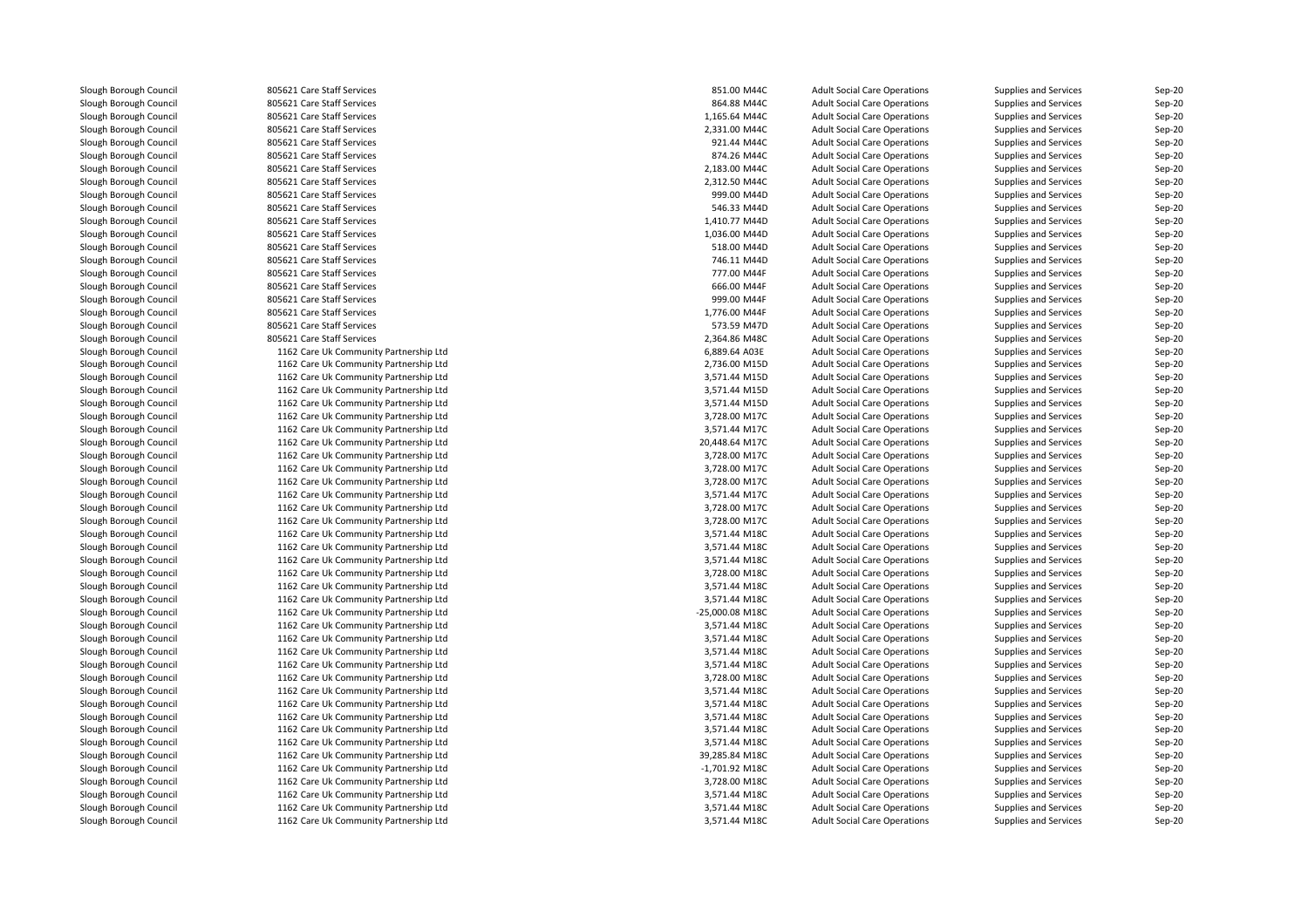| Slough Borough Council | 1162 Care Uk Community Partnership Ltd                     | 3,272.36 M25C  | <b>Adult Social Care Operations</b> | Supplies and Services        | Sep-20 |
|------------------------|------------------------------------------------------------|----------------|-------------------------------------|------------------------------|--------|
| Slough Borough Council | 1162 Care Uk Community Partnership Ltd                     | 3,272.36 M25C  | <b>Adult Social Care Operations</b> | Supplies and Services        | Sep-20 |
| Slough Borough Council | 1162 Care Uk Community Partnership Ltd                     | 3,272.36 M25C  | <b>Adult Social Care Operations</b> | Supplies and Services        | Sep-20 |
| Slough Borough Council | 1162 Care Uk Community Partnership Ltd                     | 3,272.36 M25C  | <b>Adult Social Care Operations</b> | Supplies and Services        | Sep-20 |
| Slough Borough Council | 1162 Care Uk Community Partnership Ltd                     | 3,272.36 M25C  | <b>Adult Social Care Operations</b> | Supplies and Services        | Sep-20 |
| Slough Borough Council | 1162 Care Uk Community Partnership Ltd                     | 45,813.04 M25C | <b>Adult Social Care Operations</b> | Supplies and Services        | Sep-20 |
| Slough Borough Council | 1162 Care Uk Community Partnership Ltd                     | -6,544.72 M25C | <b>Adult Social Care Operations</b> | <b>Supplies and Services</b> | Sep-20 |
| Slough Borough Council | 1162 Care Uk Community Partnership Ltd                     | 3,571.44 M26E  | <b>Adult Social Care Operations</b> | Supplies and Services        | Sep-20 |
| Slough Borough Council | 1162 Care Uk Community Partnership Ltd                     | 3,272.36 M26E  | <b>Adult Social Care Operations</b> | Supplies and Services        | Sep-20 |
| Slough Borough Council | 1162 Care Uk Community Partnership Ltd                     | 2,987.68 M27C  | <b>Adult Social Care Operations</b> | Supplies and Services        | Sep-20 |
| Slough Borough Council | 1162 Care Uk Community Partnership Ltd                     | 3,272.36 M27C  | <b>Adult Social Care Operations</b> | Supplies and Services        | Sep-20 |
| Slough Borough Council | 1162 Care Uk Community Partnership Ltd                     | 2,987.68 M27C  | <b>Adult Social Care Operations</b> | Supplies and Services        | Sep-20 |
| Slough Borough Council | 1162 Care Uk Community Partnership Ltd                     | 3,272.36 M27C  | <b>Adult Social Care Operations</b> | Supplies and Services        | Sep-20 |
| Slough Borough Council | 1162 Care Uk Community Partnership Ltd                     | 3,272.36 M27C  | <b>Adult Social Care Operations</b> | Supplies and Services        | Sep-20 |
| Slough Borough Council | 1162 Care Uk Community Partnership Ltd                     | 3,272.36 M27C  | <b>Adult Social Care Operations</b> | Supplies and Services        | Sep-20 |
| Slough Borough Council | 1162 Care Uk Community Partnership Ltd                     | 3,272.36 M27C  | <b>Adult Social Care Operations</b> | Supplies and Services        | Sep-20 |
| Slough Borough Council | 1162 Care Uk Community Partnership Ltd                     | 3,272.36 M27C  | <b>Adult Social Care Operations</b> | Supplies and Services        | Sep-20 |
| Slough Borough Council | 1162 Care Uk Community Partnership Ltd                     | 3,272.36 M27C  | <b>Adult Social Care Operations</b> | Supplies and Services        | Sep-20 |
| Slough Borough Council | 1162 Care Uk Community Partnership Ltd                     | 3,272.36 M27C  | <b>Adult Social Care Operations</b> | <b>Supplies and Services</b> | Sep-20 |
| Slough Borough Council | 1162 Care Uk Community Partnership Ltd                     | 2,987.68 M27C  | <b>Adult Social Care Operations</b> | Supplies and Services        | Sep-20 |
| Slough Borough Council | 1162 Care Uk Community Partnership Ltd                     | 3,272.36 M27C  | <b>Adult Social Care Operations</b> |                              | Sep-20 |
| Slough Borough Council | 1162 Care Uk Community Partnership Ltd                     | 35,852.16 M27C |                                     | Supplies and Services        | Sep-20 |
|                        |                                                            |                | <b>Adult Social Care Operations</b> | Supplies and Services        |        |
| Slough Borough Council | 1162 Care Uk Community Partnership Ltd                     | 3,272.36 M27C  | <b>Adult Social Care Operations</b> | Supplies and Services        | Sep-20 |
| Slough Borough Council | 1162 Care Uk Community Partnership Ltd                     | -5,975.36 M27C | <b>Adult Social Care Operations</b> | Supplies and Services        | Sep-20 |
| Slough Borough Council | 1162 Care Uk Community Partnership Ltd                     | 3,272.36 M27C  | <b>Adult Social Care Operations</b> | Supplies and Services        | Sep-20 |
| Slough Borough Council | 1162 Care Uk Community Partnership Ltd                     | 2,987.68 M27C  | <b>Adult Social Care Operations</b> | Supplies and Services        | Sep-20 |
| Slough Borough Council | 1162 Care Uk Community Partnership Ltd                     | 2,987.68 M27C  | <b>Adult Social Care Operations</b> | Supplies and Services        | Sep-20 |
| Slough Borough Council | 1162 Care Uk Community Partnership Ltd                     | 3,216.00 M27C  | <b>Adult Social Care Operations</b> | Supplies and Services        | Sep-20 |
| Slough Borough Council | 1162 Care Uk Community Partnership Ltd                     | 3,571.44 M28C  | <b>Adult Social Care Operations</b> | Supplies and Services        | Sep-20 |
| Slough Borough Council | 1162 Care Uk Community Partnership Ltd                     | 3,571.44 M28C  | <b>Adult Social Care Operations</b> | Supplies and Services        | Sep-20 |
| Slough Borough Council | 1162 Care Uk Community Partnership Ltd                     | 3,571.44 M28C  | <b>Adult Social Care Operations</b> | Supplies and Services        | Sep-20 |
| Slough Borough Council | 806808 Careline The Agency for Care Staff                  | 3,445.36 M44E  | <b>Adult Social Care Operations</b> | Supplies and Services        | Sep-20 |
| Slough Borough Council | 1910 Carousel Buses Ltd                                    | 1,602.68 D512  | Major Infrastructure Projects       | Supplies and Services        | Sep-20 |
| Slough Borough Council | 1910 Carousel Buses Ltd                                    | 1,602.68 D512  | Major Infrastructure Projects       | Supplies and Services        | Sep-20 |
| Slough Borough Council | 34 Castle Gate Legal And Commercial Ltd                    | 4,166.67 F868  | Children, Learning and Skills       | Supplies and Services        | Sep-20 |
| Slough Borough Council | 34 Castle Gate Legal And Commercial Ltd                    | 4,166.67 F868  | Children, Learning and Skills       | Supplies and Services        | Sep-20 |
| Slough Borough Council | 804413 Castle Water                                        | 739.16 B082    | <b>Regeneration Development</b>     | Premises                     | Sep-20 |
| Slough Borough Council | 804413 Castle Water                                        | 523.80 B185    | <b>Building Management</b>          | Premises                     | Sep-20 |
| Slough Borough Council | 804413 Castle Water                                        | 634.02 C001    | Communities and Lesiure             | Premises                     | Sep-20 |
| Slough Borough Council | 804413 Castle Water                                        | 571.56 C019    | Communities and Lesiure             | Premises                     | Sep-20 |
| Slough Borough Council | 804413 Castle Water                                        | 618.27 C019    | Communities and Lesiure             | Premises                     | Sep-20 |
| Slough Borough Council | 804413 Castle Water                                        | 759.58 C019    | Communities and Lesiure             | Premises                     | Sep-20 |
| Slough Borough Council | 804413 Castle Water                                        | 582.94 C019    | Communities and Lesiure             | Premises                     | Sep-20 |
| Slough Borough Council | 804413 Castle Water                                        | 617.78 C019    | Communities and Lesiure             | Premises                     | Sep-20 |
| Slough Borough Council | 804413 Castle Water                                        | 2,588.31 C019  | Communities and Lesiure             | Premises                     | Sep-20 |
| Slough Borough Council | 418 Castleview School                                      | 37,155.00 E239 | DSG                                 | Supplies and Services        | Sep-20 |
| Slough Borough Council | 807383 CC Ground Investigation                             | 13,372.38 P213 | Capital                             | Capital Charges              | Sep-20 |
| Slough Borough Council | 1837 Cemetery Development Services Ltd                     | 6,420.00 P083  | Capital                             | Capital Charges              | Sep-20 |
| Slough Borough Council | 805619 Centennial Property Limited T/A The Housing Network | 21,720.00 H205 | <b>Strategic Housing Services</b>   | Premises                     | Sep-20 |
| Slough Borough Council | 3609 Centurion Healthcare Ltd                              | 5,837.10 M26E  | <b>Adult Social Care Operations</b> | Supplies and Services        | Sep-20 |
| Slough Borough Council | 3609 Centurion Healthcare Ltd                              | 5,837.10 M26E  | <b>Adult Social Care Operations</b> | Supplies and Services        | Sep-20 |
| Slough Borough Council | 2225 Centurylink Technology Uk Limited                     | 4,109.90 B282  | Digital and Strategic IT            | Supplies and Services        | Sep-20 |
| Slough Borough Council | 2225 Centurylink Technology Uk Limited                     | 4,109.90 B282  | Digital and Strategic IT            | Supplies and Services        | Sep-20 |
| Slough Borough Council | 2225 Centurylink Technology Uk Limited                     | 4,109.90 B282  | Digital and Strategic IT            | Supplies and Services        | Sep-20 |
| Slough Borough Council | 805174 Certas Energy                                       | 12,177.35 D910 | Direct Service Organisation (DSO)   | Supplies and Services        | Sep-20 |
| Slough Borough Council | 805174 Certas Energy                                       | 11,199.29 D910 | Direct Service Organisation (DSO)   | Supplies and Services        | Sep-20 |
| Slough Borough Council | 805174 Certas Energy                                       | 13,456.59 D910 | Direct Service Organisation (DSO)   | Supplies and Services        | Sep-20 |
|                        |                                                            |                |                                     |                              |        |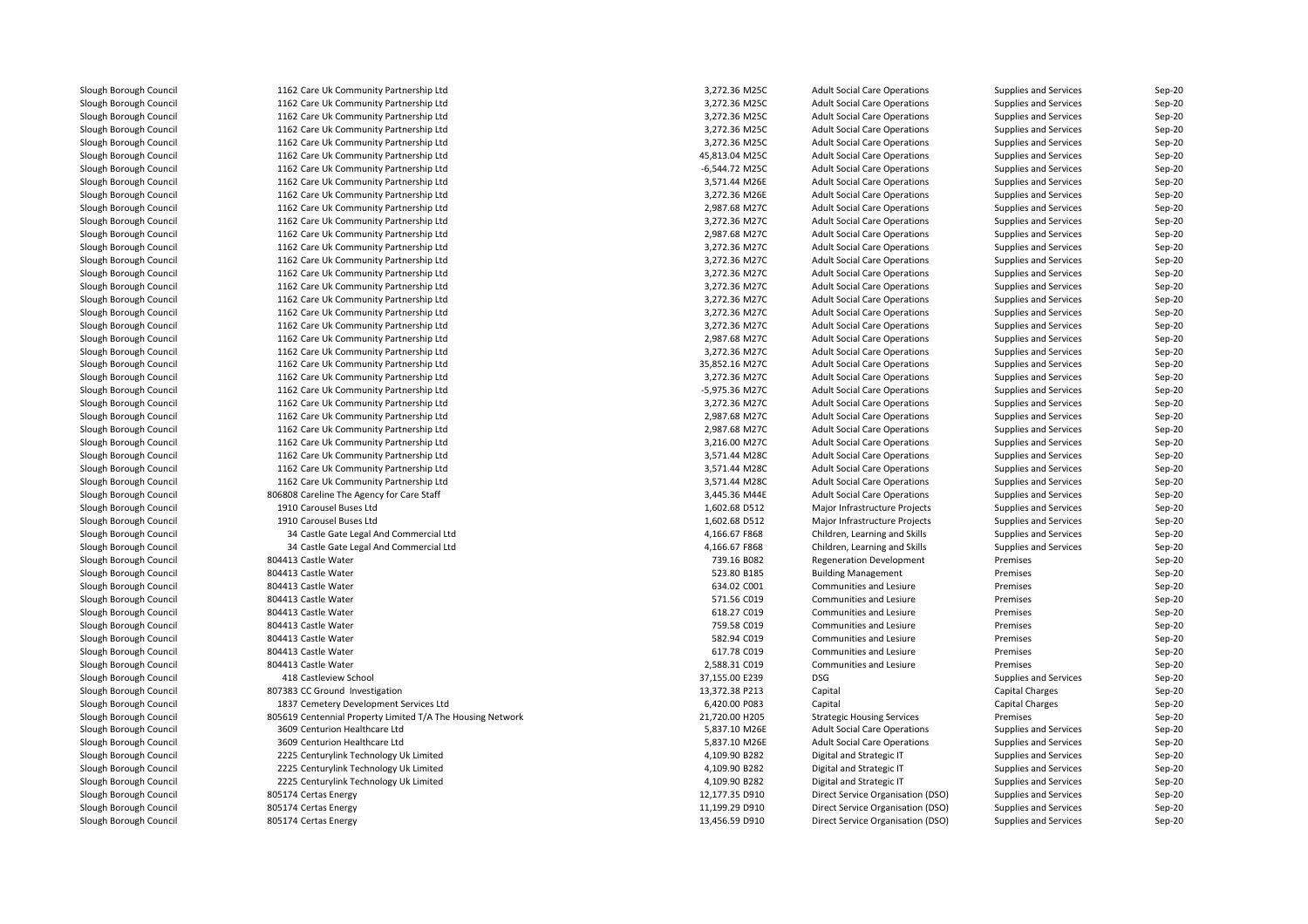| Slough Borough Council | 805174 Certas Energy                  | 746.11 D910    | Direct Service Organisation (DSO)      | Supplies and Services        | Sep-20   |
|------------------------|---------------------------------------|----------------|----------------------------------------|------------------------------|----------|
| Slough Borough Council | 805174 Certas Energy                  | 768.69 D910    | Direct Service Organisation (DSO)      | Supplies and Services        | Sep-20   |
| Slough Borough Council | 806920 Cetus Solutions Limited        | 2,700.00 P084  | Capital                                | Capital Charges              | Sep-20   |
| Slough Borough Council | 806920 Cetus Solutions Limited        | 4,320.00 P084  | Capital                                | Capital Charges              | Sep-20   |
| Slough Borough Council | 806920 Cetus Solutions Limited        | 1,890.00 P084  | Capital                                | Capital Charges              | Sep-20   |
| Slough Borough Council | 806920 Cetus Solutions Limited        | 1,080.00 P084  | Capital                                | Capital Charges              | Sep-20   |
| Slough Borough Council | 2892 Chalfont Lodge                   | 5,785.71 M15D  | <b>Adult Social Care Operations</b>    | <b>Supplies and Services</b> | Sep-20   |
| Slough Borough Council | 2892 Chalfont Lodge                   | 3,214.29 M15D  | <b>Adult Social Care Operations</b>    | Supplies and Services        | $Sep-20$ |
| Slough Borough Council | 2892 Chalfont Lodge                   | 8,571.43 M15F  | <b>Adult Social Care Operations</b>    | Supplies and Services        | Sep-20   |
| Slough Borough Council | 905 Charters School                   | 2,777.00 F552  | <b>DSG</b>                             | Supplies and Services        | Sep-20   |
| Slough Borough Council | 807017 Chelmsford Safety Supplies Ltd | 1,124.86 D610  | Direct Service Organisation (DSO)      | Supplies and Services        | Sep-20   |
| Slough Borough Council | 807017 Chelmsford Safety Supplies Ltd | 510.90 D750    | Direct Service Organisation (DSO)      | Supplies and Services        | Sep-20   |
| Slough Borough Council | 807017 Chelmsford Safety Supplies Ltd | 892.50 D610    | Direct Service Organisation (DSO)      | Supplies and Services        | Sep-20   |
| Slough Borough Council | 807017 Chelmsford Safety Supplies Ltd | 512.96 D750    | Direct Service Organisation (DSO)      | Supplies and Services        | Sep-20   |
| Slough Borough Council | 1877 Chelsie Innes                    | 2,616.00 C322  | Communities and Lesiure                | <b>Supplies and Services</b> | $Sep-20$ |
| Slough Borough Council | 3114 Cherry Trees Day Nursery         | 28,039.68 F909 | <b>DSG</b>                             | Supplies and Services        | Sep-20   |
| Slough Borough Council | 2871 Cherry Trees Residential Care    | 1,607.14 M42F  | <b>Adult Social Care Operations</b>    | Supplies and Services        | Sep-20   |
| Slough Borough Council | 2871 Cherry Trees Residential Care    | 3,214.29 M42F  | <b>Adult Social Care Operations</b>    | Supplies and Services        | Sep-20   |
| Slough Borough Council | 807225 Chiltern Way Academy           | 3,841.50 F551  | <b>DSG</b>                             | Supplies and Services        | Sep-20   |
| Slough Borough Council | 803495 Christchurch Court Ltd         | 8,324.40 M15D  | <b>Adult Social Care Operations</b>    | Supplies and Services        | Sep-20   |
| Slough Borough Council | 2561 Christies Care Ltd               | 4,404.00 M44D  | <b>Adult Social Care Operations</b>    | Supplies and Services        | Sep-20   |
| Slough Borough Council | 3752 Chrome Tree Ltd                  | 7,639.00 A05C  | <b>Adult Social Care Commissioning</b> |                              |          |
| Slough Borough Council |                                       |                |                                        | Supplies and Services        | Sep-20   |
|                        | 3752 Chrome Tree Ltd                  | 5,535.00 A05C  | <b>Adult Social Care Commissioning</b> | Supplies and Services        | Sep-20   |
| Slough Borough Council | 3752 Chrome Tree Ltd                  | 1,119.81 M44C  | <b>Adult Social Care Operations</b>    | Supplies and Services        | Sep-20   |
| Slough Borough Council | 3752 Chrome Tree Ltd                  | 1,200.04 M44C  | <b>Adult Social Care Operations</b>    | Supplies and Services        | Sep-20   |
| Slough Borough Council | 3752 Chrome Tree Ltd                  | 1,465.36 M44C  | <b>Adult Social Care Operations</b>    | Supplies and Services        | Sep-20   |
| Slough Borough Council | 3752 Chrome Tree Ltd                  | 2,134.91 M44C  | <b>Adult Social Care Operations</b>    | Supplies and Services        | $Sep-20$ |
| Slough Borough Council | 3752 Chrome Tree Ltd                  | 1,271.98 M44C  | <b>Adult Social Care Operations</b>    | Supplies and Services        | Sep-20   |
| Slough Borough Council | 3752 Chrome Tree Ltd                  | 841.36 M44C    | <b>Adult Social Care Operations</b>    | Supplies and Services        | Sep-20   |
| Slough Borough Council | 3752 Chrome Tree Ltd                  | 1,262.04 M44C  | <b>Adult Social Care Operations</b>    | Supplies and Services        | Sep-20   |
| Slough Borough Council | 3752 Chrome Tree Ltd                  | 844.34 M44C    | <b>Adult Social Care Operations</b>    | Supplies and Services        | Sep-20   |
| Slough Borough Council | 3752 Chrome Tree Ltd                  | 704.45 M44C    | <b>Adult Social Care Operations</b>    | Supplies and Services        | Sep-20   |
| Slough Borough Council | 3752 Chrome Tree Ltd                  | 3,148.63 M44C  | <b>Adult Social Care Operations</b>    | Supplies and Services        | Sep-20   |
| Slough Borough Council | 3752 Chrome Tree Ltd                  | 2,228.04 M44C  | <b>Adult Social Care Operations</b>    | Supplies and Services        | $Sep-20$ |
| Slough Borough Council | 3752 Chrome Tree Ltd                  | 560.24 M44C    | <b>Adult Social Care Operations</b>    | Supplies and Services        | Sep-20   |
| Slough Borough Council | 3752 Chrome Tree Ltd                  | 2,238.32 M44C  | <b>Adult Social Care Operations</b>    | Supplies and Services        | Sep-20   |
| Slough Borough Council | 3752 Chrome Tree Ltd                  | 1,452.32 M44C  | <b>Adult Social Care Operations</b>    | Supplies and Services        | Sep-20   |
| Slough Borough Council | 3752 Chrome Tree Ltd                  | 695.17 M44C    | <b>Adult Social Care Operations</b>    | Supplies and Services        | Sep-20   |
| Slough Borough Council | 3752 Chrome Tree Ltd                  | 923.24 M44C    | <b>Adult Social Care Operations</b>    | Supplies and Services        | Sep-20   |
| Slough Borough Council | 3752 Chrome Tree Ltd                  | 3,367.07 M44C  | <b>Adult Social Care Operations</b>    | Supplies and Services        | Sep-20   |
| Slough Borough Council | 3752 Chrome Tree Ltd                  | 1,004.78 M44C  | <b>Adult Social Care Operations</b>    | Supplies and Services        | Sep-20   |
| Slough Borough Council | 3752 Chrome Tree Ltd                  | 1,118.15 M44C  | <b>Adult Social Care Operations</b>    | <b>Supplies and Services</b> | $Sep-20$ |
| Slough Borough Council | 3752 Chrome Tree Ltd                  | 612.96 M44C    | <b>Adult Social Care Operations</b>    | Supplies and Services        | $Sep-20$ |
| Slough Borough Council | 3752 Chrome Tree Ltd                  | 559.25 M44C    | <b>Adult Social Care Operations</b>    | Supplies and Services        | Sep-20   |
| Slough Borough Council | 3752 Chrome Tree Ltd                  | 815.17 M44C    | <b>Adult Social Care Operations</b>    | Supplies and Services        | Sep-20   |
| Slough Borough Council | 3752 Chrome Tree Ltd                  | 1,970.80 M44C  | <b>Adult Social Care Operations</b>    | Supplies and Services        | $Sep-20$ |
| Slough Borough Council | 3752 Chrome Tree Ltd                  | 700.14 M44C    | <b>Adult Social Care Operations</b>    | Supplies and Services        | Sep-20   |
| Slough Borough Council | 3752 Chrome Tree Ltd                  | 1,257.40 M44C  | <b>Adult Social Care Operations</b>    | Supplies and Services        | Sep-20   |
| Slough Borough Council | 3752 Chrome Tree Ltd                  | 559.00 M44C    | <b>Adult Social Care Operations</b>    | Supplies and Services        | Sep-20   |
| Slough Borough Council | 3752 Chrome Tree Ltd                  | 3,238.80 M44C  | <b>Adult Social Care Operations</b>    | Supplies and Services        | Sep-20   |
| Slough Borough Council | 3752 Chrome Tree Ltd                  | 1,266.68 M44C  | <b>Adult Social Care Operations</b>    | Supplies and Services        | Sep-20   |
| Slough Borough Council | 3752 Chrome Tree Ltd                  | 841.36 M44C    | <b>Adult Social Care Operations</b>    | Supplies and Services        | Sep-20   |
| Slough Borough Council | 3752 Chrome Tree Ltd                  | 1,269.00 M44C  | <b>Adult Social Care Operations</b>    | Supplies and Services        | Sep-20   |
| Slough Borough Council | 3752 Chrome Tree Ltd                  | 839.70 M44C    | <b>Adult Social Care Operations</b>    | Supplies and Services        | $Sep-20$ |
| Slough Borough Council | 3752 Chrome Tree Ltd                  | 1,122.47 M44C  | <b>Adult Social Care Operations</b>    | Supplies and Services        | Sep-20   |
| Slough Borough Council | 3752 Chrome Tree Ltd                  | 714.40 M44C    | <b>Adult Social Care Operations</b>    | Supplies and Services        | Sep-20   |
| Slough Borough Council | 3752 Chrome Tree Ltd                  | 2,229.39 M44C  | <b>Adult Social Care Operations</b>    | Supplies and Services        | Sep-20   |
|                        |                                       |                |                                        |                              |          |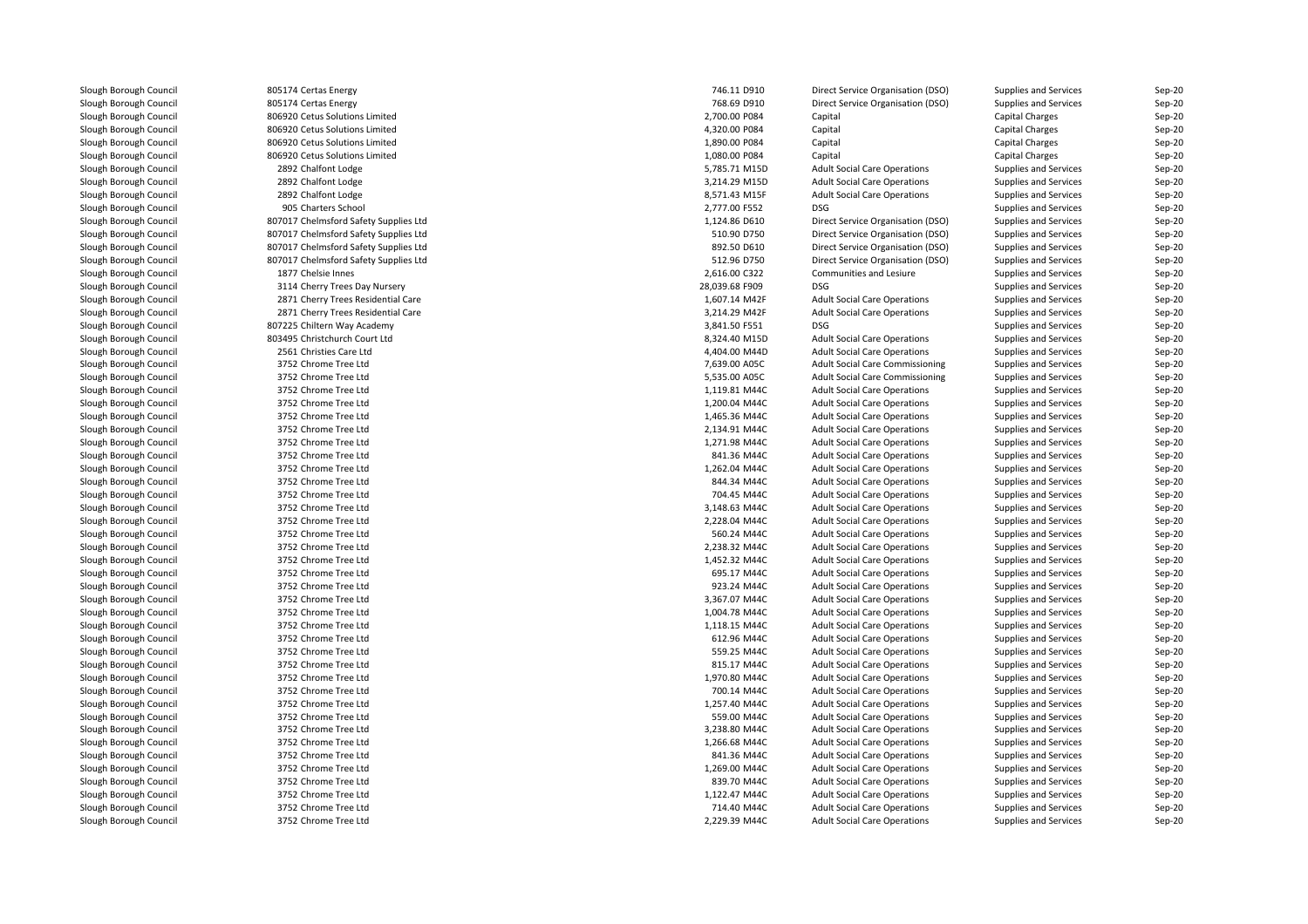| Slough Borough Council | 3752 Chrome Tree Ltd         | 1,335.31 M44C  | <b>Adult Social Care Operations</b> | Supplies and Services        | Sep-20   |
|------------------------|------------------------------|----------------|-------------------------------------|------------------------------|----------|
| Slough Borough Council | 3752 Chrome Tree Ltd         | 2,821.42 M44C  | <b>Adult Social Care Operations</b> | Supplies and Services        | Sep-20   |
| Slough Borough Council | 3752 Chrome Tree Ltd         | 1,229.55 M44C  | <b>Adult Social Care Operations</b> | Supplies and Services        | Sep-20   |
| Slough Borough Council | 3752 Chrome Tree Ltd         | 2,798.58 M44C  | <b>Adult Social Care Operations</b> | Supplies and Services        | Sep-20   |
| Slough Borough Council | 3752 Chrome Tree Ltd         | 1,025.01 M44C  | <b>Adult Social Care Operations</b> | Supplies and Services        | Sep-20   |
| Slough Borough Council | 3752 Chrome Tree Ltd         | 3,059.12 M44C  | <b>Adult Social Care Operations</b> | Supplies and Services        | Sep-20   |
| Slough Borough Council | 3752 Chrome Tree Ltd         | 1,499.06 M44C  | <b>Adult Social Care Operations</b> | Supplies and Services        | Sep-20   |
| Slough Borough Council | 3752 Chrome Tree Ltd         | 908.32 M44C    | <b>Adult Social Care Operations</b> | Supplies and Services        | $Sep-20$ |
| Slough Borough Council | 3752 Chrome Tree Ltd         | 841.69 M44C    | <b>Adult Social Care Operations</b> | Supplies and Services        | Sep-20   |
| Slough Borough Council | 3752 Chrome Tree Ltd         | 1,144.02 M44D  | <b>Adult Social Care Operations</b> | Supplies and Services        | Sep-20   |
| Slough Borough Council | 3752 Chrome Tree Ltd         | 1,019.38 M44D  | <b>Adult Social Care Operations</b> | Supplies and Services        | Sep-20   |
| Slough Borough Council | 3752 Chrome Tree Ltd         | 554.27 M44D    | <b>Adult Social Care Operations</b> | Supplies and Services        | Sep-20   |
| Slough Borough Council | 3752 Chrome Tree Ltd         | 1,245.46 M44D  | <b>Adult Social Care Operations</b> | Supplies and Services        | Sep-20   |
| Slough Borough Council | 3752 Chrome Tree Ltd         | 2,257.85 M44F  | <b>Adult Social Care Operations</b> | Supplies and Services        | Sep-20   |
| Slough Borough Council | 3752 Chrome Tree Ltd         | 638.14 M44F    | <b>Adult Social Care Operations</b> | Supplies and Services        | $Sep-20$ |
| Slough Borough Council | 3752 Chrome Tree Ltd         | 2,038.73 M44F  | <b>Adult Social Care Operations</b> | Supplies and Services        | Sep-20   |
| Slough Borough Council | 3752 Chrome Tree Ltd         | 1,360.08 M45C  | <b>Adult Social Care Operations</b> | Supplies and Services        | Sep-20   |
| Slough Borough Council | 3752 Chrome Tree Ltd         | 3,342.94 M45C  | <b>Adult Social Care Operations</b> | Supplies and Services        | Sep-20   |
| Slough Borough Council | 3752 Chrome Tree Ltd         | 1,406.58 M48C  | <b>Adult Social Care Operations</b> | Supplies and Services        | Sep-20   |
| Slough Borough Council | 3752 Chrome Tree Ltd         | 1,375.75 M48C  | <b>Adult Social Care Operations</b> |                              | Sep-20   |
|                        | 3752 Chrome Tree Ltd         | 1,011.76 M48C  | <b>Adult Social Care Operations</b> | Supplies and Services        | Sep-20   |
| Slough Borough Council |                              |                |                                     | Supplies and Services        |          |
| Slough Borough Council | 3752 Chrome Tree Ltd         | 1,381.05 M48C  | <b>Adult Social Care Operations</b> | Supplies and Services        | Sep-20   |
| Slough Borough Council | 3752 Chrome Tree Ltd         | 597.34 M48C    | <b>Adult Social Care Operations</b> | Supplies and Services        | Sep-20   |
| Slough Borough Council | 1573 Cipfa Business Limited  | 2,925.00 B015  | Finance                             | Supplies and Services        | Sep-20   |
| Slough Borough Council | 631 Cippenham Primary School | 21,593.61 P051 | Capital                             | Capital Charges              | Sep-20   |
| Slough Borough Council | 807491 Cippenham School      | 6,083.33 E249  | <b>DSG</b>                          | Supplies and Services        | Sep-20   |
| Slough Borough Council | 807491 Cippenham School      | 6,887.56 E729  | <b>DSG</b>                          | Supplies and Services        | $Sep-20$ |
| Slough Borough Council | 806550 City Homecare Ltd     | 558.00 M44C    | <b>Adult Social Care Operations</b> | Supplies and Services        | Sep-20   |
| Slough Borough Council | 806550 City Homecare Ltd     | 1,764.00 M44C  | <b>Adult Social Care Operations</b> | Supplies and Services        | Sep-20   |
| Slough Borough Council | 806550 City Homecare Ltd     | 2,251.20 M44C  | <b>Adult Social Care Operations</b> | Supplies and Services        | Sep-20   |
| Slough Borough Council | 806550 City Homecare Ltd     | 2,116.80 M44C  | <b>Adult Social Care Operations</b> | Supplies and Services        | Sep-20   |
| Slough Borough Council | 806550 City Homecare Ltd     | 823.20 M44C    | <b>Adult Social Care Operations</b> | Supplies and Services        | Sep-20   |
| Slough Borough Council | 806550 City Homecare Ltd     | 2,352.00 M44C  | <b>Adult Social Care Operations</b> | Supplies and Services        | Sep-20   |
| Slough Borough Council | 806550 City Homecare Ltd     | 588.00 M44C    | <b>Adult Social Care Operations</b> | Supplies and Services        | $Sep-20$ |
| Slough Borough Council | 806550 City Homecare Ltd     | 739.20 M44C    | <b>Adult Social Care Operations</b> | Supplies and Services        | Sep-20   |
| Slough Borough Council | 806550 City Homecare Ltd     | 1,176.00 M44C  | <b>Adult Social Care Operations</b> | Supplies and Services        | Sep-20   |
| Slough Borough Council | 806550 City Homecare Ltd     | 1,176.00 M44C  | <b>Adult Social Care Operations</b> | Supplies and Services        | Sep-20   |
| Slough Borough Council | 806550 City Homecare Ltd     | 823.20 M44C    | <b>Adult Social Care Operations</b> | Supplies and Services        | Sep-20   |
| Slough Borough Council | 806550 City Homecare Ltd     | 705.60 M44C    | <b>Adult Social Care Operations</b> | Supplies and Services        | Sep-20   |
| Slough Borough Council | 806550 City Homecare Ltd     | 504.00 M44C    | <b>Adult Social Care Operations</b> | Supplies and Services        | Sep-20   |
| Slough Borough Council | 806550 City Homecare Ltd     | 1,764.00 M44C  | <b>Adult Social Care Operations</b> | Supplies and Services        | Sep-20   |
| Slough Borough Council | 806550 City Homecare Ltd     | 1,881.60 M44C  | <b>Adult Social Care Operations</b> | <b>Supplies and Services</b> | Sep-20   |
| Slough Borough Council | 806550 City Homecare Ltd     | 1,176.00 M44C  | <b>Adult Social Care Operations</b> | Supplies and Services        | $Sep-20$ |
| Slough Borough Council | 806550 City Homecare Ltd     | 1,176.00 M44C  | <b>Adult Social Care Operations</b> | Supplies and Services        | Sep-20   |
| Slough Borough Council | 806550 City Homecare Ltd     | 823.20 M44C    | <b>Adult Social Care Operations</b> | Supplies and Services        | Sep-20   |
| Slough Borough Council | 806550 City Homecare Ltd     | 705.60 M44C    | <b>Adult Social Care Operations</b> | Supplies and Services        | $Sep-20$ |
| Slough Borough Council | 806550 City Homecare Ltd     | 504.00 M44C    | <b>Adult Social Care Operations</b> | Supplies and Services        | Sep-20   |
| Slough Borough Council | 806550 City Homecare Ltd     | 1,764.00 M44C  | <b>Adult Social Care Operations</b> | Supplies and Services        | Sep-20   |
| Slough Borough Council | 806550 City Homecare Ltd     | 1,881.60 M44C  | <b>Adult Social Care Operations</b> | Supplies and Services        | Sep-20   |
| Slough Borough Council | 806550 City Homecare Ltd     | 558.00 M44C    | <b>Adult Social Care Operations</b> | Supplies and Services        | $Sep-20$ |
| Slough Borough Council | 806550 City Homecare Ltd     | 588.00 M44C    | <b>Adult Social Care Operations</b> | Supplies and Services        | Sep-20   |
| Slough Borough Council | 806550 City Homecare Ltd     | 2,251.20 M44C  | <b>Adult Social Care Operations</b> | Supplies and Services        | Sep-20   |
| Slough Borough Council | 806550 City Homecare Ltd     | 2,116.80 M44C  | <b>Adult Social Care Operations</b> | Supplies and Services        | Sep-20   |
| Slough Borough Council | 806550 City Homecare Ltd     | 832.20 M44C    | <b>Adult Social Care Operations</b> | Supplies and Services        | $Sep-20$ |
| Slough Borough Council | 806550 City Homecare Ltd     | 2,352.00 M44C  | <b>Adult Social Care Operations</b> | Supplies and Services        | Sep-20   |
| Slough Borough Council | 806550 City Homecare Ltd     | 747.60 M44C    | <b>Adult Social Care Operations</b> | Supplies and Services        | Sep-20   |
| Slough Borough Council | 806550 City Homecare Ltd     | 588.00 M44C    | <b>Adult Social Care Operations</b> | Supplies and Services        | Sep-20   |
|                        |                              |                |                                     |                              |          |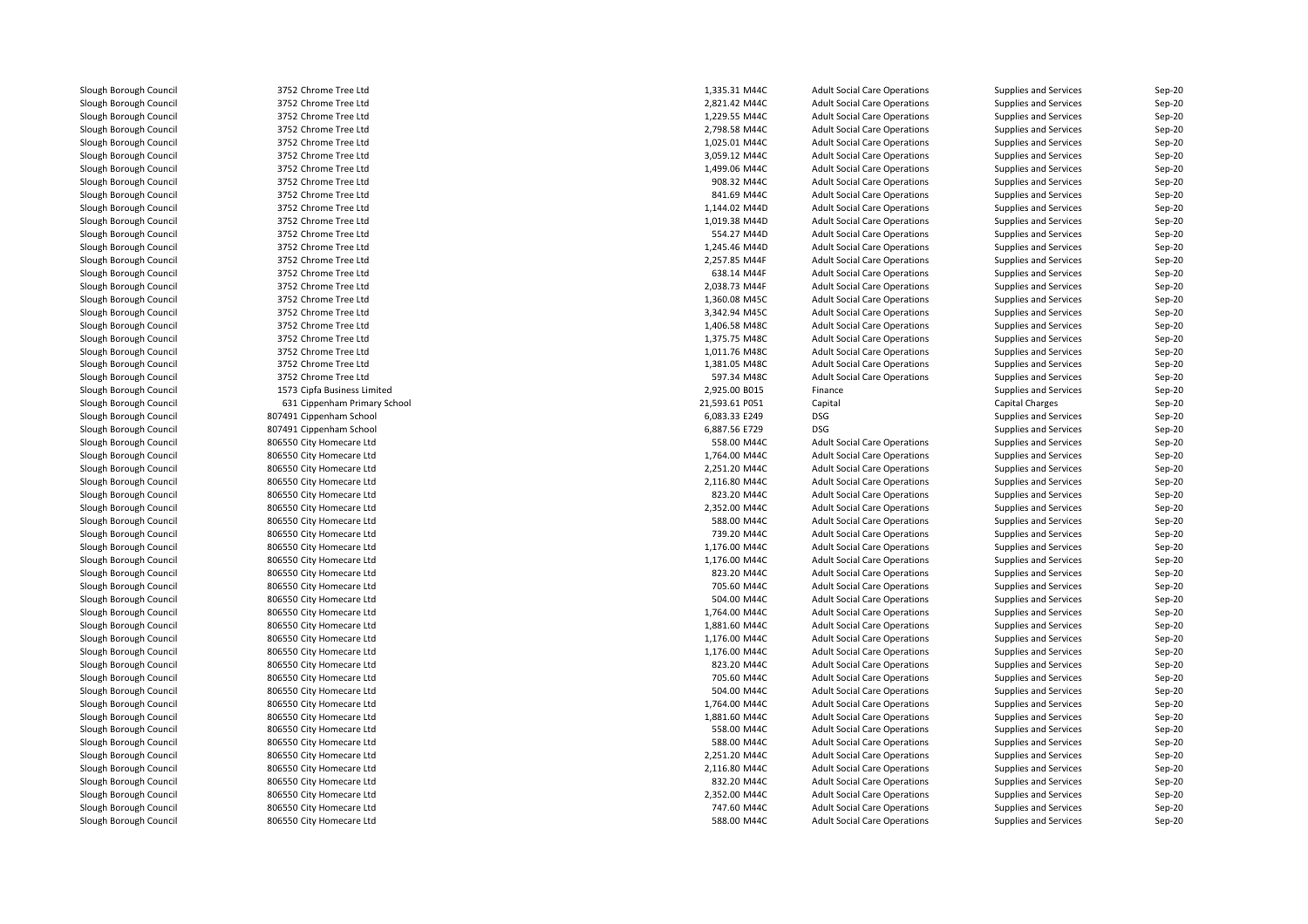| Slough Borough Council | 806550 City Homecare Ltd            | 705.60 M44C                    | <b>Adult Social Care Operations</b>    | Supplies and Services        | Sep-20   |
|------------------------|-------------------------------------|--------------------------------|----------------------------------------|------------------------------|----------|
| Slough Borough Council | 806550 City Homecare Ltd            | 1,764.00 M44C                  | <b>Adult Social Care Operations</b>    | Supplies and Services        | $Sep-20$ |
| Slough Borough Council | 806550 City Homecare Ltd            | 823.20 M44D                    | <b>Adult Social Care Operations</b>    | Supplies and Services        | Sep-20   |
| Slough Borough Council | 806550 City Homecare Ltd            | 1,881.60 M44D                  | <b>Adult Social Care Operations</b>    | Supplies and Services        | Sep-20   |
| Slough Borough Council | 806550 City Homecare Ltd            | 789.60 M44D                    | <b>Adult Social Care Operations</b>    | Supplies and Services        | Sep-20   |
| Slough Borough Council | 806550 City Homecare Ltd            | 823.20 M44D                    | <b>Adult Social Care Operations</b>    | <b>Supplies and Services</b> | $Sep-20$ |
| Slough Borough Council | 806550 City Homecare Ltd            | 798.00 M44D                    | <b>Adult Social Care Operations</b>    | Supplies and Services        | Sep-20   |
| Slough Borough Council | 806550 City Homecare Ltd            | 1,461.60 M44D                  | <b>Adult Social Care Operations</b>    | Supplies and Services        | Sep-20   |
| Slough Borough Council | 806550 City Homecare Ltd            | 823.20 M44D                    | <b>Adult Social Care Operations</b>    | <b>Supplies and Services</b> | $Sep-20$ |
| Slough Borough Council | 806550 City Homecare Ltd            | 1,881.60 M44D                  | <b>Adult Social Care Operations</b>    | Supplies and Services        | $Sep-20$ |
| Slough Borough Council | 806550 City Homecare Ltd            | 789.60 M44D                    | <b>Adult Social Care Operations</b>    | Supplies and Services        | Sep-20   |
| Slough Borough Council | 806550 City Homecare Ltd            | 588.00 M44D                    | <b>Adult Social Care Operations</b>    | Supplies and Services        | Sep-20   |
| Slough Borough Council | 806550 City Homecare Ltd            | 1,881.60 M44D                  | <b>Adult Social Care Operations</b>    | Supplies and Services        | Sep-20   |
| Slough Borough Council | 806550 City Homecare Ltd            | 705.60 M44D                    | <b>Adult Social Care Operations</b>    | Supplies and Services        | $Sep-20$ |
| Slough Borough Council | 806550 City Homecare Ltd            | 583.80 M44D                    | <b>Adult Social Care Operations</b>    | Supplies and Services        | $Sep-20$ |
| Slough Borough Council | 806550 City Homecare Ltd            | 806.40 M44F                    | <b>Adult Social Care Operations</b>    | Supplies and Services        | Sep-20   |
| Slough Borough Council | 806550 City Homecare Ltd            | 806.40 M44F                    | <b>Adult Social Care Operations</b>    | <b>Supplies and Services</b> | $Sep-20$ |
| Slough Borough Council | 806550 City Homecare Ltd            | 705.60 M48C                    | <b>Adult Social Care Operations</b>    | Supplies and Services        | $Sep-20$ |
| Slough Borough Council | 806550 City Homecare Ltd            | 554.40 M48C                    | <b>Adult Social Care Operations</b>    | Supplies and Services        | Sep-20   |
| Slough Borough Council | 806550 City Homecare Ltd            | 604.80 M48C                    | <b>Adult Social Care Operations</b>    | Supplies and Services        | Sep-20   |
| Slough Borough Council | 806550 City Homecare Ltd            | 705.60 M48C                    | <b>Adult Social Care Operations</b>    | Supplies and Services        | $Sep-20$ |
| Slough Borough Council | 806840 Claires Court Schools Ltd    | 9,052.66 F552                  | <b>DSG</b>                             | Supplies and Services        | Sep-20   |
| Slough Borough Council | 1151 Claycots Primary School        | 694,820.33 E209                | <b>DSG</b>                             | Supplies and Services        | $Sep-20$ |
|                        |                                     |                                |                                        |                              |          |
| Slough Borough Council | 803304 CLC Contractors Limited      | 11,464.00 C001                 | Communities and Lesiure                | Premises                     | $Sep-20$ |
| Slough Borough Council | 807188 Clewer Green CE First School | 2,698.00 F552<br>1,349.00 A05C | <b>DSG</b>                             | Supplies and Services        | Sep-20   |
| Slough Borough Council | 803075 Coghlan Lodges Limited       |                                | <b>Adult Social Care Commissioning</b> | Supplies and Services        | Sep-20   |
| Slough Borough Council | 3685 Coghlan Lodges Limited         | 2,258.00 M42F                  | <b>Adult Social Care Operations</b>    | Supplies and Services        | Sep-20   |
| Slough Borough Council | 3685 Coghlan Lodges Limited         | 2,316.72 M42F                  | <b>Adult Social Care Operations</b>    | Supplies and Services        | $Sep-20$ |
| Slough Borough Council | 3685 Coghlan Lodges Limited         | 2,116.04 M44D                  | <b>Adult Social Care Operations</b>    | <b>Supplies and Services</b> | $Sep-20$ |
| Slough Borough Council | 805823 Collaborative Care Solutions | 11,071.42 M42E                 | <b>Adult Social Care Operations</b>    | Supplies and Services        | Sep-20   |
| Slough Borough Council | 805823 Collaborative Care Solutions | 9,477.14 M42E                  | <b>Adult Social Care Operations</b>    | Supplies and Services        | Sep-20   |
| Slough Borough Council | 805823 Collaborative Care Solutions | 2,971.57 M42F                  | <b>Adult Social Care Operations</b>    | Supplies and Services        | $Sep-20$ |
| Slough Borough Council | 805823 Collaborative Care Solutions | 3,321.42 M42F                  | <b>Adult Social Care Operations</b>    | Supplies and Services        | Sep-20   |
| Slough Borough Council | 805823 Collaborative Care Solutions | 2,657.14 M42F                  | <b>Adult Social Care Operations</b>    | Supplies and Services        | Sep-20   |
| Slough Borough Council | 805823 Collaborative Care Solutions | 3,365.71 M42F                  | <b>Adult Social Care Operations</b>    | Supplies and Services        | Sep-20   |
| Slough Borough Council | 805823 Collaborative Care Solutions | 3,365.71 M44F                  | <b>Adult Social Care Operations</b>    | Supplies and Services        | $Sep-20$ |
| Slough Borough Council | 806524 Colliers International       | 3,666.67 J006                  | Housing Revenue Account                | Supplies and Services        | $Sep-20$ |
| Slough Borough Council | 286 Colnbrook C Of E Primary School | 19,084.66 E219                 | <b>DSG</b>                             | Supplies and Services        | $Sep-20$ |
| Slough Borough Council | 2535 Comfort Care Services          | 1,743.75 M26E                  | <b>Adult Social Care Operations</b>    | <b>Supplies and Services</b> | $Sep-20$ |
| Slough Borough Council | 2535 Comfort Care Services          | 1,687.50 M26E                  | <b>Adult Social Care Operations</b>    | Supplies and Services        | $Sep-20$ |
| Slough Borough Council | 2535 Comfort Care Services          | 1,743.75 M26E                  | <b>Adult Social Care Operations</b>    | Supplies and Services        | Sep-20   |
| Slough Borough Council | 2535 Comfort Care Services          | 1,743.75 M26E                  | <b>Adult Social Care Operations</b>    | Supplies and Services        | Sep-20   |
| Slough Borough Council | 2535 Comfort Care Services          | 2,550.00 M27F                  | <b>Adult Social Care Operations</b>    | Supplies and Services        | $Sep-20$ |
| Slough Borough Council | 2535 Comfort Care Services          | 2,635.00 M27F                  | <b>Adult Social Care Operations</b>    | Supplies and Services        | Sep-20   |
| Slough Borough Council | 2535 Comfort Care Services          | 750.00 M42E                    | <b>Adult Social Care Operations</b>    | Supplies and Services        | $Sep-20$ |
| Slough Borough Council | 2535 Comfort Care Services          | 750.00 M42E                    | <b>Adult Social Care Operations</b>    | Supplies and Services        | $Sep-20$ |
| Slough Borough Council | 2535 Comfort Care Services          | 690.86 M42E                    | <b>Adult Social Care Operations</b>    | Supplies and Services        | Sep-20   |
| Slough Borough Council | 2535 Comfort Care Services          | 697.50 M42E                    | <b>Adult Social Care Operations</b>    | Supplies and Services        | Sep-20   |
| Slough Borough Council | 2535 Comfort Care Services          | 775.00 M42E                    | <b>Adult Social Care Operations</b>    | Supplies and Services        | Sep-20   |
| Slough Borough Council | 2535 Comfort Care Services          | 775.00 M42E                    | <b>Adult Social Care Operations</b>    | Supplies and Services        | $Sep-20$ |
| Slough Borough Council | 2535 Comfort Care Services          | 2,250.00 M42E                  | <b>Adult Social Care Operations</b>    | Supplies and Services        | Sep-20   |
| Slough Borough Council | 2535 Comfort Care Services          | 3,192.03 M42E                  | <b>Adult Social Care Operations</b>    | Supplies and Services        | Sep-20   |
| Slough Borough Council | 2535 Comfort Care Services          | 3,089.06 M42E                  | <b>Adult Social Care Operations</b>    | Supplies and Services        | $Sep-20$ |
| Slough Borough Council | 2535 Comfort Care Services          | 675.00 M42E                    | <b>Adult Social Care Operations</b>    | Supplies and Services        | $Sep-20$ |
| Slough Borough Council | 2535 Comfort Care Services          | 2,175.00 M42E                  | <b>Adult Social Care Operations</b>    | Supplies and Services        | Sep-20   |
| Slough Borough Council | 2535 Comfort Care Services          | 713.89 M42E                    | <b>Adult Social Care Operations</b>    | Supplies and Services        | $Sep-20$ |
| Slough Borough Council | 2535 Comfort Care Services          | 775.00 M42E                    | <b>Adult Social Care Operations</b>    | Supplies and Services        | Sep-20   |
|                        |                                     |                                |                                        |                              |          |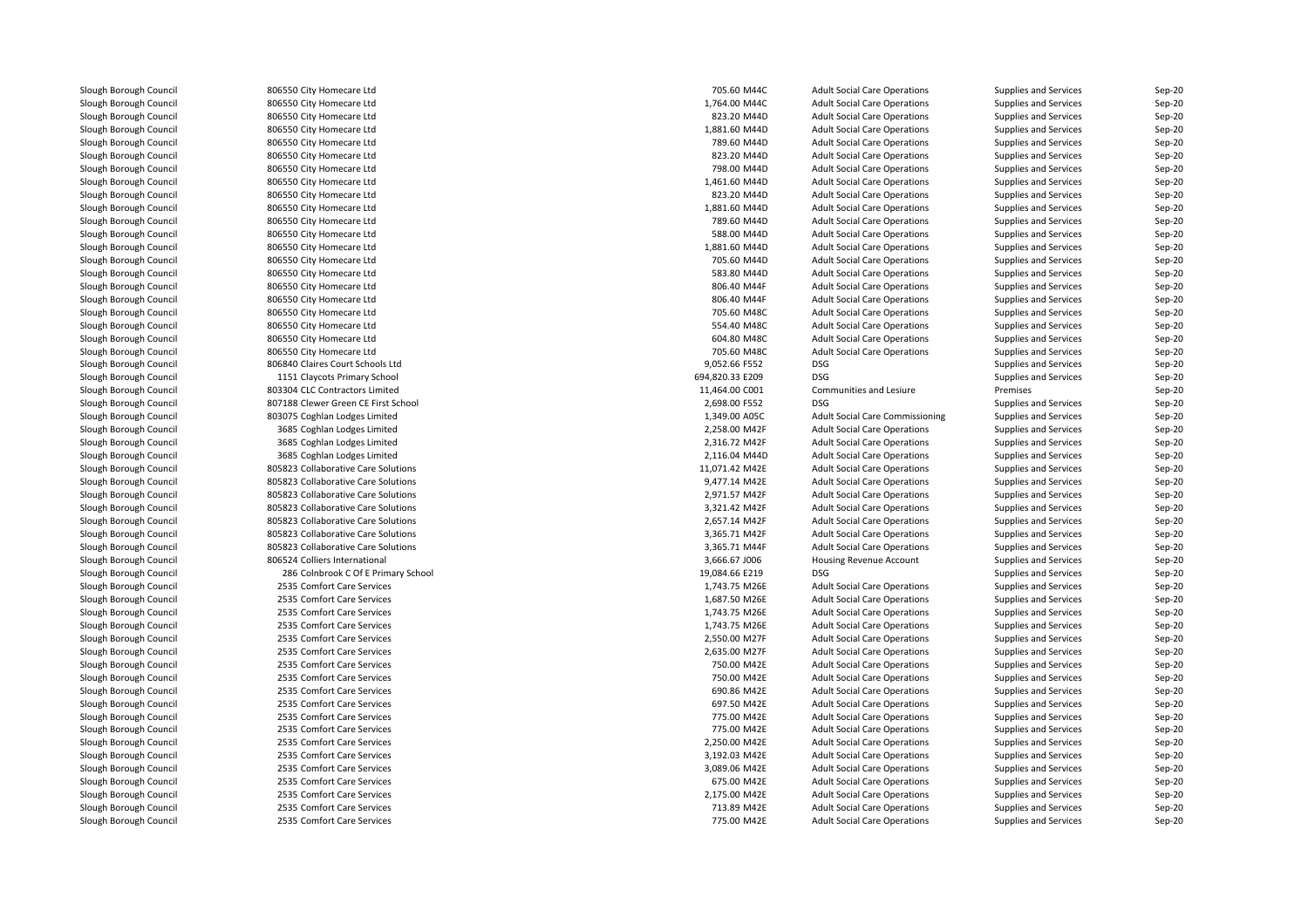| Slough Borough Council | 2535 Comfort Care Services | 2,325.00 M42E | <b>Adult Social Care Operations</b> | Supplies and Services        | Sep-20   |
|------------------------|----------------------------|---------------|-------------------------------------|------------------------------|----------|
| Slough Borough Council | 2535 Comfort Care Services | 2,247.50 M42E | <b>Adult Social Care Operations</b> | Supplies and Services        | Sep-20   |
| Slough Borough Council | 2535 Comfort Care Services | 2,325.00 M42E | <b>Adult Social Care Operations</b> | Supplies and Services        | Sep-20   |
| Slough Borough Council | 2535 Comfort Care Services | 3,192.03 M42E | <b>Adult Social Care Operations</b> | Supplies and Services        | Sep-20   |
| Slough Borough Council | 2535 Comfort Care Services | 2,247.50 M42E | <b>Adult Social Care Operations</b> | Supplies and Services        | Sep-20   |
| Slough Borough Council | 2535 Comfort Care Services | 713.89 M42E   | <b>Adult Social Care Operations</b> | Supplies and Services        | $Sep-20$ |
| Slough Borough Council | 2535 Comfort Care Services | 697.50 M42E   | <b>Adult Social Care Operations</b> | Supplies and Services        | Sep-20   |
| Slough Borough Council | 2535 Comfort Care Services | 775.00 M42E   | <b>Adult Social Care Operations</b> | Supplies and Services        | Sep-20   |
| Slough Borough Council | 2535 Comfort Care Services | 839.21 M42F   | <b>Adult Social Care Operations</b> | Supplies and Services        | $Sep-20$ |
| Slough Borough Council | 2535 Comfort Care Services | 812.14 M42F   | <b>Adult Social Care Operations</b> | <b>Supplies and Services</b> | $Sep-20$ |
| Slough Borough Council | 2535 Comfort Care Services | 1,430.31 M42F | <b>Adult Social Care Operations</b> | Supplies and Services        | Sep-20   |
| Slough Borough Council | 2535 Comfort Care Services | 1,300.80 M42F | <b>Adult Social Care Operations</b> | Supplies and Services        | Sep-20   |
| Slough Borough Council | 2535 Comfort Care Services | 1,258.84 M42F | <b>Adult Social Care Operations</b> | Supplies and Services        | Sep-20   |
| Slough Borough Council | 2535 Comfort Care Services | 2,550.00 M42F | <b>Adult Social Care Operations</b> | Supplies and Services        | $Sep-20$ |
| Slough Borough Council | 2535 Comfort Care Services | 1,275.00 M42F | <b>Adult Social Care Operations</b> | <b>Supplies and Services</b> | Sep-20   |
| Slough Borough Council | 2535 Comfort Care Services | 2,635.00 M42F | <b>Adult Social Care Operations</b> | Supplies and Services        | Sep-20   |
| Slough Borough Council | 2535 Comfort Care Services | 2,550.00 M42F | <b>Adult Social Care Operations</b> | Supplies and Services        | Sep-20   |
| Slough Borough Council | 2535 Comfort Care Services | 812.14 M42F   | <b>Adult Social Care Operations</b> |                              | $Sep-20$ |
| Slough Borough Council | 2535 Comfort Care Services | 2,517.64 M42F |                                     | Supplies and Services        |          |
|                        | 2535 Comfort Care Services | 3,362.14 M42F | <b>Adult Social Care Operations</b> | Supplies and Services        | Sep-20   |
| Slough Borough Council |                            |               | <b>Adult Social Care Operations</b> | Supplies and Services        | Sep-20   |
| Slough Borough Council | 2535 Comfort Care Services | 812.14 M42F   | <b>Adult Social Care Operations</b> | Supplies and Services        | Sep-20   |
| Slough Borough Council | 2535 Comfort Care Services | 1,749.29 M42F | <b>Adult Social Care Operations</b> | <b>Supplies and Services</b> | Sep-20   |
| Slough Borough Council | 2535 Comfort Care Services | 1,692.86 M42F | <b>Adult Social Care Operations</b> | Supplies and Services        | Sep-20   |
| Slough Borough Council | 2535 Comfort Care Services | 2,635.00 M42F | <b>Adult Social Care Operations</b> | Supplies and Services        | Sep-20   |
| Slough Borough Council | 2535 Comfort Care Services | 1,300.80 M42F | <b>Adult Social Care Operations</b> | Supplies and Services        | Sep-20   |
| Slough Borough Council | 2535 Comfort Care Services | 812.14 M42F   | <b>Adult Social Care Operations</b> | <b>Supplies and Services</b> | $Sep-20$ |
| Slough Borough Council | 2535 Comfort Care Services | 1,258.84 M42F | <b>Adult Social Care Operations</b> | Supplies and Services        | Sep-20   |
| Slough Borough Council | 2535 Comfort Care Services | 839.21 M42F   | <b>Adult Social Care Operations</b> | Supplies and Services        | Sep-20   |
| Slough Borough Council | 2535 Comfort Care Services | 1,007.06 M42F | <b>Adult Social Care Operations</b> | <b>Supplies and Services</b> | $Sep-20$ |
| Slough Borough Council | 2535 Comfort Care Services | 974.57 M42F   | <b>Adult Social Care Operations</b> | Supplies and Services        | $Sep-20$ |
| Slough Borough Council | 2535 Comfort Care Services | 1,477.99 M42F | <b>Adult Social Care Operations</b> | Supplies and Services        | Sep-20   |
| Slough Borough Council | 2535 Comfort Care Services | 1,258.84 M42F | <b>Adult Social Care Operations</b> | Supplies and Services        | Sep-20   |
| Slough Borough Council | 2535 Comfort Care Services | 2,635.00 M42F | <b>Adult Social Care Operations</b> | Supplies and Services        | Sep-20   |
| Slough Borough Council | 2535 Comfort Care Services | 1,421.23 M42F | <b>Adult Social Care Operations</b> | Supplies and Services        | Sep-20   |
| Slough Borough Council | 2535 Comfort Care Services | 2,008.84 M42F | <b>Adult Social Care Operations</b> | Supplies and Services        | Sep-20   |
| Slough Borough Council | 2535 Comfort Care Services | 2,689.07 M42F | <b>Adult Social Care Operations</b> | Supplies and Services        | Sep-20   |
| Slough Borough Council | 2535 Comfort Care Services | 812.14 M42F   | <b>Adult Social Care Operations</b> | Supplies and Services        | Sep-20   |
| Slough Borough Council | 2535 Comfort Care Services | 2,635.00 M42F | <b>Adult Social Care Operations</b> | Supplies and Services        | Sep-20   |
| Slough Borough Council | 2535 Comfort Care Services | 2,550.00 M42F | <b>Adult Social Care Operations</b> | Supplies and Services        | Sep-20   |
| Slough Borough Council | 2535 Comfort Care Services | 2,550.00 M42F | <b>Adult Social Care Operations</b> | Supplies and Services        | Sep-20   |
| Slough Borough Council | 2535 Comfort Care Services | 1,275.00 M42F | <b>Adult Social Care Operations</b> | Supplies and Services        | $Sep-20$ |
| Slough Borough Council | 2535 Comfort Care Services | 2,550.00 M42F | <b>Adult Social Care Operations</b> | <b>Supplies and Services</b> | $Sep-20$ |
| Slough Borough Council | 2535 Comfort Care Services | 2,550.00 M42F | <b>Adult Social Care Operations</b> | Supplies and Services        | Sep-20   |
| Slough Borough Council | 2535 Comfort Care Services | 3,893.82 M42F | <b>Adult Social Care Operations</b> | Supplies and Services        | Sep-20   |
| Slough Borough Council | 2535 Comfort Care Services | 3,768.21 M42F | <b>Adult Social Care Operations</b> | Supplies and Services        | Sep-20   |
| Slough Borough Council | 2535 Comfort Care Services | 2,635.00 M42F | <b>Adult Social Care Operations</b> | Supplies and Services        | Sep-20   |
| Slough Borough Council | 2535 Comfort Care Services | 1,317.50 M42F | <b>Adult Social Care Operations</b> | Supplies and Services        | Sep-20   |
| Slough Borough Council | 2535 Comfort Care Services | 1,468.60 M42F | <b>Adult Social Care Operations</b> | Supplies and Services        | Sep-20   |
| Slough Borough Council | 2535 Comfort Care Services | 2,075.80 M42F | <b>Adult Social Care Operations</b> | Supplies and Services        | Sep-20   |
| Slough Borough Council | 2535 Comfort Care Services | 1,317.50 M42F | <b>Adult Social Care Operations</b> | <b>Supplies and Services</b> | Sep-20   |
| Slough Borough Council | 2535 Comfort Care Services | 1,317.50 M42F | <b>Adult Social Care Operations</b> | Supplies and Services        | Sep-20   |
| Slough Borough Council | 2535 Comfort Care Services | 1,468.60 M42F | <b>Adult Social Care Operations</b> | Supplies and Services        | Sep-20   |
| Slough Borough Council | 2535 Comfort Care Services | 2,075.80 M42F | <b>Adult Social Care Operations</b> | Supplies and Services        | Sep-20   |
| Slough Borough Council | 2535 Comfort Care Services | 2,778.71 M42F | <b>Adult Social Care Operations</b> | Supplies and Services        | $Sep-20$ |
| Slough Borough Council | 2535 Comfort Care Services | 839.21 M42F   | <b>Adult Social Care Operations</b> | Supplies and Services        | Sep-20   |
| Slough Borough Council | 2535 Comfort Care Services | 1,300.80 M42F | <b>Adult Social Care Operations</b> | Supplies and Services        | $Sep-20$ |
| Slough Borough Council | 2535 Comfort Care Services | 839.21 M42F   | <b>Adult Social Care Operations</b> | Supplies and Services        | Sep-20   |
|                        |                            |               |                                     |                              |          |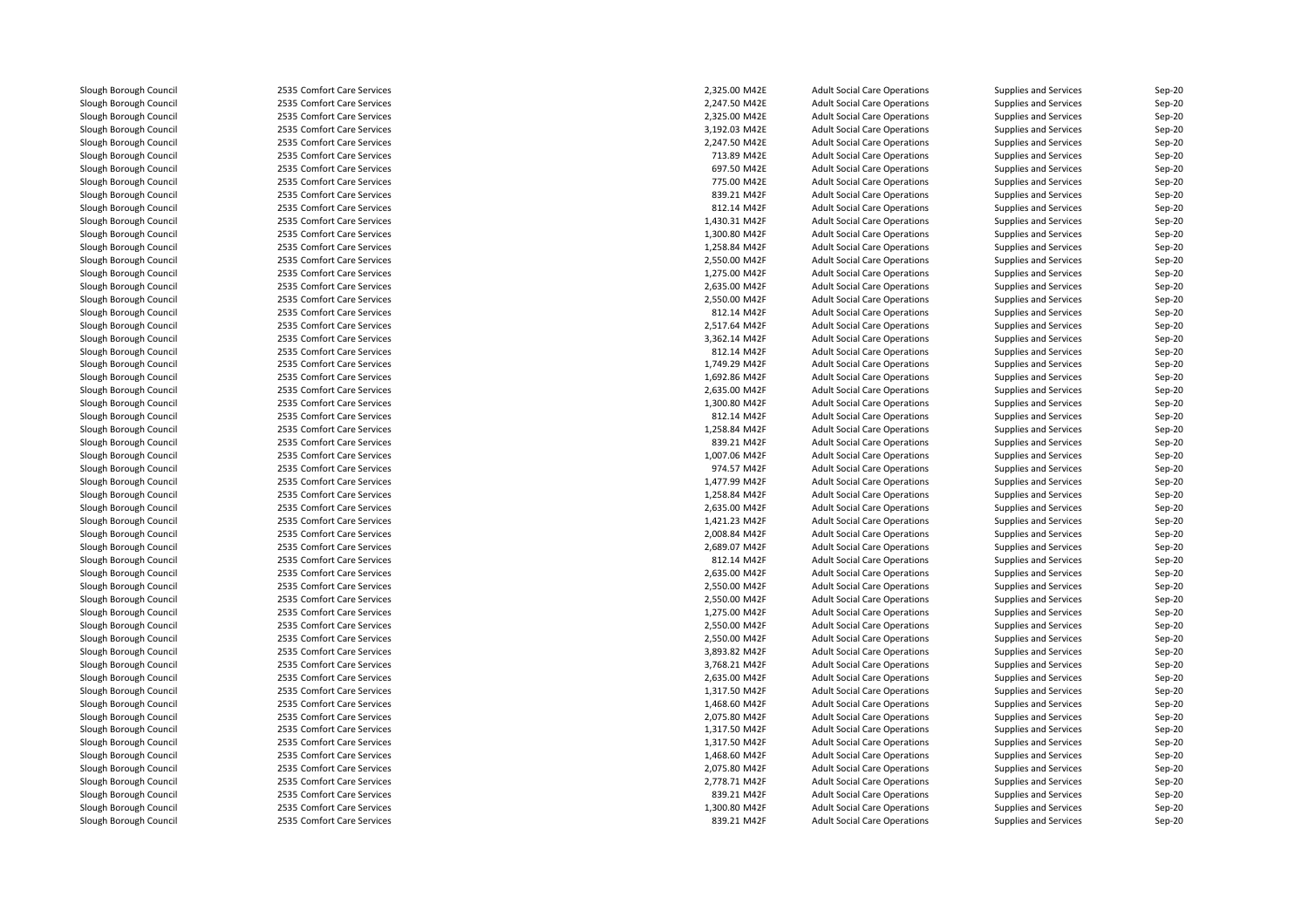| Slough Borough Council | 2535 Comfort Care Services | 2,635.00 M42F | <b>Adult Social Care Operations</b> | Supplies and Services        | Sep-20   |
|------------------------|----------------------------|---------------|-------------------------------------|------------------------------|----------|
| Slough Borough Council | 2535 Comfort Care Services | 839.21 M42F   | <b>Adult Social Care Operations</b> | Supplies and Services        | Sep-20   |
| Slough Borough Council | 2535 Comfort Care Services | 2,601.56 M42F | <b>Adult Social Care Operations</b> | Supplies and Services        | Sep-20   |
| Slough Borough Council | 2535 Comfort Care Services | 2,635.00 M42F | <b>Adult Social Care Operations</b> | Supplies and Services        | Sep-20   |
| Slough Borough Council | 2535 Comfort Care Services | 1,317.50 M42F | <b>Adult Social Care Operations</b> | Supplies and Services        | Sep-20   |
| Slough Borough Council | 2535 Comfort Care Services | 3,474.21 M42F | <b>Adult Social Care Operations</b> | Supplies and Services        | Sep-20   |
| Slough Borough Council | 2535 Comfort Care Services | 2,635.00 M42F | <b>Adult Social Care Operations</b> | Supplies and Services        | $Sep-20$ |
| Slough Borough Council | 2535 Comfort Care Services | 2,778.71 M42F | <b>Adult Social Care Operations</b> | Supplies and Services        | Sep-20   |
| Slough Borough Council | 2535 Comfort Care Services | 839.21 M42F   | <b>Adult Social Care Operations</b> | Supplies and Services        | Sep-20   |
| Slough Borough Council | 2535 Comfort Care Services | 1,300.80 M42F | <b>Adult Social Care Operations</b> | Supplies and Services        | Sep-20   |
| Slough Borough Council | 2535 Comfort Care Services | 839.21 M42F   | <b>Adult Social Care Operations</b> | Supplies and Services        | Sep-20   |
| Slough Borough Council | 2535 Comfort Care Services | 2,635.00 M42F | <b>Adult Social Care Operations</b> | Supplies and Services        | Sep-20   |
| Slough Borough Council | 2535 Comfort Care Services | 839.21 M42F   | <b>Adult Social Care Operations</b> | Supplies and Services        | Sep-20   |
| Slough Borough Council | 2535 Comfort Care Services | 1,300.80 M42F | <b>Adult Social Care Operations</b> | Supplies and Services        | $Sep-20$ |
| Slough Borough Council | 2535 Comfort Care Services | 2,635.00 M42F | <b>Adult Social Care Operations</b> | Supplies and Services        | Sep-20   |
| Slough Borough Council | 2535 Comfort Care Services | 2,635.00 M42F | <b>Adult Social Care Operations</b> | Supplies and Services        | Sep-20   |
| Slough Borough Council | 2535 Comfort Care Services | 1,007.06 M42F | <b>Adult Social Care Operations</b> | Supplies and Services        | Sep-20   |
| Slough Borough Council | 2535 Comfort Care Services | 1,447.99 M42F | <b>Adult Social Care Operations</b> | Supplies and Services        | Sep-20   |
| Slough Borough Council | 2535 Comfort Care Services | 1.300.80 M42F | <b>Adult Social Care Operations</b> | Supplies and Services        | Sep-20   |
| Slough Borough Council | 2535 Comfort Care Services | 2,635.00 M42F | <b>Adult Social Care Operations</b> | Supplies and Services        | Sep-20   |
| Slough Borough Council | 2535 Comfort Care Services | 2,369.29 M42F | <b>Adult Social Care Operations</b> | Supplies and Services        | Sep-20   |
| Slough Borough Council | 2535 Comfort Care Services | 3,893.82 M42F | <b>Adult Social Care Operations</b> | Supplies and Services        | $Sep-20$ |
| Slough Borough Council | 2535 Comfort Care Services | 1,749.29 M42F | <b>Adult Social Care Operations</b> | Supplies and Services        | $Sep-20$ |
| Slough Borough Council | 2535 Comfort Care Services | 839.21 M42F   | <b>Adult Social Care Operations</b> | Supplies and Services        | $Sep-20$ |
| Slough Borough Council | 2535 Comfort Care Services | 2,635.00 M42F | <b>Adult Social Care Operations</b> | Supplies and Services        | Sep-20   |
| Slough Borough Council | 2535 Comfort Care Services | 839.21 M42F   | <b>Adult Social Care Operations</b> | Supplies and Services        | Sep-20   |
| Slough Borough Council | 2535 Comfort Care Services | 1.705.50 M44C | <b>Adult Social Care Operations</b> | Supplies and Services        | Sep-20   |
| Slough Borough Council | 2535 Comfort Care Services | 1,762.35 M44C | <b>Adult Social Care Operations</b> | Supplies and Services        | Sep-20   |
| Slough Borough Council | 2535 Comfort Care Services | 1,762.35 M44C | <b>Adult Social Care Operations</b> | Supplies and Services        | Sep-20   |
| Slough Borough Council | 2535 Comfort Care Services | 1,809.37 M44E | <b>Adult Social Care Operations</b> | Supplies and Services        | $Sep-20$ |
| Slough Borough Council | 2535 Comfort Care Services | 564.20 M44E   | <b>Adult Social Care Operations</b> | Supplies and Services        | Sep-20   |
| Slough Borough Council | 2535 Comfort Care Services | 546.00 M44E   | <b>Adult Social Care Operations</b> | Supplies and Services        | Sep-20   |
| Slough Borough Council | 2535 Comfort Care Services | 1,858.93 M44E | <b>Adult Social Care Operations</b> | Supplies and Services        | Sep-20   |
| Slough Borough Council | 2535 Comfort Care Services | 2,635.00 M44E | <b>Adult Social Care Operations</b> | Supplies and Services        | Sep-20   |
| Slough Borough Council | 2535 Comfort Care Services | 4,461.56 M44E | <b>Adult Social Care Operations</b> | Supplies and Services        | Sep-20   |
| Slough Borough Council | 2535 Comfort Care Services | 4,317.64 M44E | <b>Adult Social Care Operations</b> | Supplies and Services        | Sep-20   |
| Slough Borough Council | 2535 Comfort Care Services | 2,550.00 M44E | <b>Adult Social Care Operations</b> | Supplies and Services        | Sep-20   |
| Slough Borough Council | 2535 Comfort Care Services | 2,804.53 M44E | <b>Adult Social Care Operations</b> | Supplies and Services        | $Sep-20$ |
| Slough Borough Council | 2535 Comfort Care Services | 1,920.89 M44E | <b>Adult Social Care Operations</b> | Supplies and Services        | Sep-20   |
| Slough Borough Council | 2535 Comfort Care Services | 564.20 M44E   | <b>Adult Social Care Operations</b> | Supplies and Services        | Sep-20   |
| Slough Borough Council | 2535 Comfort Care Services | 1,920.89 M44E | <b>Adult Social Care Operations</b> | Supplies and Services        | Sep-20   |
| Slough Borough Council | 2535 Comfort Care Services | 1,550.00 M44E | <b>Adult Social Care Operations</b> | <b>Supplies and Services</b> | Sep-20   |
| Slough Borough Council | 2535 Comfort Care Services | 4,461.56 M44E | <b>Adult Social Care Operations</b> | Supplies and Services        | Sep-20   |
| Slough Borough Council | 2535 Comfort Care Services | 2,804.53 M44E | <b>Adult Social Care Operations</b> | Supplies and Services        | Sep-20   |
| Slough Borough Council | 2535 Comfort Care Services | 1,317.50 M44F | <b>Adult Social Care Operations</b> | Supplies and Services        | Sep-20   |
| Slough Borough Council | 2535 Comfort Care Services | 2,635.00 M44F | <b>Adult Social Care Operations</b> | Supplies and Services        | $Sep-20$ |
| Slough Borough Council | 2535 Comfort Care Services | 2,550.00 M44F | <b>Adult Social Care Operations</b> | Supplies and Services        | Sep-20   |
| Slough Borough Council | 2535 Comfort Care Services | 1,275.00 M44F | <b>Adult Social Care Operations</b> | Supplies and Services        | Sep-20   |
| Slough Borough Council | 2535 Comfort Care Services | 1,275.00 M44F | <b>Adult Social Care Operations</b> | Supplies and Services        | Sep-20   |
| Slough Borough Council | 2535 Comfort Care Services | 1,258.84 M44F | <b>Adult Social Care Operations</b> | Supplies and Services        | Sep-20   |
| Slough Borough Council | 2535 Comfort Care Services | 1,275.00 M44F | <b>Adult Social Care Operations</b> | Supplies and Services        | Sep-20   |
| Slough Borough Council | 2535 Comfort Care Services | 3,474.21 M44F | <b>Adult Social Care Operations</b> | Supplies and Services        | Sep-20   |
| Slough Borough Council | 2535 Comfort Care Services | 3,362.14 M44F | <b>Adult Social Care Operations</b> | Supplies and Services        | Sep-20   |
| Slough Borough Council | 2535 Comfort Care Services | 503.53 M44F   | <b>Adult Social Care Operations</b> | Supplies and Services        | $Sep-20$ |
| Slough Borough Council | 2535 Comfort Care Services | 1,275.00 M44F | <b>Adult Social Care Operations</b> | Supplies and Services        | Sep-20   |
| Slough Borough Council | 2535 Comfort Care Services | 2,262.43 M44F | <b>Adult Social Care Operations</b> | Supplies and Services        | $Sep-20$ |
| Slough Borough Council | 2535 Comfort Care Services | 1,317.50 M44F | <b>Adult Social Care Operations</b> | Supplies and Services        | Sep-20   |
|                        |                            |               |                                     |                              |          |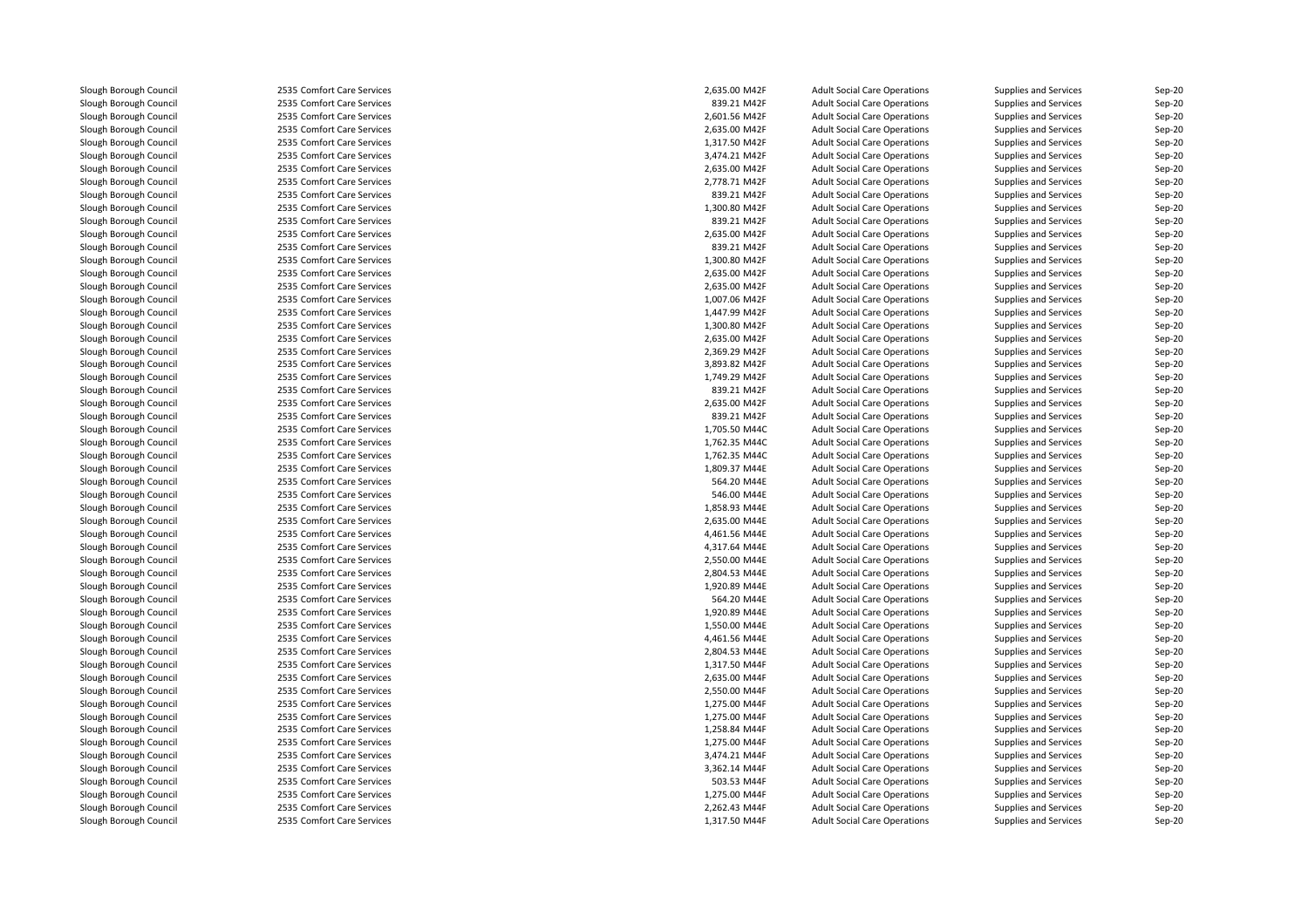| Slough Borough Council | 2535 Comfort Care Services                              | 1,317.50 M44F   | <b>Adult Social Care Operations</b> | Supplies and Services | Sep-20 |
|------------------------|---------------------------------------------------------|-----------------|-------------------------------------|-----------------------|--------|
| Slough Borough Council | 2535 Comfort Care Services                              | 1,317.50 M44F   | <b>Adult Social Care Operations</b> | Supplies and Services | Sep-20 |
| Slough Borough Council | 2535 Comfort Care Services                              | 3,474.21 M44F   | <b>Adult Social Care Operations</b> | Supplies and Services | Sep-20 |
| Slough Borough Council | 2535 Comfort Care Services                              | 1,317.50 M44F   | <b>Adult Social Care Operations</b> | Supplies and Services | Sep-20 |
| Slough Borough Council | 2535 Comfort Care Services                              | 1,300.80 M44F   | <b>Adult Social Care Operations</b> | Supplies and Services | Sep-20 |
| Slough Borough Council | 2535 Comfort Care Services                              | 2,337.84 M44F   | <b>Adult Social Care Operations</b> | Supplies and Services | Sep-20 |
| Slough Borough Council | 2535 Comfort Care Services                              | 1,317.50 M44F   | <b>Adult Social Care Operations</b> | Supplies and Services | Sep-20 |
| Slough Borough Council | 2535 Comfort Care Services                              | 1,317.50 M44F   | <b>Adult Social Care Operations</b> | Supplies and Services | Sep-20 |
| Slough Borough Council | 2535 Comfort Care Services                              | 2,337.84 M44F   | <b>Adult Social Care Operations</b> | Supplies and Services | Sep-20 |
| Slough Borough Council | 2535 Comfort Care Services                              | 1,317.50 M44F   | <b>Adult Social Care Operations</b> | Supplies and Services | Sep-20 |
| Slough Borough Council | 2535 Comfort Care Services                              | 1,300.80 M44F   | <b>Adult Social Care Operations</b> | Supplies and Services | Sep-20 |
| Slough Borough Council | 2535 Comfort Care Services                              | 2,635.00 M44F   | <b>Adult Social Care Operations</b> | Supplies and Services | Sep-20 |
| Slough Borough Council | 2535 Comfort Care Services                              | 1,317.50 M44F   | <b>Adult Social Care Operations</b> | Supplies and Services | Sep-20 |
| Slough Borough Council | 2535 Comfort Care Services                              | 503.53 M44F     | <b>Adult Social Care Operations</b> | Supplies and Services | Sep-20 |
| Slough Borough Council | 2535 Comfort Care Services                              | 2,550.00 M81D   | <b>Adult Social Care Operations</b> | Supplies and Services | Sep-20 |
| Slough Borough Council | 2535 Comfort Care Services                              | 2,635.00 M81D   | <b>Adult Social Care Operations</b> | Supplies and Services | Sep-20 |
| Slough Borough Council | 2535 Comfort Care Services                              | 2,635.00 M81D   | <b>Adult Social Care Operations</b> | Supplies and Services | Sep-20 |
| Slough Borough Council | 2535 Comfort Care Services                              | 2,635.00 M81D   | <b>Adult Social Care Operations</b> | Supplies and Services | Sep-20 |
| Slough Borough Council | 1437 Computerised & Digital Security Systems Ltd        | 1,875.00 K089   | <b>Regulatory Services</b>          | Supplies and Services | Sep-20 |
| Slough Borough Council | 1772 Computershare Voucher Services                     | 4,225.25 B348   | People                              | Supplies and Services | Sep-20 |
| Slough Borough Council | 3290 Corporate Collections London Borough Of Hillingdon | 1,632.40 M26E   | <b>Adult Social Care Operations</b> | Supplies and Services | Sep-20 |
| Slough Borough Council | 3290 Corporate Collections London Borough Of Hillingdon | 1,632.40 M26E   | <b>Adult Social Care Operations</b> | Supplies and Services | Sep-20 |
| Slough Borough Council | 3290 Corporate Collections London Borough Of Hillingdon | 1,632.40 M26E   | <b>Adult Social Care Operations</b> | Supplies and Services | Sep-20 |
| Slough Borough Council | 3290 Corporate Collections London Borough Of Hillingdon | 1,632.40 M26E   | <b>Adult Social Care Operations</b> | Supplies and Services | Sep-20 |
| Slough Borough Council | 3290 Corporate Collections London Borough Of Hillingdon | 1,632.40 M26E   | <b>Adult Social Care Operations</b> | Supplies and Services | Sep-20 |
| Slough Borough Council | 805278 Countrystyle Recycling Ltd                       | 5,753.00 D342   | <b>Environmental Services</b>       | Supplies and Services | Sep-20 |
|                        |                                                         |                 |                                     |                       |        |
| Slough Borough Council | 805278 Countrystyle Recycling Ltd                       | 5,520.00 D342   | <b>Environmental Services</b>       | Supplies and Services | Sep-20 |
| Slough Borough Council | 167 Courtney Coaches Ltd                                | 6,911.55 D512   | Major Infrastructure Projects       | Supplies and Services | Sep-20 |
| Slough Borough Council | 167 Courtney Coaches Ltd                                | 6,911.55 D512   | Major Infrastructure Projects       | Supplies and Services | Sep-20 |
| Slough Borough Council | 167 Courtney Coaches Ltd                                | 18,487.00 D512  | Major Infrastructure Projects       | Supplies and Services | Sep-20 |
| Slough Borough Council | 167 Courtney Coaches Ltd                                | 17,901.54 D512  | Major Infrastructure Projects       | Supplies and Services | Sep-20 |
| Slough Borough Council | 167 Courtney Coaches Ltd                                | 18,487.00 D512  | Major Infrastructure Projects       | Supplies and Services | Sep-20 |
| Slough Borough Council | 167 Courtney Coaches Ltd                                | -17,901.54 D512 | Major Infrastructure Projects       | Supplies and Services | Sep-20 |
| Slough Borough Council | 3670 Craegmoor Birches Grove Priory                     | 1,888.44 M27F   | <b>Adult Social Care Operations</b> | Supplies and Services | Sep-20 |
| Slough Borough Council | 3670 Craegmoor Birches Grove Priory                     | 3,622.32 M27F   | <b>Adult Social Care Operations</b> | Supplies and Services | Sep-20 |
| Slough Borough Council | 3670 Craegmoor Birches Grove Priory                     | 1,888.44 M27F   | <b>Adult Social Care Operations</b> | Supplies and Services | Sep-20 |
| Slough Borough Council | 807402 Cranford Park Academy                            | 6,666.67 F552   | <b>DSG</b>                          | Supplies and Services | Sep-20 |
| Slough Borough Council | 1638 Creative Support Ltd                               | 932.40 M42E     | <b>Adult Social Care Operations</b> | Supplies and Services | Sep-20 |
| Slough Borough Council | 1638 Creative Support Ltd                               | 1,365.30 M42E   | <b>Adult Social Care Operations</b> | Supplies and Services | Sep-20 |
| Slough Borough Council | 1638 Creative Support Ltd                               | 599.40 M42E     | <b>Adult Social Care Operations</b> | Supplies and Services | Sep-20 |
| Slough Borough Council | 1638 Creative Support Ltd                               | 1,065.60 M42E   | <b>Adult Social Care Operations</b> | Supplies and Services | Sep-20 |
| Slough Borough Council | 1638 Creative Support Ltd                               | 524.48 M42E     | <b>Adult Social Care Operations</b> | Supplies and Services | Sep-20 |
| Slough Borough Council | 1638 Creative Support Ltd                               | 1,558.44 M42E   | <b>Adult Social Care Operations</b> | Supplies and Services | Sep-20 |
| Slough Borough Council | 1638 Creative Support Ltd                               | 2,657.34 M42E   | <b>Adult Social Care Operations</b> | Supplies and Services | Sep-20 |
| Slough Borough Council | 1638 Creative Support Ltd                               | 3,456.54 M42E   | <b>Adult Social Care Operations</b> | Supplies and Services | Sep-20 |
| Slough Borough Council | 1638 Creative Support Ltd                               | 1,325.34 M42E   | <b>Adult Social Care Operations</b> | Supplies and Services | Sep-20 |
| Slough Borough Council | 1638 Creative Support Ltd                               | 604.89 M42E     | <b>Adult Social Care Operations</b> | Supplies and Services | Sep-20 |
| Slough Borough Council | 1638 Creative Support Ltd                               | 1,391.94 M42E   | <b>Adult Social Care Operations</b> | Supplies and Services | Sep-20 |
| Slough Borough Council | 1638 Creative Support Ltd                               | 999.00 M42E     | <b>Adult Social Care Operations</b> | Supplies and Services | Sep-20 |
| Slough Borough Council | 1638 Creative Support Ltd                               | 899.10 M44C     | <b>Adult Social Care Operations</b> | Supplies and Services | Sep-20 |
| Slough Borough Council | 1638 Creative Support Ltd                               | 865.80 M44C     | <b>Adult Social Care Operations</b> | Supplies and Services | Sep-20 |
| Slough Borough Council | 1638 Creative Support Ltd                               | 699.30 M44E     | <b>Adult Social Care Operations</b> | Supplies and Services | Sep-20 |
| Slough Borough Council | 1638 Creative Support Ltd                               | 932.40 M44E     | <b>Adult Social Care Operations</b> | Supplies and Services | Sep-20 |
| Slough Borough Council | 1638 Creative Support Ltd                               | 965.70 M44E     | <b>Adult Social Care Operations</b> | Supplies and Services | Sep-20 |
| Slough Borough Council | 1638 Creative Support Ltd                               | 932.40 M44E     | <b>Adult Social Care Operations</b> | Supplies and Services | Sep-20 |
| Slough Borough Council | 1638 Creative Support Ltd                               | 1,215.45 M44E   | <b>Adult Social Care Operations</b> | Supplies and Services | Sep-20 |
| Slough Borough Council | 1638 Creative Support Ltd                               | 965.70 M44E     | <b>Adult Social Care Operations</b> | Supplies and Services | Sep-20 |
|                        |                                                         |                 |                                     |                       |        |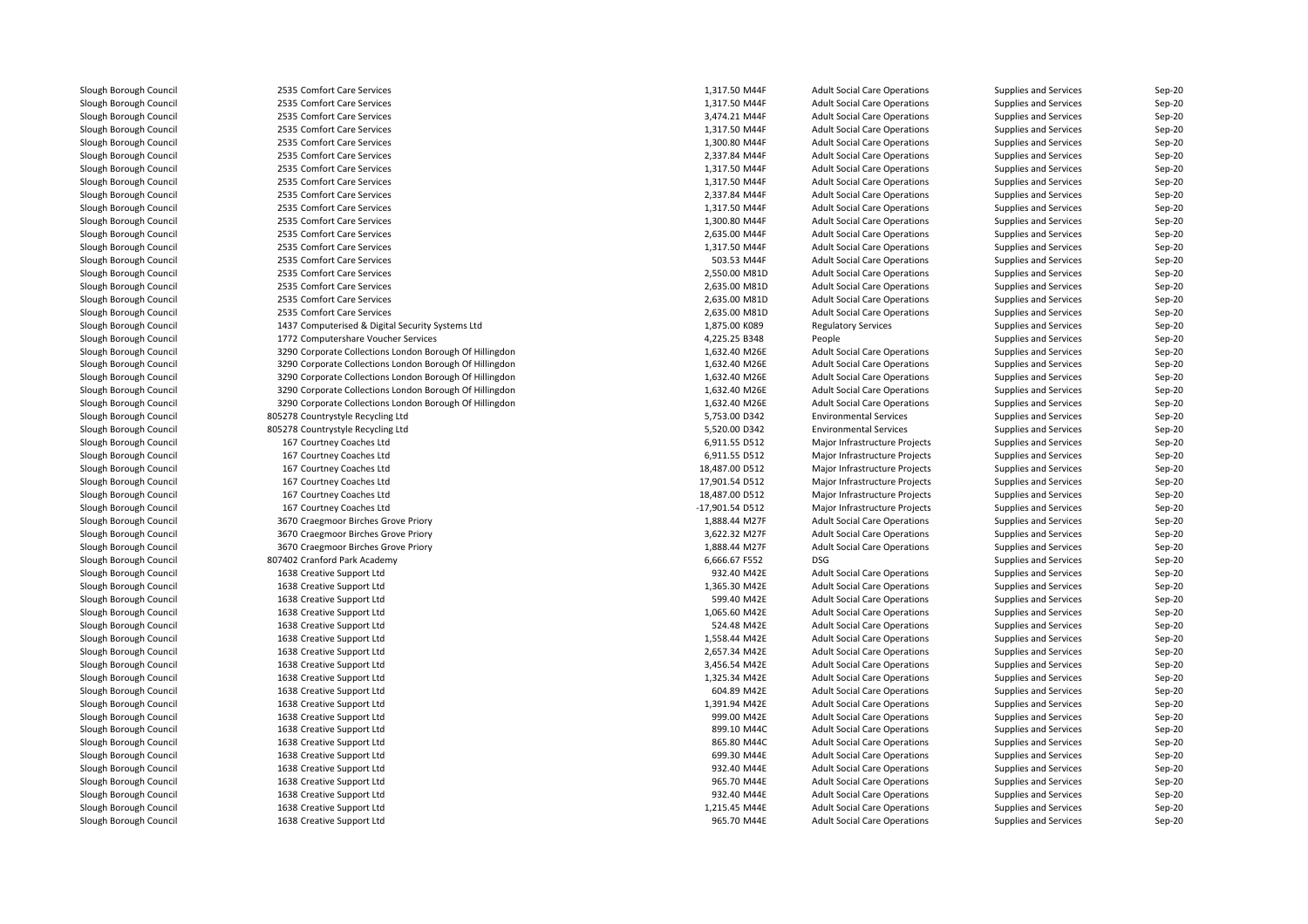| Slough Borough Council | 1638 Creative Support Ltd                                | 932.40 M44E    | <b>Adult Social Care Operations</b> | Supplies and Services | Sep-20   |
|------------------------|----------------------------------------------------------|----------------|-------------------------------------|-----------------------|----------|
| Slough Borough Council | 1638 Creative Support Ltd                                | 1,215.45 M44E  | <b>Adult Social Care Operations</b> | Supplies and Services | Sep-20   |
| Slough Borough Council | 1638 Creative Support Ltd                                | 699.30 M44E    | <b>Adult Social Care Operations</b> | Supplies and Services | Sep-20   |
| Slough Borough Council | 1638 Creative Support Ltd                                | 932.40 M44E    | <b>Adult Social Care Operations</b> | Supplies and Services | Sep-20   |
| Slough Borough Council | 1638 Creative Support Ltd                                | 793.68 M44E    | <b>Adult Social Care Operations</b> | Supplies and Services | Sep-20   |
| Slough Borough Council | 1638 Creative Support Ltd                                | 1,032.30 M44F  | <b>Adult Social Care Operations</b> | Supplies and Services | Sep-20   |
| Slough Borough Council | 1638 Creative Support Ltd                                | 865.80 M44F    | <b>Adult Social Care Operations</b> | Supplies and Services | $Sep-20$ |
| Slough Borough Council | 806542 Cripps LLP t/a Cripps Pemberton Greenish          | 1,482.00 B480  | <b>Regeneration Development</b>     | Supplies and Services | Sep-20   |
| Slough Borough Council | 806983 Critigom                                          | 526.27 H015    | <b>Customer and Communications</b>  | Supplies and Services | Sep-20   |
| Slough Borough Council | 806063 Cruise Minibuses Ltd                              | 8,693.75 F123  | Children, Learning and Skills       | Supplies and Services | Sep-20   |
| Slough Borough Council | 806063 Cruise Minibuses Ltd                              | 14,528.75 F123 | Children, Learning and Skills       | Supplies and Services | Sep-20   |
| Slough Borough Council | 803771 D&D of Berkshire Ltd t/a The Christmas Decorators | 15,400.00 C043 | <b>Customer and Communications</b>  | Supplies and Services | Sep-20   |
| Slough Borough Council | 807288 David Allwood                                     | 2,616.00 C322  | Communities and Lesiure             | Supplies and Services | Sep-20   |
| Slough Borough Council | 807288 David Allwood                                     | 2,450.00 C322  | Communities and Lesiure             | Supplies and Services | Sep-20   |
| Slough Borough Council | 807440 David Peplow                                      | 1,200.00 A04A  | <b>Adult Social Care Operations</b> | Supplies and Services | Sep-20   |
| Slough Borough Council | 807440 David Peplow                                      | 600.00 A04A    | <b>Adult Social Care Operations</b> | Supplies and Services | Sep-20   |
| Slough Borough Council | 1840 Davitt Jones Bould Limited                          | 1,558.20 B082  | <b>Regeneration Development</b>     | Supplies and Services | Sep-20   |
| Slough Borough Council | 1840 Davitt Jones Bould Limited                          | 3,301.50 B082  | <b>Regeneration Development</b>     | Supplies and Services | Sep-20   |
| Slough Borough Council | 1840 Davitt Jones Bould Limited                          | 604.20 B082    | <b>Regeneration Development</b>     | Supplies and Services | Sep-20   |
| Slough Borough Council | 1840 Davitt Jones Bould Limited                          | 3,802.24 P156  | Capital                             | Capital Charges       | Sep-20   |
| Slough Borough Council | 1840 Davitt Jones Bould Limited                          | 655.60 P156    | Capital                             | Capital Charges       | $Sep-20$ |
| Slough Borough Council | 1840 Davitt Jones Bould Limited                          | 1,733.10 P156  | Capital                             | Capital Charges       | $Sep-20$ |
| Slough Borough Council | 804903 Dennis Eagle Limited                              | 15,281.28 D610 | Direct Service Organisation (DSO)   | Supplies and Services | $Sep-20$ |
| Slough Borough Council | 804903 Dennis Eagle Limited                              | 1,441.30 D630  | Direct Service Organisation (DSO)   | Supplies and Services | $Sep-20$ |
| Slough Borough Council | 804903 Dennis Eagle Limited                              | 1,305.45 D610  | Direct Service Organisation (DSO)   | Supplies and Services | Sep-20   |
| Slough Borough Council | 804903 Dennis Eagle Limited                              | 1,401.98 D610  | Direct Service Organisation (DSO)   | Supplies and Services | Sep-20   |
| Slough Borough Council | 804903 Dennis Eagle Limited                              | 1,406.63 D610  | Direct Service Organisation (DSO)   | Supplies and Services | Sep-20   |
| Slough Borough Council | 806159 Devon Piatt-Panton                                | 705.00 C322    | Communities and Lesiure             | Supplies and Services | Sep-20   |
| Slough Borough Council | 806159 Devon Piatt-Panton                                | 1,170.00 C322  | Communities and Lesiure             | Supplies and Services | Sep-20   |
| Slough Borough Council | 806159 Devon Piatt-Panton                                | 1,187.20 C322  | Communities and Lesiure             | Supplies and Services | Sep-20   |
| Slough Borough Council | 3554 Dimensions (Uk) Ltd                                 | 5,789.47 M42E  | <b>Adult Social Care Operations</b> | Supplies and Services | Sep-20   |
| Slough Borough Council | 3554 Dimensions (Uk) Ltd                                 | 7,078.41 M42E  | <b>Adult Social Care Operations</b> | Supplies and Services | Sep-20   |
| Slough Borough Council | 3554 Dimensions (Uk) Ltd                                 | 6,136.54 M42E  | <b>Adult Social Care Operations</b> | Supplies and Services | Sep-20   |
| Slough Borough Council | 3554 Dimensions (Uk) Ltd                                 | 5,823.53 M42E  | <b>Adult Social Care Operations</b> | Supplies and Services | $Sep-20$ |
| Slough Borough Council | 3554 Dimensions (Uk) Ltd                                 | 7,366.44 M42E  | <b>Adult Social Care Operations</b> | Supplies and Services | Sep-20   |
| Slough Borough Council | 3554 Dimensions (Uk) Ltd                                 | 7,421.49 M42E  | <b>Adult Social Care Operations</b> | Supplies and Services | Sep-20   |
| Slough Borough Council | 3554 Dimensions (Uk) Ltd                                 | 7,090.23 M42E  | <b>Adult Social Care Operations</b> | Supplies and Services | Sep-20   |
| Slough Borough Council | 3554 Dimensions (Uk) Ltd                                 | 6,902.99 M42E  | <b>Adult Social Care Operations</b> | Supplies and Services | $Sep-20$ |
| Slough Borough Council | 3554 Dimensions (Uk) Ltd                                 | 5,537.44 M42E  | <b>Adult Social Care Operations</b> | Supplies and Services | Sep-20   |
| Slough Borough Council | 3554 Dimensions (Uk) Ltd                                 | 5,680.40 M42E  | <b>Adult Social Care Operations</b> | Supplies and Services | Sep-20   |
| Slough Borough Council | 3554 Dimensions (Uk) Ltd                                 | 5,635.68 M42E  | <b>Adult Social Care Operations</b> | Supplies and Services | Sep-20   |
| Slough Borough Council | 805483 Direct Tyre Managenent Ltd                        | 7,364.23 D610  | Direct Service Organisation (DSO)   | Transport             | Sep-20   |
| Slough Borough Council | 805152 Directions Recruitment Specialists Ltd            | 816.43 F417    | <b>DSG</b>                          | Supplies and Services | $Sep-20$ |
| Slough Borough Council | 803306 Ditton Park Academy                               | 16,583.33 E269 | <b>DSG</b>                          | Supplies and Services | Sep-20   |
| Slough Borough Council | 1457 Dr Norman Gordon                                    | 1,237.00 D320  | <b>Regulatory Services</b>          | Premises              | Sep-20   |
| Slough Borough Council | 854 Drayton Fencing                                      | 1,430.00 C001  | Communities and Lesiure             | Premises              | $Sep-20$ |
| Slough Borough Council | 854 Drayton Fencing                                      | 625.00 C019    | Communities and Lesiure             | Premises              | Sep-20   |
| Slough Borough Council | 803177 Early Steps Preschool                             | 6,308.22 F909  | <b>DSG</b>                          | Supplies and Services | Sep-20   |
| Slough Borough Council | 803301 Eden Girls School                                 | 3,500.00 E279  | <b>DSG</b>                          | Supplies and Services | Sep-20   |
| Slough Borough Council | 1299 Edf Energy                                          | 62,025.63 K526 | <b>Building Management</b>          | Premises              | Sep-20   |
| Slough Borough Council | 1299 Edf Energy                                          | 24,364.46 D413 | Major Infrastructure Projects       | Supplies and Services | Sep-20   |
| Slough Borough Council | 807412 Edge Public Solutions Ltd                         | 14,500.00 M01A | Children, Learning and Skills       | Supplies and Services | Sep-20   |
| Slough Borough Council | 807001 Elegant Care Services Ltd                         | 3,321.42 M44F  | <b>Adult Social Care Operations</b> | Supplies and Services | Sep-20   |
| Slough Borough Council | 807001 Elegant Care Services Ltd                         | 3,107.14 M44F  | <b>Adult Social Care Operations</b> | Supplies and Services | $Sep-20$ |
| Slough Borough Council | 807001 Elegant Care Services Ltd                         | 3,964.28 M44F  | <b>Adult Social Care Operations</b> | Supplies and Services | Sep-20   |
| Slough Borough Council | 805423 Enriched Care                                     | 2,787.00 M44F  | <b>Adult Social Care Operations</b> | Supplies and Services | Sep-20   |
| Slough Borough Council | 805423 Enriched Care                                     | 1,701.30 M80F  | <b>Adult Social Care Operations</b> | Supplies and Services | Sep-20   |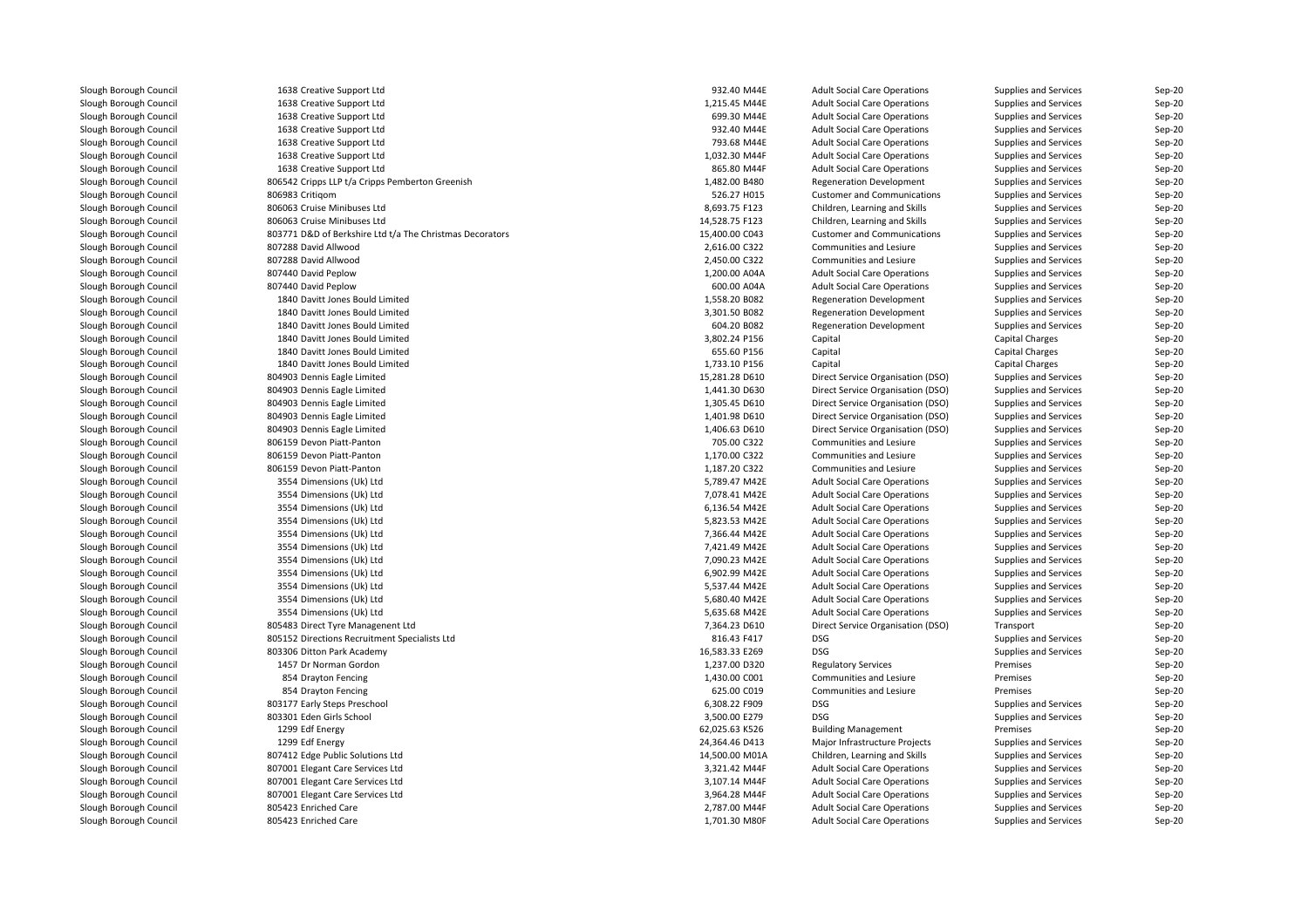| Slough Borough Council                           | 805423 Enriched Care                                                      | 1,982.10 M80F                  | <b>Adult Social Care Operations</b> | Supplies and Services | Sep-20           |
|--------------------------------------------------|---------------------------------------------------------------------------|--------------------------------|-------------------------------------|-----------------------|------------------|
| Slough Borough Council                           | 807310 Enterprise Rent-A-Car UK Limited trading as Enterprise Flex-E-Rent | 644.58 D750                    | Direct Service Organisation (DSO)   | Transport             | Sep-20           |
| Slough Borough Council                           | 807310 Enterprise Rent-A-Car UK Limited trading as Enterprise Flex-E-Rent | 644.58 D750                    | Direct Service Organisation (DSO)   | Transport             | Sep-20           |
| Slough Borough Council                           | 807310 Enterprise Rent-A-Car UK Limited trading as Enterprise Flex-E-Rent | 30,991.64 D910                 | Direct Service Organisation (DSO)   | Transport             | Sep-20           |
| Slough Borough Council                           | 806228 EQUAL EDUCATION LIMITED                                            | 1,170.00 F446                  | <b>DSG</b>                          | Supplies and Services | Sep-20           |
| Slough Borough Council                           | 806228 EQUAL EDUCATION LIMITED                                            | 2,925.00 F446                  | DSG                                 | Supplies and Services | Sep-20           |
| Slough Borough Council                           | 806228 EQUAL EDUCATION LIMITED                                            | 1,690.00 F446                  | <b>DSG</b>                          | Supplies and Services | Sep-20           |
| Slough Borough Council                           | 803645 Esotec                                                             | 10,536.00 P871                 | Capital                             | Supplies and Services | Sep-20           |
| Slough Borough Council                           | 803645 Esotec                                                             | 58,452.00 P875                 | Capital                             | Capital Charges       | Sep-20           |
| Slough Borough Council                           | 2677 Eton House Residential Home                                          | 2,657.14 M27C                  | <b>Adult Social Care Operations</b> | Supplies and Services | Sep-20           |
| Slough Borough Council                           | 2677 Eton House Residential Home                                          | 2,657.14 M27C                  | <b>Adult Social Care Operations</b> | Supplies and Services | Sep-20           |
| Slough Borough Council                           | 806501 Excellent Healthcare Services Ltd                                  | 533.75 M44C                    | <b>Adult Social Care Operations</b> | Supplies and Services | Sep-20           |
| Slough Borough Council                           | 806501 Excellent Healthcare Services Ltd                                  | 533.75 M44C                    | <b>Adult Social Care Operations</b> | Supplies and Services | Sep-20           |
| Slough Borough Council                           | 806501 Excellent Healthcare Services Ltd                                  | 854.00 M44F                    | <b>Adult Social Care Operations</b> | Supplies and Services | Sep-20           |
| Slough Borough Council                           | 806501 Excellent Healthcare Services Ltd                                  | 854.00 M44F                    | <b>Adult Social Care Operations</b> | Supplies and Services | Sep-20           |
| Slough Borough Council                           | 1825 Externiture Limited                                                  | 2,524.32 D512                  | Major Infrastructure Projects       | Premises              | Sep-20           |
| Slough Borough Council                           | 805225 Falcon Surfacing Ltd                                               | 9,883.50 D880                  | Direct Service Organisation (DSO)   | Supplies and Services | Sep-20           |
| Slough Borough Council                           | 805225 Falcon Surfacing Ltd                                               | 2,500.00 D880                  | Direct Service Organisation (DSO)   | Supplies and Services | Sep-20           |
| Slough Borough Council                           | 805225 Falcon Surfacing Ltd                                               | 2,394.56 D880                  | Direct Service Organisation (DSO)   | Supplies and Services | Sep-20           |
| Slough Borough Council                           | 805225 Falcon Surfacing Ltd                                               | 3,373.28 D880                  | Direct Service Organisation (DSO)   | Supplies and Services | Sep-20           |
| Slough Borough Council                           | 805225 Falcon Surfacing Ltd                                               | 891.25 D880                    | Direct Service Organisation (DSO)   | Supplies and Services | Sep-20           |
| Slough Borough Council                           | 805225 Falcon Surfacing Ltd                                               | 1,335.09 D880                  | Direct Service Organisation (DSO)   | Supplies and Services | Sep-20           |
| Slough Borough Council                           | 805225 Falcon Surfacing Ltd                                               | 4,729.27 D880                  | Direct Service Organisation (DSO)   | Supplies and Services | Sep-20           |
| Slough Borough Council                           | 805225 Falcon Surfacing Ltd                                               | 10,686.50 D880                 | Direct Service Organisation (DSO)   | Supplies and Services | Sep-20           |
| Slough Borough Council                           | 805225 Falcon Surfacing Ltd                                               | 4,690.00 D880                  | Direct Service Organisation (DSO)   | Supplies and Services | Sep-20           |
| Slough Borough Council                           | 805225 Falcon Surfacing Ltd                                               | 17,927.35 D880                 | Direct Service Organisation (DSO)   | Supplies and Services | Sep-20           |
| Slough Borough Council                           | 805225 Falcon Surfacing Ltd                                               | 30,704.32 D880                 | Direct Service Organisation (DSO)   | Supplies and Services | Sep-20           |
| Slough Borough Council                           | 805225 Falcon Surfacing Ltd                                               | 3,580.39 D880                  | Direct Service Organisation (DSO)   | Supplies and Services | $Sep-20$         |
| Slough Borough Council                           | 805225 Falcon Surfacing Ltd                                               | 690.38 D880                    | Direct Service Organisation (DSO)   | Supplies and Services | Sep-20           |
| Slough Borough Council                           | 805225 Falcon Surfacing Ltd                                               | 1,992.32 D880                  | Direct Service Organisation (DSO)   | Supplies and Services | Sep-20           |
| Slough Borough Council                           | 805225 Falcon Surfacing Ltd                                               | 2,886.60 D880                  | Direct Service Organisation (DSO)   | Supplies and Services | Sep-20           |
| Slough Borough Council                           | 805225 Falcon Surfacing Ltd                                               | 2,280.90 D880                  | Direct Service Organisation (DSO)   | Supplies and Services | Sep-20           |
| Slough Borough Council                           | 805225 Falcon Surfacing Ltd                                               | 3,259.31 D880                  | Direct Service Organisation (DSO)   | Supplies and Services | Sep-20           |
| Slough Borough Council                           | 805225 Falcon Surfacing Ltd                                               | 10,455.24 D880                 | Direct Service Organisation (DSO)   | Supplies and Services | Sep-20           |
| Slough Borough Council                           | 805225 Falcon Surfacing Ltd                                               | 3,964.98 D880                  | Direct Service Organisation (DSO)   | Supplies and Services | Sep-20           |
| Slough Borough Council                           | 805225 Falcon Surfacing Ltd                                               | 10,092.50 D880                 | Direct Service Organisation (DSO)   | Supplies and Services | Sep-20           |
| Slough Borough Council                           | 805225 Falcon Surfacing Ltd                                               | 3,016.54 D880                  | Direct Service Organisation (DSO)   | Supplies and Services | Sep-20           |
| Slough Borough Council                           | 805225 Falcon Surfacing Ltd                                               | 2,788.14 D880                  | Direct Service Organisation (DSO)   | Supplies and Services | Sep-20           |
| Slough Borough Council                           | 805225 Falcon Surfacing Ltd                                               | 37,529.80 D880                 | Direct Service Organisation (DSO)   | Supplies and Services | Sep-20           |
| Slough Borough Council                           | 805225 Falcon Surfacing Ltd                                               | 4,185.95 D880                  | Direct Service Organisation (DSO)   | Supplies and Services | Sep-20           |
| Slough Borough Council                           | 805225 Falcon Surfacing Ltd                                               | 2,037.44 D880                  | Direct Service Organisation (DSO)   | Supplies and Services | Sep-20           |
| Slough Borough Council                           | 805225 Falcon Surfacing Ltd                                               | 1,540.66 D880                  | Direct Service Organisation (DSO)   | Supplies and Services | Sep-20           |
| Slough Borough Council                           | 805225 Falcon Surfacing Ltd                                               | 5,572.80 D880                  | Direct Service Organisation (DSO)   | Supplies and Services | Sep-20           |
| Slough Borough Council                           | 805225 Falcon Surfacing Ltd                                               | 2,589.18 D880                  | Direct Service Organisation (DSO)   | Supplies and Services | Sep-20           |
| Slough Borough Council                           | 805225 Falcon Surfacing Ltd                                               | 817.80 D880                    | Direct Service Organisation (DSO)   | Supplies and Services | Sep-20           |
| Slough Borough Council                           | 805225 Falcon Surfacing Ltd                                               | 4,726.42 D880                  | Direct Service Organisation (DSO)   | Supplies and Services | Sep-20           |
| Slough Borough Council                           | 805225 Falcon Surfacing Ltd                                               | 2,147.48 D880                  | Direct Service Organisation (DSO)   | Supplies and Services | Sep-20           |
| Slough Borough Council                           | 805225 Falcon Surfacing Ltd                                               | 5,935.20 D880                  | Direct Service Organisation (DSO)   | Supplies and Services | Sep-20           |
| Slough Borough Council                           | 805225 Falcon Surfacing Ltd                                               | 749.56 D880                    | Direct Service Organisation (DSO)   | Supplies and Services | Sep-20           |
| Slough Borough Council                           | 805225 Falcon Surfacing Ltd                                               | 9,757.63 D880                  | Direct Service Organisation (DSO)   | Supplies and Services | Sep-20           |
| Slough Borough Council                           | 805225 Falcon Surfacing Ltd                                               | 1,051.52 D880                  | Direct Service Organisation (DSO)   | Supplies and Services | Sep-20           |
|                                                  |                                                                           |                                |                                     |                       |                  |
| Slough Borough Council<br>Slough Borough Council | 805225 Falcon Surfacing Ltd<br>805225 Falcon Surfacing Ltd                | 7,191.70 D880<br>2,878.60 D880 | Direct Service Organisation (DSO)   | Supplies and Services | Sep-20<br>Sep-20 |
| Slough Borough Council                           |                                                                           |                                | Direct Service Organisation (DSO)   | Supplies and Services |                  |
|                                                  | 805225 Falcon Surfacing Ltd                                               | 1,265.00 D880                  | Direct Service Organisation (DSO)   | Supplies and Services | Sep-20           |
| Slough Borough Council                           | 805225 Falcon Surfacing Ltd                                               | 7,320.00 D880                  | Direct Service Organisation (DSO)   | Supplies and Services | Sep-20           |
| Slough Borough Council                           | 805225 Falcon Surfacing Ltd                                               | 610.00 D880                    | Direct Service Organisation (DSO)   | Supplies and Services | Sep-20           |
| Slough Borough Council                           | 805225 Falcon Surfacing Ltd                                               | 10,267.80 D880                 | Direct Service Organisation (DSO)   | Supplies and Services | Sep-20           |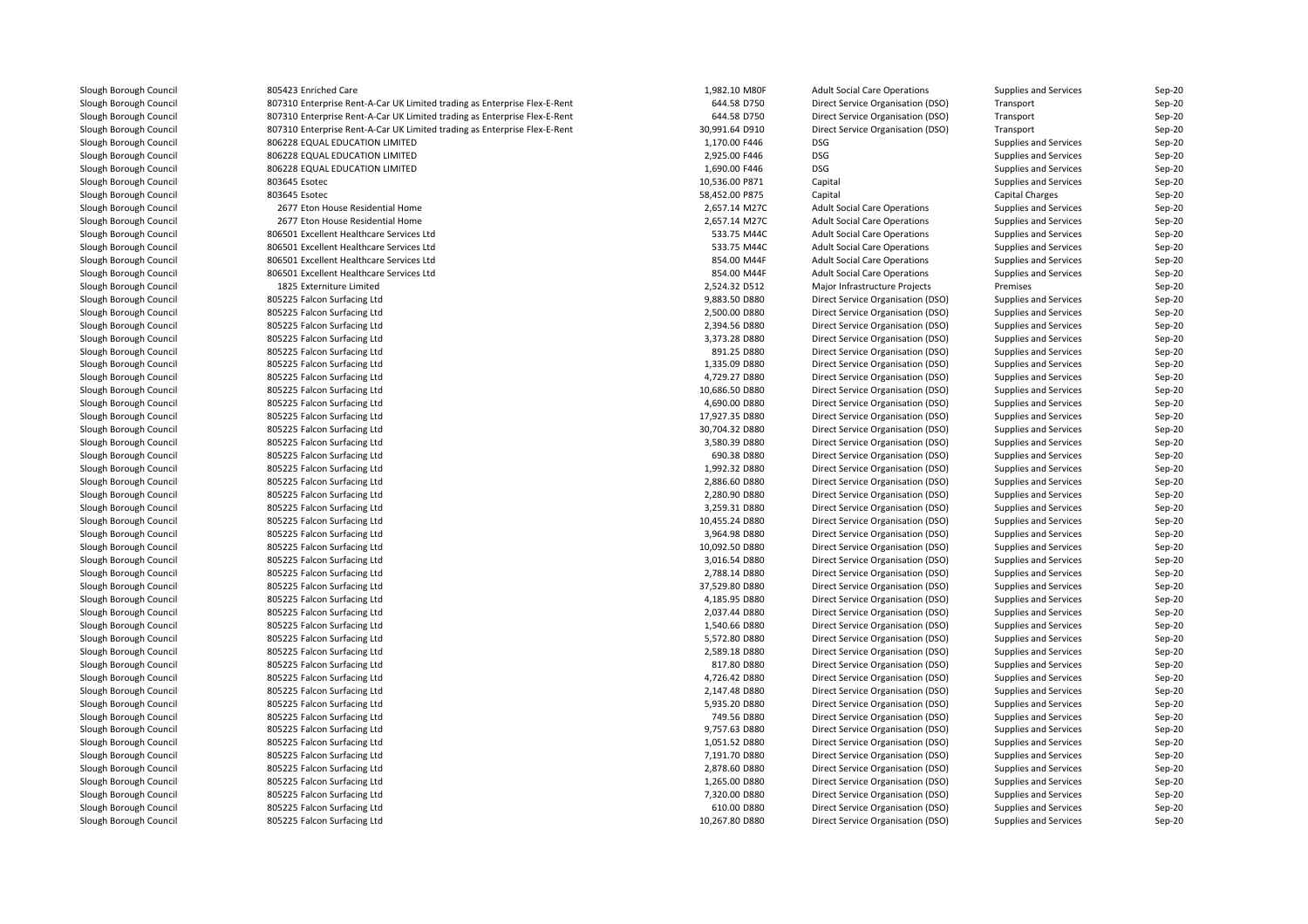| Slough Borough Council | 805225 Falcon Surfacing Ltd          | 3,478.80 D880   | Direct Service Organisation (DSO)      | Supplies and Services        | Sep-20   |
|------------------------|--------------------------------------|-----------------|----------------------------------------|------------------------------|----------|
| Slough Borough Council | 805225 Falcon Surfacing Ltd          | 1,190.00 D880   | Direct Service Organisation (DSO)      | Supplies and Services        | Sep-20   |
| Slough Borough Council | 805225 Falcon Surfacing Ltd          | 82,252.42 D880  | Direct Service Organisation (DSO)      | Supplies and Services        | Sep-20   |
| Slough Borough Council | 641 Falon Nameplates Limited         | 1,256.54 D320   | <b>Regulatory Services</b>             | Supplies and Services        | $Sep-20$ |
| Slough Borough Council | 4031 Family Support Practise Limited | 1,350.00 B277   | Digital and Strategic IT               | Supplies and Services        | $Sep-20$ |
| Slough Borough Council | 4031 Family Support Practise Limited | 1,665.00 B277   | Digital and Strategic IT               | Supplies and Services        | Sep-20   |
| Slough Borough Council | 4031 Family Support Practise Limited | 1,012.50 B277   | Digital and Strategic IT               | Supplies and Services        | Sep-20   |
| Slough Borough Council | 4031 Family Support Practise Limited | 1,665.00 B277   | Digital and Strategic IT               | Supplies and Services        | Sep-20   |
| Slough Borough Council | 475 Farnham Road Surgery             | 13,953.66 A04C  | Adult Social Care Commissioning        | Supplies and Services        | Sep-20   |
| Slough Borough Council | 955 First Beeline Buses Ltd          | 108,505.96 D512 | Major Infrastructure Projects          | Supplies and Services        | Sep-20   |
| Slough Borough Council | 955 First Beeline Buses Ltd          | 107,862.07 D512 | Major Infrastructure Projects          | Supplies and Services        | Sep-20   |
| Slough Borough Council | 754 First Steps Day Nursery          | 11,190.70 F909  | <b>DSG</b>                             | Supplies and Services        | Sep-20   |
| Slough Borough Council | 3826 Forever Homecare Ltd            | 770.50 M44C     | <b>Adult Social Care Operations</b>    | Supplies and Services        | Sep-20   |
| Slough Borough Council | 3826 Forever Homecare Ltd            | 1,876.00 M44C   | <b>Adult Social Care Operations</b>    | Supplies and Services        | Sep-20   |
| Slough Borough Council | 3826 Forever Homecare Ltd            | 787.25 M44C     | <b>Adult Social Care Operations</b>    | Supplies and Services        | Sep-20   |
| Slough Borough Council | 3826 Forever Homecare Ltd            | 2,077.00 M44C   | <b>Adult Social Care Operations</b>    | Supplies and Services        | $Sep-20$ |
| Slough Borough Council | 3826 Forever Homecare Ltd            | 1,038.50 M44C   | <b>Adult Social Care Operations</b>    | Supplies and Services        | Sep-20   |
| Slough Borough Council | 3826 Forever Homecare Ltd            | 938.00 M44C     | <b>Adult Social Care Operations</b>    | Supplies and Services        | Sep-20   |
| Slough Borough Council | 3826 Forever Homecare Ltd            | 837.50 M44C     | <b>Adult Social Care Operations</b>    | Supplies and Services        | $Sep-20$ |
| Slough Borough Council | 3826 Forever Homecare Ltd            | 502.50 M44C     | <b>Adult Social Care Operations</b>    | Supplies and Services        | Sep-20   |
| Slough Borough Council | 3826 Forever Homecare Ltd            | 2,110.50 M44C   | <b>Adult Social Care Operations</b>    | Supplies and Services        | $Sep-20$ |
| Slough Borough Council | 3826 Forever Homecare Ltd            | 586.25 M44C     | <b>Adult Social Care Operations</b>    | Supplies and Services        | Sep-20   |
| Slough Borough Council | 3826 Forever Homecare Ltd            | 3,048.50 M44C   | <b>Adult Social Care Operations</b>    | Supplies and Services        | Sep-20   |
|                        | 3826 Forever Homecare Ltd            |                 |                                        |                              |          |
| Slough Borough Council |                                      | 2,177.50 M44C   | <b>Adult Social Care Operations</b>    | Supplies and Services        | $Sep-20$ |
| Slough Borough Council | 3826 Forever Homecare Ltd            | 502.50 M44C     | <b>Adult Social Care Operations</b>    | Supplies and Services        | Sep-20   |
| Slough Borough Council | 3826 Forever Homecare Ltd            | 2,093.75 M44C   | <b>Adult Social Care Operations</b>    | Supplies and Services        | Sep-20   |
| Slough Borough Council | 3826 Forever Homecare Ltd            | 1,700.00 M44D   | <b>Adult Social Care Operations</b>    | Supplies and Services        | Sep-20   |
| Slough Borough Council | 3826 Forever Homecare Ltd            | 3,400.00 M44D   | <b>Adult Social Care Operations</b>    | Supplies and Services        | Sep-20   |
| Slough Borough Council | 3826 Forever Homecare Ltd            | 938.00 M44D     | <b>Adult Social Care Operations</b>    | Supplies and Services        | Sep-20   |
| Slough Borough Council | 3826 Forever Homecare Ltd            | 1,306.50 M44D   | <b>Adult Social Care Operations</b>    | Supplies and Services        | Sep-20   |
| Slough Borough Council | 3826 Forever Homecare Ltd            | 5,579.00 M44D   | <b>Adult Social Care Operations</b>    | Supplies and Services        | Sep-20   |
| Slough Borough Council | 3826 Forever Homecare Ltd            | 2,881.00 M44D   | <b>Adult Social Care Operations</b>    | <b>Supplies and Services</b> | Sep-20   |
| Slough Borough Council | 3826 Forever Homecare Ltd            | 1,072.00 M44E   | <b>Adult Social Care Operations</b>    | Supplies and Services        | Sep-20   |
| Slough Borough Council | 3826 Forever Homecare Ltd            | 5,579.00 M44E   | <b>Adult Social Care Operations</b>    | Supplies and Services        | Sep-20   |
| Slough Borough Council | 3826 Forever Homecare Ltd            | 3,680.00 M44E   | <b>Adult Social Care Operations</b>    | Supplies and Services        | Sep-20   |
| Slough Borough Council | 3826 Forever Homecare Ltd            | 737.00 M44F     | <b>Adult Social Care Operations</b>    | Supplies and Services        | Sep-20   |
| Slough Borough Council | 3826 Forever Homecare Ltd            | 2,110.50 M48C   | <b>Adult Social Care Operations</b>    | Supplies and Services        | Sep-20   |
| Slough Borough Council | 3826 Forever Homecare Ltd            | 2,814.00 M48C   | <b>Adult Social Care Operations</b>    | Supplies and Services        | Sep-20   |
| Slough Borough Council | 3826 Forever Homecare Ltd            | 2,093.75 M48C   | <b>Adult Social Care Operations</b>    | <b>Supplies and Services</b> | $Sep-20$ |
| Slough Borough Council | 3826 Forever Homecare Ltd            | 653.25 M48C     | <b>Adult Social Care Operations</b>    | Supplies and Services        | Sep-20   |
| Slough Borough Council | 1204 Forget Me Not                   | 3,000.00 M25C   | <b>Adult Social Care Operations</b>    | Supplies and Services        | Sep-20   |
| Slough Borough Council | 1204 Forget Me Not                   | 3,800.00 M25C   | <b>Adult Social Care Operations</b>    | Supplies and Services        | Sep-20   |
| Slough Borough Council | 1204 Forget Me Not                   | 3,400.00 M27C   | <b>Adult Social Care Operations</b>    | Supplies and Services        | $Sep-20$ |
| Slough Borough Council | 1204 Forget Me Not                   | 3,000.00 M27C   | <b>Adult Social Care Operations</b>    | Supplies and Services        | Sep-20   |
| Slough Borough Council | 647 Foxborough Primary School        | 3,870.00 E229   | <b>DSG</b>                             | Supplies and Services        | Sep-20   |
| Slough Borough Council | 806480 Frontier NX Limited           | 2,635.50 A04C   | <b>Adult Social Care Commissioning</b> | Supplies and Services        | Sep-20   |
| Slough Borough Council | 807125 Futures For Shared Lives      | 3,325.00 M36E   | <b>Adult Social Care Operations</b>    | Supplies and Services        | Sep-20   |
| Slough Borough Council | 806700 G3 Comms Limited              | 11,078.61 A106  | <b>Customer and Communications</b>     | Supplies and Services        | Sep-20   |
| Slough Borough Council | 1555 Gallagher Bassett               | 3,759.34 B018   | Finance                                | Supplies and Services        | Sep-20   |
| Slough Borough Council | 804911 GAP Group Limited             | 900.40 D880     | Direct Service Organisation (DSO)      | Supplies and Services        | $Sep-20$ |
| Slough Borough Council | 804911 GAP Group Limited             | 882.00 D880     | Direct Service Organisation (DSO)      | Supplies and Services        | Sep-20   |
| Slough Borough Council | 804911 GAP Group Limited             | 924.00 D880     | Direct Service Organisation (DSO)      | Supplies and Services        | Sep-20   |
| Slough Borough Council | 1758 Gas Advisory Services Limited   | 840.00 J606     | Housing Revenue Account                | Supplies and Services        | Sep-20   |
| Slough Borough Council | 1758 Gas Advisory Services Limited   | 2,700.00 J606   | Housing Revenue Account                | Supplies and Services        | $Sep-20$ |
| Slough Borough Council | 1758 Gas Advisory Services Limited   | 5,355.00 J606   | Housing Revenue Account                | Supplies and Services        | Sep-20   |
| Slough Borough Council | 1758 Gas Advisory Services Limited   | 952.00 J606     | Housing Revenue Account                | Supplies and Services        | Sep-20   |
| Slough Borough Council | 1758 Gas Advisory Services Limited   | 1,254.00 J606   | Housing Revenue Account                | Supplies and Services        | Sep-20   |
|                        |                                      |                 |                                        |                              |          |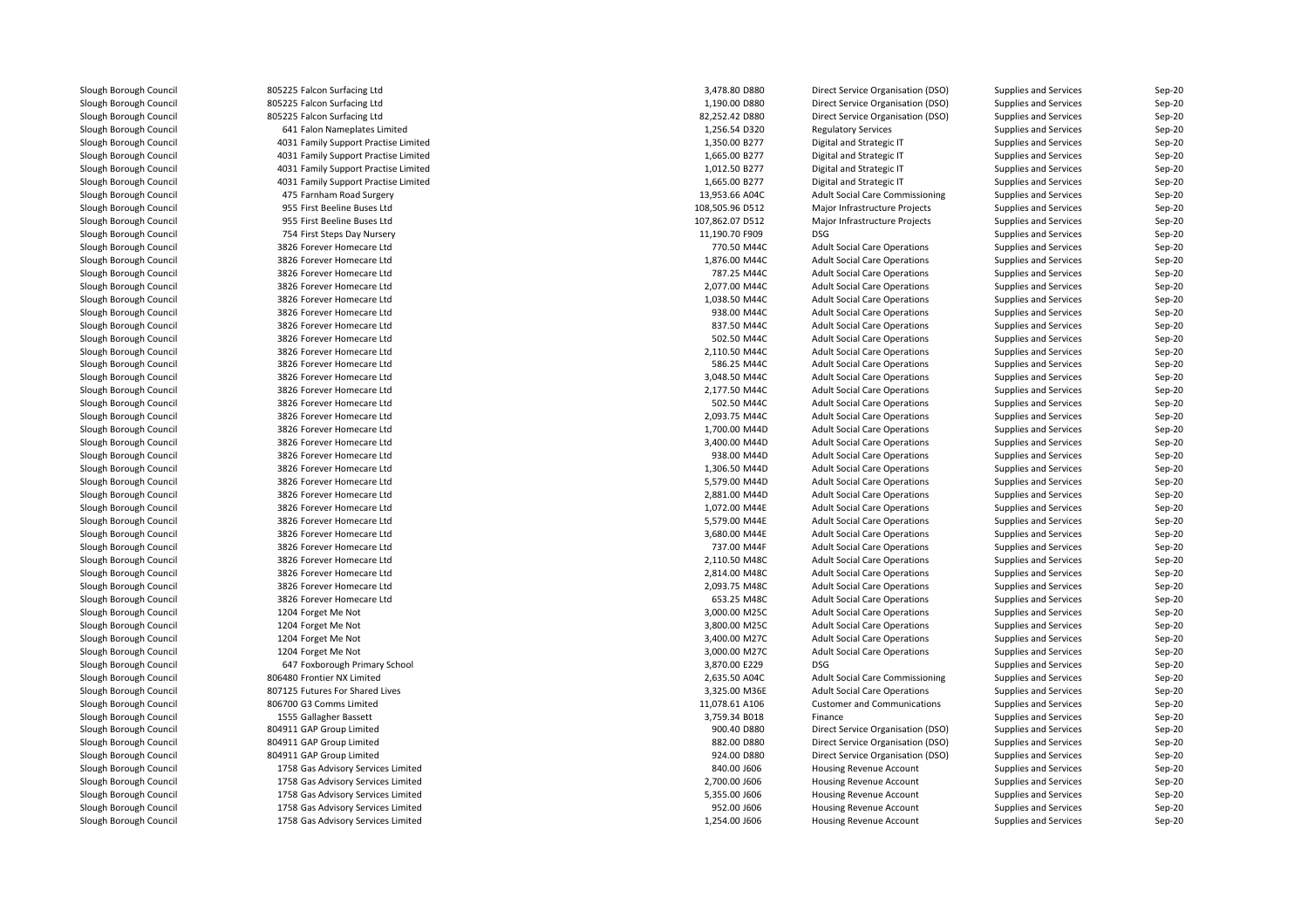| Slough Borough Council | 1758 Gas Advisory Services Limited   | 858.00 J606     | Housing Revenue Account                | Supplies and Services        | $Sep-20$ |
|------------------------|--------------------------------------|-----------------|----------------------------------------|------------------------------|----------|
| Slough Borough Council | 806619 Gate One                      | 103,097.00 B203 | <b>Chief Executive</b>                 | Supplies and Services        | Sep-20   |
| Slough Borough Council | 1729 Geomatics Limited T/A Land-Surv | 2,200.00 P053   | Capital                                | Capital Charges              | Sep-20   |
| Slough Borough Council | 1729 Geomatics Limited T/A Land-Surv | 2,500.00 P213   | Capital                                | <b>Capital Charges</b>       | Sep-20   |
| Slough Borough Council | 807052 Georgia Thompson              | 1,187.20 C322   | Communities and Lesiure                | <b>Supplies and Services</b> | Sep-20   |
| Slough Borough Council | 803332 Get Berkshire Active          | 1,750.00 B211   | <b>Strategy and Performance</b>        | Premises                     | Sep-20   |
| Slough Borough Council | 803332 Get Berkshire Active          | 1,500.00 B211   | Strategy and Performance               | Premises                     | Sep-20   |
| Slough Borough Council | 806597 Get Sports Inspired           | 680.00 C032     | Communities and Lesiure                | Supplies and Services        | $Sep-20$ |
| Slough Borough Council | 803955 Gillotts School               | 6.000.00 F552   | <b>DSG</b>                             | Supplies and Services        | Sep-20   |
| Slough Borough Council | 805667 Glenside                      | 8,100.00 M25D   | <b>Adult Social Care Operations</b>    | Supplies and Services        | Sep-20   |
| Slough Borough Council | 806204 GLOBAL MEDIATION LIMITED      | 800.00 F446     | <b>DSG</b>                             | Supplies and Services        | Sep-20   |
| Slough Borough Council | 806204 GLOBAL MEDIATION LIMITED      | 800.00 F446     | <b>DSG</b>                             | Supplies and Services        | $Sep-20$ |
| Slough Borough Council | 652 Godolphin Infant School          | 2,875.00 E289   | <b>DSG</b>                             | Supplies and Services        | $Sep-20$ |
| Slough Borough Council | 807340 Goldcrest Care Services       | 21,488.00 A05C  | <b>Adult Social Care Commissioning</b> | Supplies and Services        | Sep-20   |
| Slough Borough Council | 2830 Golden Rose Comm Care Ltd       | 532.00 A07R     | <b>Adult Social Care Operations</b>    | Supplies and Services        | Sep-20   |
| Slough Borough Council | 2830 Golden Rose Comm Care Ltd       | 769.50 A07R     | <b>Adult Social Care Operations</b>    | Supplies and Services        | Sep-20   |
| Slough Borough Council | 2830 Golden Rose Comm Care Ltd       | 532.00 A07R     | <b>Adult Social Care Operations</b>    | Supplies and Services        | $Sep-20$ |
| Slough Borough Council | 2830 Golden Rose Comm Care Ltd       | 2,375.00 M44C   | <b>Adult Social Care Operations</b>    | Supplies and Services        | Sep-20   |
| Slough Borough Council | 2830 Golden Rose Comm Care Ltd       | 992.75 M44C     | <b>Adult Social Care Operations</b>    | Supplies and Services        | Sep-20   |
| Slough Borough Council | 2830 Golden Rose Comm Care Ltd       | 2,128.00 M44C   | <b>Adult Social Care Operations</b>    | Supplies and Services        | Sep-20   |
| Slough Borough Council | 2830 Golden Rose Comm Care Ltd       | 2,394.00 M44C   | <b>Adult Social Care Operations</b>    | Supplies and Services        | Sep-20   |
| Slough Borough Council | 2830 Golden Rose Comm Care Ltd       | 665.00 M44C     | <b>Adult Social Care Operations</b>    | Supplies and Services        | Sep-20   |
| Slough Borough Council | 2830 Golden Rose Comm Care Ltd       | 2,128.00 M44C   | <b>Adult Social Care Operations</b>    | Supplies and Services        | Sep-20   |
| Slough Borough Council | 2830 Golden Rose Comm Care Ltd       | 2,470.00 M44C   | <b>Adult Social Care Operations</b>    | <b>Supplies and Services</b> | $Sep-20$ |
| Slough Borough Council | 2830 Golden Rose Comm Care Ltd       | 1,786.00 M44C   | <b>Adult Social Care Operations</b>    | <b>Supplies and Services</b> | Sep-20   |
| Slough Borough Council | 2830 Golden Rose Comm Care Ltd       | 2,394.00 M44C   | <b>Adult Social Care Operations</b>    | Supplies and Services        | Sep-20   |
| Slough Borough Council | 2830 Golden Rose Comm Care Ltd       | 1,083.00 M44C   | <b>Adult Social Care Operations</b>    | Supplies and Services        | Sep-20   |
| Slough Borough Council | 2830 Golden Rose Comm Care Ltd       | 1,577.00 M44C   | <b>Adult Social Care Operations</b>    | Supplies and Services        | Sep-20   |
| Slough Borough Council | 2830 Golden Rose Comm Care Ltd       | 1,064.00 M44C   | <b>Adult Social Care Operations</b>    | Supplies and Services        | Sep-20   |
| Slough Borough Council | 2830 Golden Rose Comm Care Ltd       | 2,470.00 M44C   | <b>Adult Social Care Operations</b>    | Supplies and Services        | Sep-20   |
| Slough Borough Council | 2830 Golden Rose Comm Care Ltd       | 1,425.00 M44C   | <b>Adult Social Care Operations</b>    | Supplies and Services        | Sep-20   |
| Slough Borough Council | 2830 Golden Rose Comm Care Ltd       | 1,254.00 M44C   | <b>Adult Social Care Operations</b>    | Supplies and Services        | Sep-20   |
| Slough Borough Council | 2830 Golden Rose Comm Care Ltd       | 2,394.00 M44C   | <b>Adult Social Care Operations</b>    | Supplies and Services        | $Sep-20$ |
| Slough Borough Council | 2830 Golden Rose Comm Care Ltd       | 684.00 M44C     | <b>Adult Social Care Operations</b>    | Supplies and Services        | Sep-20   |
| Slough Borough Council | 2830 Golden Rose Comm Care Ltd       | 2,470.00 M44C   | <b>Adult Social Care Operations</b>    | Supplies and Services        | Sep-20   |
| Slough Borough Council | 2830 Golden Rose Comm Care Ltd       | 2,394.00 M44C   | <b>Adult Social Care Operations</b>    | Supplies and Services        | Sep-20   |
| Slough Borough Council | 2830 Golden Rose Comm Care Ltd       | 2,128.00 M44C   | <b>Adult Social Care Operations</b>    | <b>Supplies and Services</b> | Sep-20   |
| Slough Borough Council | 2830 Golden Rose Comm Care Ltd       | 2,337.00 M44C   | <b>Adult Social Care Operations</b>    | Supplies and Services        | Sep-20   |
| Slough Borough Council | 2830 Golden Rose Comm Care Ltd       | 2,223.00 M44C   | <b>Adult Social Care Operations</b>    | Supplies and Services        | Sep-20   |
| Slough Borough Council | 2830 Golden Rose Comm Care Ltd       | 978.50 M44C     | <b>Adult Social Care Operations</b>    | Supplies and Services        | Sep-20   |
| Slough Borough Council | 2830 Golden Rose Comm Care Ltd       | 1,976.00 M44C   | <b>Adult Social Care Operations</b>    | Supplies and Services        | Sep-20   |
| Slough Borough Council | 2830 Golden Rose Comm Care Ltd       | 2.394.00 M44C   | <b>Adult Social Care Operations</b>    | Supplies and Services        | Sep-20   |
| Slough Borough Council | 2830 Golden Rose Comm Care Ltd       | 2,394.00 M44C   | <b>Adult Social Care Operations</b>    | Supplies and Services        | Sep-20   |
| Slough Borough Council | 2830 Golden Rose Comm Care Ltd       | 646.00 M44C     | <b>Adult Social Care Operations</b>    | Supplies and Services        | Sep-20   |
| Slough Borough Council | 2830 Golden Rose Comm Care Ltd       | 2,128.00 M44C   | <b>Adult Social Care Operations</b>    | Supplies and Services        | Sep-20   |
| Slough Borough Council | 2830 Golden Rose Comm Care Ltd       | 2,394.00 M44C   | <b>Adult Social Care Operations</b>    | Supplies and Services        | Sep-20   |
| Slough Borough Council | 2830 Golden Rose Comm Care Ltd       | 1,197.00 M44C   | <b>Adult Social Care Operations</b>    | Supplies and Services        | Sep-20   |
| Slough Borough Council | 2830 Golden Rose Comm Care Ltd       | 2,128.00 M44C   | <b>Adult Social Care Operations</b>    | Supplies and Services        | Sep-20   |
| Slough Borough Council | 2830 Golden Rose Comm Care Ltd       | 2,432.00 M44C   | <b>Adult Social Care Operations</b>    | Supplies and Services        | $Sep-20$ |
| Slough Borough Council | 2830 Golden Rose Comm Care Ltd       | 2,394.00 M44C   | <b>Adult Social Care Operations</b>    | Supplies and Services        | Sep-20   |
| Slough Borough Council | 2830 Golden Rose Comm Care Ltd       | 2,137.50 M44C   | <b>Adult Social Care Operations</b>    | Supplies and Services        | Sep-20   |
| Slough Borough Council | 2830 Golden Rose Comm Care Ltd       | 1,064.00 M44C   | <b>Adult Social Care Operations</b>    | Supplies and Services        | Sep-20   |
| Slough Borough Council | 2830 Golden Rose Comm Care Ltd       | 1,596.00 M44D   | <b>Adult Social Care Operations</b>    | Supplies and Services        | Sep-20   |
| Slough Borough Council | 2830 Golden Rose Comm Care Ltd       | 2,308.50 M44D   | <b>Adult Social Care Operations</b>    | Supplies and Services        | Sep-20   |
| Slough Borough Council | 2830 Golden Rose Comm Care Ltd       | 2,166.00 M44D   | <b>Adult Social Care Operations</b>    | Supplies and Services        | Sep-20   |
| Slough Borough Council | 2830 Golden Rose Comm Care Ltd       | 2,736.00 M44D   | <b>Adult Social Care Operations</b>    | Supplies and Services        | Sep-20   |
| Slough Borough Council | 2830 Golden Rose Comm Care Ltd       | 3,192.00 M44D   | <b>Adult Social Care Operations</b>    | Supplies and Services        | Sep-20   |
|                        |                                      |                 |                                        |                              |          |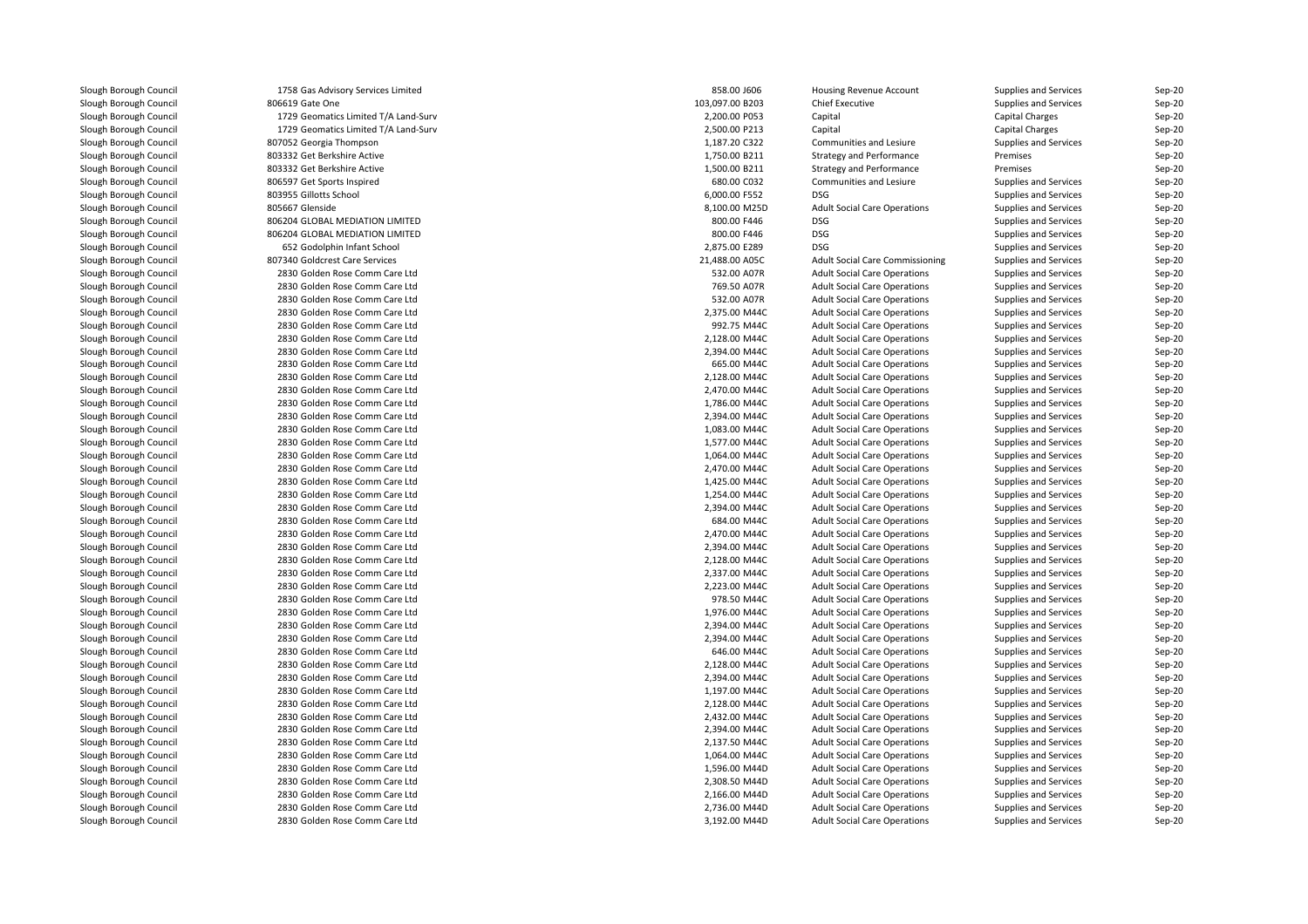| Slough Borough Council | 2830 Golden Rose Comm Care Ltd                      | 3,192.00 M44D   | <b>Adult Social Care Operations</b> | Supplies and Services        | Sep-20 |
|------------------------|-----------------------------------------------------|-----------------|-------------------------------------|------------------------------|--------|
| Slough Borough Council | 2830 Golden Rose Comm Care Ltd                      | 1,596.00 M44D   | <b>Adult Social Care Operations</b> | Supplies and Services        | Sep-20 |
| Slough Borough Council | 2830 Golden Rose Comm Care Ltd                      | 2,018.75 M44D   | <b>Adult Social Care Operations</b> | Supplies and Services        | Sep-20 |
| Slough Borough Council | 2830 Golden Rose Comm Care Ltd                      | 2,137.50 M44D   | <b>Adult Social Care Operations</b> | <b>Supplies and Services</b> | Sep-20 |
| Slough Borough Council | 2830 Golden Rose Comm Care Ltd                      | 2,736.00 M44D   | <b>Adult Social Care Operations</b> | Supplies and Services        | Sep-20 |
| Slough Borough Council | 2830 Golden Rose Comm Care Ltd                      | 570.00 M44F     | <b>Adult Social Care Operations</b> | Supplies and Services        | Sep-20 |
| Slough Borough Council | 2830 Golden Rose Comm Care Ltd                      | 2,128.00 M44F   | <b>Adult Social Care Operations</b> | Supplies and Services        | Sep-20 |
| Slough Borough Council | 2830 Golden Rose Comm Care Ltd                      | 918.22 M44F     | <b>Adult Social Care Operations</b> | Supplies and Services        | Sep-20 |
| Slough Borough Council | 2830 Golden Rose Comm Care Ltd                      | 1,368.00 M44F   | <b>Adult Social Care Operations</b> | Supplies and Services        | Sep-20 |
| Slough Borough Council | 2830 Golden Rose Comm Care Ltd                      | 2,394.00 M48C   | <b>Adult Social Care Operations</b> | Supplies and Services        | Sep-20 |
| Slough Borough Council | 2830 Golden Rose Comm Care Ltd                      | 2,736.00 M48C   | <b>Adult Social Care Operations</b> | Supplies and Services        | Sep-20 |
| Slough Borough Council | 2830 Golden Rose Comm Care Ltd                      | 2,394.00 M48C   | <b>Adult Social Care Operations</b> | Supplies and Services        | Sep-20 |
| Slough Borough Council | 2830 Golden Rose Comm Care Ltd                      | 2,736.00 M48C   | <b>Adult Social Care Operations</b> | Supplies and Services        | Sep-20 |
| Slough Borough Council | 2830 Golden Rose Comm Care Ltd                      | 12,750.00 A06C  | Adult Social Care Commissioning     | Supplies and Services        | Sep-20 |
| Slough Borough Council | 805693 Gowrings Mobility Group LTD                  | 855.00 M50A     | Major Infrastructure Projects       | Transport                    | Sep-20 |
| Slough Borough Council | 805693 Gowrings Mobility Group LTD                  | 855.00 M50A     | Major Infrastructure Projects       | Transport                    | Sep-20 |
| Slough Borough Council | 805693 Gowrings Mobility Group LTD                  | 855.00 M50A     | Major Infrastructure Projects       | Transport                    | Sep-20 |
| Slough Borough Council | 848 Graham Peters Ltd                               | 14,377.60 P006  | Capital                             | Capital Charges              | Sep-20 |
| Slough Borough Council | 805191 Graphiti Art Ltd                             | 7,450.50 D880   | Direct Service Organisation (DSO)   | Supplies and Services        | Sep-20 |
| Slough Borough Council | 804577 Green Monarch ZC2016 c/o Savills(UK) Limited | 2,000.00 B417   | Economic Development                | Premises                     | Sep-20 |
| Slough Borough Council | 805069 Grove Academy                                | 4,833.33 E299   | DSG                                 | Supplies and Services        | Sep-20 |
| Slough Borough Council | 804447 Grundon Waste Management Limited             | 445,544.07 D342 | <b>Environmental Services</b>       | Supplies and Services        | Sep-20 |
| Slough Borough Council | 3228 H Plus Care Ltd                                | 4,045.71 M15F   | <b>Adult Social Care Operations</b> | Supplies and Services        | Sep-20 |
|                        |                                                     |                 |                                     |                              |        |
| Slough Borough Council | 3228 H Plus Care Ltd                                | 4,045.71 M17C   | <b>Adult Social Care Operations</b> | Supplies and Services        | Sep-20 |
| Slough Borough Council | 3228 H Plus Care Ltd                                | 4,045.71 M17C   | <b>Adult Social Care Operations</b> | Supplies and Services        | Sep-20 |
| Slough Borough Council | 3228 H Plus Care Ltd                                | 4,045.71 M18C   | <b>Adult Social Care Operations</b> | Supplies and Services        | Sep-20 |
| Slough Borough Council | 3228 H Plus Care Ltd                                | 12,685.71 M26E  | <b>Adult Social Care Operations</b> | Supplies and Services        | Sep-20 |
| Slough Borough Council | 806681 Hako Machines Ltd                            | 597.42 D620     | Direct Service Organisation (DSO)   | Supplies and Services        | Sep-20 |
| Slough Borough Council | 744 Hampshire County Council                        | 136,445.68 D015 | Planning and Transport              | Supplies and Services        | Sep-20 |
| Slough Borough Council | 805540 harrison.evans LTD                           | 11,200.00 J020  | <b>HRA Housing Development</b>      | Supplies and Services        | Sep-20 |
| Slough Borough Council | 1465 HAS Technology Limited                         | 1,903.18 M44C   | <b>Adult Social Care Operations</b> | Supplies and Services        | Sep-20 |
| Slough Borough Council | 1465 HAS Technology Limited                         | 567.15 A02F     | Adult Social Care Commissioning     | Supplies and Services        | Sep-20 |
| Slough Borough Council | 1465 HAS Technology Limited                         | 935.78 A07R     | <b>Adult Social Care Operations</b> | Supplies and Services        | Sep-20 |
| Slough Borough Council | 806443 Hatch Associates Ltd                         | 650.00 B415     | <b>Economic Development</b>         | Supplies and Services        | Sep-20 |
| Slough Borough Council | 806443 Hatch Associates Ltd                         | 1,535.75 B415   | Economic Development                | Supplies and Services        | Sep-20 |
| Slough Borough Council | 806443 Hatch Associates Ltd                         | 6,484.87 C008   | Communities and Lesiure             | Supplies and Services        | Sep-20 |
| Slough Borough Council | 1381 Haybrook College                               | 1,400.00 F417   | DSG                                 | Supplies and Services        | Sep-20 |
| Slough Borough Council | 1381 Haybrook College                               | 113,040.00 E809 | DSG                                 | Supplies and Services        | Sep-20 |
| Slough Borough Council | 1381 Haybrook College                               | 49,320.00 F123  | Children, Learning and Skills       | Supplies and Services        | Sep-20 |
| Slough Borough Council | 3784 Haybrook College Pru                           | 54,200.00 E809  | <b>DSG</b>                          | Supplies and Services        | Sep-20 |
| Slough Borough Council | 803753 Healthcare Homes                             | 2,734.29 M15D   | <b>Adult Social Care Operations</b> | Supplies and Services        | Sep-20 |
| Slough Borough Council | 803753 Healthcare Homes                             | 3,214.29 M18C   | <b>Adult Social Care Operations</b> | Supplies and Services        | Sep-20 |
| Slough Borough Council | 803753 Healthcare Homes                             | 3,000.00 M27C   | <b>Adult Social Care Operations</b> | Supplies and Services        | Sep-20 |
| Slough Borough Council | 1956 Heathlands School                              | 3,644.67 F551   | <b>DSG</b>                          | Supplies and Services        | Sep-20 |
| Slough Borough Council | 1686 Herald Chase                                   | 6,013.42 D206   | Planning and Transport              | Supplies and Services        | Sep-20 |
| Slough Borough Council | 1686 Herald Chase                                   | 513.40 D508     | Major Infrastructure Projects       | Supplies and Services        | Sep-20 |
| Slough Borough Council | 803447 Herewards House Residential Home             | 2,785.71 M27C   | <b>Adult Social Care Operations</b> | Supplies and Services        | Sep-20 |
| Slough Borough Council | 3387 Herschel Grammar School                        | 1,250.00 E309   | <b>DSG</b>                          | Supplies and Services        | Sep-20 |
| Slough Borough Council | 805818 Hestia Housing & Support                     | 50,618.47 H254  | <b>Regulatory Services</b>          | Supplies and Services        | Sep-20 |
| Slough Borough Council | 806731 High Hurlands Homes                          | 6,770.65 M26E   | <b>Adult Social Care Operations</b> | Supplies and Services        | Sep-20 |
| Slough Borough Council | 659 Hilton Cabinet Co Ltd                           | 939.51 D320     | <b>Regulatory Services</b>          | Supplies and Services        | Sep-20 |
| Slough Borough Council | 3250 Hodge Hill Grange H C One Ltd                  | 2,380.00 M15D   | <b>Adult Social Care Operations</b> | Supplies and Services        | Sep-20 |
| Slough Borough Council | 850 Holy Family Catholic Primary School             | 179,044.67 E259 | DSG                                 | Supplies and Services        | Sep-20 |
| Slough Borough Council | 806632 HomeKleen UK - Housework                     | 1,500.00 J016   | Housing Revenue Account             | Supplies and Services        | Sep-20 |
| Slough Borough Council | 804339 Hopedale Children and Family Services Ltd    | 16,325.41 F462  | <b>DSG</b>                          | Supplies and Services        | Sep-20 |
| Slough Borough Council | 2113 Housing Partners                               | 7,946.00 J200   | Housing Revenue Account             | Supplies and Services        | Sep-20 |
| Slough Borough Council | 2444 Hydroscape Systems Limited                     | 4,891.50 C001   | Communities and Lesiure             | Supplies and Services        | Sep-20 |
|                        |                                                     |                 |                                     |                              |        |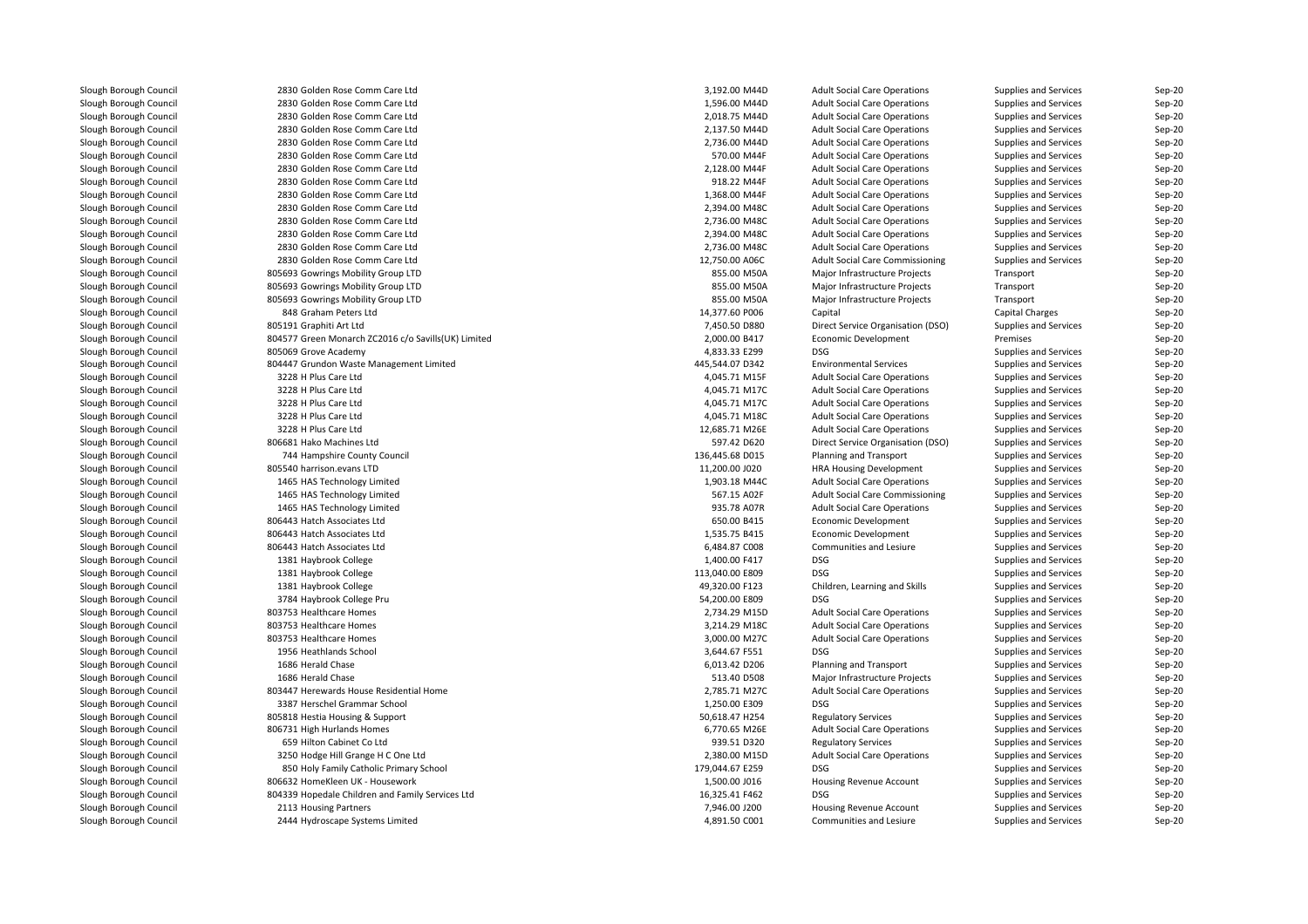| Slough Borough Council | 806778 IBB Solicitors                                  | 1,000.00 H009   | Finance                             | Supplies and Services        | $Sep-20$ |
|------------------------|--------------------------------------------------------|-----------------|-------------------------------------|------------------------------|----------|
| Slough Borough Council | 806778 IBB Solicitors                                  | 840.00 H009     | Finance                             | Supplies and Services        | Sep-20   |
| Slough Borough Council | 2983 Idox Software Ltd                                 | 10,350.00 F148  | Children, Learning and Skills       | Supplies and Services        | Sep-20   |
| Slough Borough Council | 2917 Imperial Coaches Ltd                              | 5,850.00 F123   | Children, Learning and Skills       | Supplies and Services        | $Sep-20$ |
| Slough Borough Council | 2917 Imperial Coaches Ltd                              | 4,680.00 F123   | Children, Learning and Skills       | Supplies and Services        | $Sep-20$ |
| Slough Borough Council | 2917 Imperial Coaches Ltd                              | 8,580.00 F123   | Children, Learning and Skills       | Supplies and Services        | Sep-20   |
| Slough Borough Council | 2917 Imperial Coaches Ltd                              | 5,070.00 F123   | Children, Learning and Skills       | Supplies and Services        | Sep-20   |
| Slough Borough Council | 3570 Independent Supported Living And Disabilities Ltd | 3,000.28 M42E   | <b>Adult Social Care Operations</b> | Supplies and Services        | Sep-20   |
| Slough Borough Council | 3570 Independent Supported Living And Disabilities Ltd | 880.00 M44D     | <b>Adult Social Care Operations</b> | Supplies and Services        | Sep-20   |
| Slough Borough Council | 3570 Independent Supported Living And Disabilities Ltd | 3,044.16 M44D   | <b>Adult Social Care Operations</b> | Supplies and Services        | Sep-20   |
| Slough Borough Council | 3570 Independent Supported Living And Disabilities Ltd | 4,212.00 M44E   | <b>Adult Social Care Operations</b> | Supplies and Services        | Sep-20   |
| Slough Borough Council | 3570 Independent Supported Living And Disabilities Ltd | 1,049.72 M44E   | <b>Adult Social Care Operations</b> | <b>Supplies and Services</b> | Sep-20   |
| Slough Borough Council | 3570 Independent Supported Living And Disabilities Ltd | 1,440.00 M44E   | <b>Adult Social Care Operations</b> | Supplies and Services        | $Sep-20$ |
| Slough Borough Council | 3570 Independent Supported Living And Disabilities Ltd | 3,570.00 M44E   | <b>Adult Social Care Operations</b> | Supplies and Services        | Sep-20   |
| Slough Borough Council | 3570 Independent Supported Living And Disabilities Ltd | 2,607.16 M44F   | <b>Adult Social Care Operations</b> | Supplies and Services        | Sep-20   |
| Slough Borough Council | 3570 Independent Supported Living And Disabilities Ltd | 2,608.00 M44F   | <b>Adult Social Care Operations</b> | Supplies and Services        | $Sep-20$ |
| Slough Borough Council | 3570 Independent Supported Living And Disabilities Ltd | 1,209.51 M44F   | <b>Adult Social Care Operations</b> | Supplies and Services        | Sep-20   |
| Slough Borough Council | 805113 Infotech Solutions (Midlands) Limited           | 508.00 D900     | Direct Service Organisation (DSO)   | Supplies and Services        | Sep-20   |
| Slough Borough Council | 803651 Insight Direct (UK) Ltd                         | 59,983.00 B282  | Digital and Strategic IT            | Supplies and Services        | $Sep-20$ |
| Slough Borough Council | 803651 Insight Direct (UK) Ltd                         | 119,966.00 B342 | Digital and Strategic IT            | Supplies and Services        | Sep-20   |
| Slough Borough Council | 803651 Insight Direct (UK) Ltd                         | 1,163.50 B342   | Digital and Strategic IT            | Supplies and Services        | $Sep-20$ |
| Slough Borough Council | 803651 Insight Direct (UK) Ltd                         | 1,163.50 B342   | Digital and Strategic IT            | Supplies and Services        | Sep-20   |
| Slough Borough Council | 803651 Insight Direct (UK) Ltd                         | 666.54 B342     | Digital and Strategic IT            | Supplies and Services        | Sep-20   |
| Slough Borough Council | 803651 Insight Direct (UK) Ltd                         | 59.983.00 B342  | Digital and Strategic IT            | Supplies and Services        | $Sep-20$ |
| Slough Borough Council | 803651 Insight Direct (UK) Ltd                         | 3,130.00 B342   | Digital and Strategic IT            | Supplies and Services        | Sep-20   |
| Slough Borough Council | 803651 Insight Direct (UK) Ltd                         | 3,110.00 B342   | Digital and Strategic IT            |                              | Sep-20   |
|                        |                                                        |                 |                                     | Supplies and Services        |          |
| Slough Borough Council | 803651 Insight Direct (UK) Ltd                         | -3,110.00 B342  | Digital and Strategic IT            | Supplies and Services        | Sep-20   |
| Slough Borough Council | 803651 Insight Direct (UK) Ltd                         | 1,163.50 B342   | Digital and Strategic IT            | Supplies and Services        | Sep-20   |
| Slough Borough Council | 803651 Insight Direct (UK) Ltd                         | $-628.00$ A01P  | Public Health                       | Supplies and Services        | Sep-20   |
| Slough Borough Council | 803651 Insight Direct (UK) Ltd                         | 1,723.56 P095   | Capital                             | Capital Charges              | Sep-20   |
| Slough Borough Council | 803651 Insight Direct (UK) Ltd                         | 2,219.85 P095   | Capital                             | Capital Charges              | Sep-20   |
| Slough Borough Council | 803651 Insight Direct (UK) Ltd                         | 6,654.65 P095   | Capital                             | <b>Capital Charges</b>       | Sep-20   |
| Slough Borough Council | 807398 INSTRUMENTS4MUSIC LTD                           | 565.80 F253     | Children, Learning and Skills       | Supplies and Services        | Sep-20   |
| Slough Borough Council | 806710 Intercity Managed Services Limited              | 5,319.95 P749   | Capital                             | Capital Charges              | Sep-20   |
| Slough Borough Council | 807054 Internal Systems Ltd                            | 6,284.30 B282   | Digital and Strategic IT            | Supplies and Services        | Sep-20   |
| Slough Borough Council | 807054 Internal Systems Ltd                            | 22,169.88 B282  | Digital and Strategic IT            | Supplies and Services        | Sep-20   |
| Slough Borough Council | 3500 Iqra Slough Islamic Primary School                | 54,566.59 E489  | <b>DSG</b>                          | Supplies and Services        | Sep-20   |
| Slough Borough Council | 2919 Islamic Shakhsiyah Foundation                     | 9,275.38 F909   | <b>DSG</b>                          | Supplies and Services        | Sep-20   |
| Slough Borough Council | 807306 Ivel Valley School                              | 11,104.00 F551  | <b>DSG</b>                          | Supplies and Services        | Sep-20   |
| Slough Borough Council | 806270 J2 RESEARCH LTD                                 | 3,371.50 F210   | Communities and Lesiure             | Supplies and Services        | Sep-20   |
| Slough Borough Council | 807346 Jacaranda                                       | 4,867.00 M44F   | <b>Adult Social Care Operations</b> | Supplies and Services        | Sep-20   |
| Slough Borough Council | 807346 Jacaranda                                       | 4,710.00 M44F   | <b>Adult Social Care Operations</b> | Supplies and Services        | Sep-20   |
| Slough Borough Council | 753 Jack In The Box Day Nursery                        | 9,492.83 F909   | <b>DSG</b>                          | Supplies and Services        | Sep-20   |
| Slough Borough Council | 805377 Jack Steadman                                   | 750.00 C032     | Communities and Lesiure             | Supplies and Services        | Sep-20   |
| Slough Borough Council | 733 James Elliman School                               | 21,753.33 E319  | <b>DSG</b>                          | Supplies and Services        | Sep-20   |
| Slough Borough Council | 805226 JD Surfacing & Civil Engineering Limited        | 12,437.45 D880  | Direct Service Organisation (DSO)   | Supplies and Services        | Sep-20   |
| Slough Borough Council | 805226 JD Surfacing & Civil Engineering Limited        | 1,455.00 D880   | Direct Service Organisation (DSO)   | Supplies and Services        | Sep-20   |
| Slough Borough Council | 805226 JD Surfacing & Civil Engineering Limited        | 2,285.00 D880   | Direct Service Organisation (DSO)   | Supplies and Services        | Sep-20   |
| Slough Borough Council | 805226 JD Surfacing & Civil Engineering Limited        | 11,454.79 D880  | Direct Service Organisation (DSO)   | Supplies and Services        | Sep-20   |
| Slough Borough Council | 805226 JD Surfacing & Civil Engineering Limited        | 1,455.00 D880   | Direct Service Organisation (DSO)   | Supplies and Services        | $Sep-20$ |
| Slough Borough Council | 805226 JD Surfacing & Civil Engineering Limited        | 1,713.75 D880   | Direct Service Organisation (DSO)   | Supplies and Services        | Sep-20   |
| Slough Borough Council | 805226 JD Surfacing & Civil Engineering Limited        | 7,580.00 D880   | Direct Service Organisation (DSO)   | Supplies and Services        | Sep-20   |
| Slough Borough Council | 805226 JD Surfacing & Civil Engineering Limited        | 13,305.70 D880  | Direct Service Organisation (DSO)   | Supplies and Services        | Sep-20   |
| Slough Borough Council | 805226 JD Surfacing & Civil Engineering Limited        | 2,856.25 D880   | Direct Service Organisation (DSO)   | Supplies and Services        | $Sep-20$ |
| Slough Borough Council | 805226 JD Surfacing & Civil Engineering Limited        | 1,100.00 D880   | Direct Service Organisation (DSO)   | Supplies and Services        | Sep-20   |
| Slough Borough Council | 805226 JD Surfacing & Civil Engineering Limited        | 2,285.00 D880   | Direct Service Organisation (DSO)   | Supplies and Services        | Sep-20   |
| Slough Borough Council | 805226 JD Surfacing & Civil Engineering Limited        | 1,164.00 D880   | Direct Service Organisation (DSO)   | Supplies and Services        | Sep-20   |
|                        |                                                        |                 |                                     |                              |          |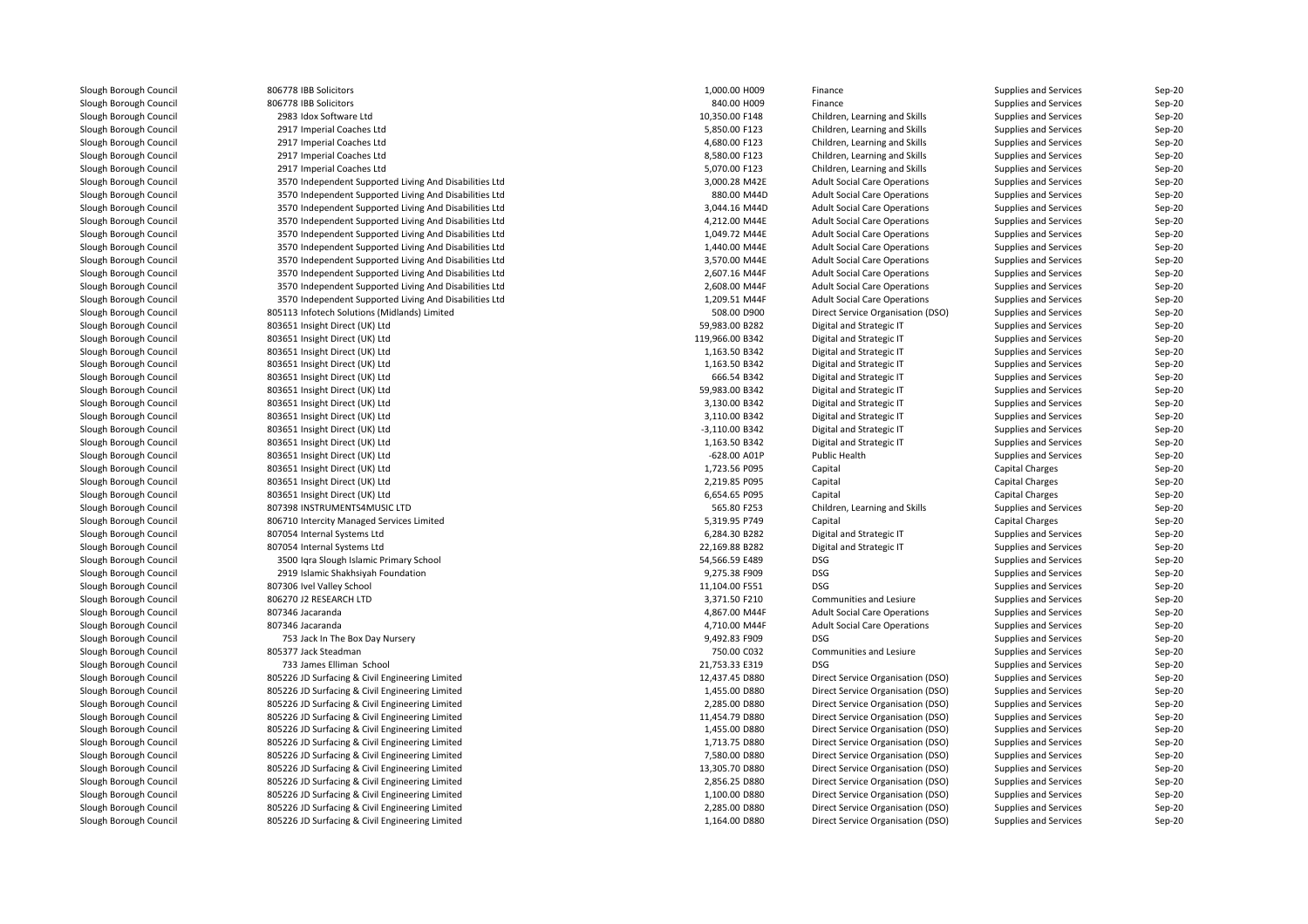| Slough Borough Council | 805226 JD Surfacing & Civil Engineering Limited                 | 10,597.18 D880 | Direct Service Organisation (DSO)   | Supplies and Services | Sep-20 |
|------------------------|-----------------------------------------------------------------|----------------|-------------------------------------|-----------------------|--------|
| Slough Borough Council | 805226 JD Surfacing & Civil Engineering Limited                 | 3,562.51 D880  | Direct Service Organisation (DSO)   | Supplies and Services | Sep-20 |
| Slough Borough Council | 805226 JD Surfacing & Civil Engineering Limited                 | 7,723.24 D880  | Direct Service Organisation (DSO)   | Supplies and Services | Sep-20 |
| Slough Borough Council | 805226 JD Surfacing & Civil Engineering Limited                 | 2,856.25 D880  | Direct Service Organisation (DSO)   | Supplies and Services | Sep-20 |
| Slough Borough Council | 805226 JD Surfacing & Civil Engineering Limited                 | 1,455.00 D880  | Direct Service Organisation (DSO)   | Supplies and Services | Sep-20 |
| Slough Borough Council | 805226 JD Surfacing & Civil Engineering Limited                 | 12,207.45 D880 | Direct Service Organisation (DSO)   | Supplies and Services | Sep-20 |
| Slough Borough Council | 804698 Jenny Hooper SEN Consulting Ltd                          | 2,360.00 F500  | Children, Learning and Skills       | Supplies and Services | Sep-20 |
| Slough Borough Council | 1835 Jlt Speciality Limited                                     | 65,800.00 B018 | Finance                             | Supplies and Services | Sep-20 |
| Slough Borough Council | 1835 Jlt Speciality Limited                                     | 16,800.00 B018 | Finance                             | Supplies and Services | Sep-20 |
| Slough Borough Council | 1835 Jlt Speciality Limited                                     | 79,616.32 B018 | Finance                             | Supplies and Services | Sep-20 |
| Slough Borough Council | 1835 Jlt Speciality Limited                                     | 20,160.00 B018 | Finance                             | Supplies and Services | Sep-20 |
| Slough Borough Council | 956 John Murphy & Company Ltd                                   | 3,570.00 H206  | <b>Strategic Housing Services</b>   | Premises              | Sep-20 |
| Slough Borough Council | 956 John Murphy & Company Ltd                                   | 5,120.00 H206  | <b>Strategic Housing Services</b>   | Premises              | Sep-20 |
| Slough Borough Council | 956 John Murphy & Company Ltd                                   | 4,150.00 H206  | <b>Strategic Housing Services</b>   | Premises              | Sep-20 |
| Slough Borough Council | 956 John Murphy & Company Ltd                                   | 708.00 P575    | Capital                             | Capital Charges       | Sep-20 |
| Slough Borough Council | 956 John Murphy & Company Ltd                                   | 590.00 P095    | Capital                             | Capital Charges       | Sep-20 |
| Slough Borough Council | 807389 Joju Ltd                                                 | 600.00 B177    | <b>Building Management</b>          | Premises              | Sep-20 |
| Slough Borough Council | 807389 Joju Ltd                                                 | 1,300.00 B177  | <b>Building Management</b>          | Premises              | Sep-20 |
| Slough Borough Council | 1164 K & S Signs Limited                                        | 696.00 C001    | Communities and Lesiure             | Premises              | Sep-20 |
|                        |                                                                 | 2,175.41 F909  | <b>DSG</b>                          |                       | Sep-20 |
| Slough Borough Council | 803815 Kathys Childcare                                         |                |                                     | Supplies and Services |        |
| Slough Borough Council | 2620 Kcare Nursing Agency Ltd                                   | 2,240.00 M44C  | <b>Adult Social Care Operations</b> | Supplies and Services | Sep-20 |
| Slough Borough Council | 2620 Kcare Nursing Agency Ltd                                   | 968.00 M44C    | <b>Adult Social Care Operations</b> | Supplies and Services | Sep-20 |
| Slough Borough Council | 2620 Kcare Nursing Agency Ltd                                   | 2,016.00 M44C  | <b>Adult Social Care Operations</b> | Supplies and Services | Sep-20 |
| Slough Borough Council | 2620 Kcare Nursing Agency Ltd                                   | 672.00 M44C    | <b>Adult Social Care Operations</b> | Supplies and Services | Sep-20 |
| Slough Borough Council | 2620 Kcare Nursing Agency Ltd                                   | 1,744.00 M44C  | <b>Adult Social Care Operations</b> | Supplies and Services | Sep-20 |
| Slough Borough Council | 2620 Kcare Nursing Agency Ltd                                   | 576.00 M44C    | <b>Adult Social Care Operations</b> | Supplies and Services | Sep-20 |
| Slough Borough Council | 2620 Kcare Nursing Agency Ltd                                   | 1,264.00 M44D  | <b>Adult Social Care Operations</b> | Supplies and Services | Sep-20 |
| Slough Borough Council | 2620 Kcare Nursing Agency Ltd                                   | 768.00 M44D    | <b>Adult Social Care Operations</b> | Supplies and Services | Sep-20 |
| Slough Borough Council | 2620 Kcare Nursing Agency Ltd                                   | 664.00 M48C    | <b>Adult Social Care Operations</b> | Supplies and Services | Sep-20 |
| Slough Borough Council | 804887 KCare Nursing Agency Ltd Supported House Living          | 2,493.50 M44F  | <b>Adult Social Care Operations</b> | Supplies and Services | Sep-20 |
| Slough Borough Council | 804887 KCare Nursing Agency Ltd Supported House Living          | 2,493.50 M44F  | <b>Adult Social Care Operations</b> | Supplies and Services | Sep-20 |
| Slough Borough Council | 806164 KCS Consulting Ltd                                       | 3,750.00 P101  | Capital                             | Capital Charges       | Sep-20 |
| Slough Borough Council | 804968 KEL Computing Limited                                    | 2,333.00 B081  | <b>Regeneration Development</b>     | Supplies and Services | Sep-20 |
| Slough Borough Council | 1996 Keysoft Solutions Limited                                  | 930.00 B282    | Digital and Strategic IT            | Supplies and Services | Sep-20 |
| Slough Borough Council | 803916 Kharis Solutions                                         | 2,079.00 M44C  | <b>Adult Social Care Operations</b> | Supplies and Services | Sep-20 |
| Slough Borough Council | 803916 Kharis Solutions                                         | 2,021.25 M44C  | <b>Adult Social Care Operations</b> | Supplies and Services | Sep-20 |
| Slough Borough Council | 803916 Kharis Solutions                                         | 2,079.00 M44C  | <b>Adult Social Care Operations</b> | Supplies and Services | Sep-20 |
| Slough Borough Council | 803916 Kharis Solutions                                         | 2,079.00 M44C  | <b>Adult Social Care Operations</b> | Supplies and Services | Sep-20 |
| Slough Borough Council | 803916 Kharis Solutions                                         | 2,079.00 M44C  | <b>Adult Social Care Operations</b> | Supplies and Services | Sep-20 |
| Slough Borough Council | 803916 Kharis Solutions                                         | 1,848.00 M44C  | <b>Adult Social Care Operations</b> | Supplies and Services | Sep-20 |
| Slough Borough Council | 803916 Kharis Solutions                                         | 2,211.00 M44C  | <b>Adult Social Care Operations</b> | Supplies and Services | Sep-20 |
| Slough Borough Council | 803916 Kharis Solutions                                         | 1,848.00 M44C  | <b>Adult Social Care Operations</b> | Supplies and Services | Sep-20 |
| Slough Borough Council | 803916 Kharis Solutions                                         | 2,079.00 M44D  | <b>Adult Social Care Operations</b> | Supplies and Services | Sep-20 |
| Slough Borough Council | 803916 Kharis Solutions                                         | 11,088.00 M44E | <b>Adult Social Care Operations</b> | Supplies and Services | Sep-20 |
| Slough Borough Council | 803916 Kharis Solutions                                         | 10,584.00 M44E | <b>Adult Social Care Operations</b> | Supplies and Services | Sep-20 |
| Slough Borough Council | 803916 Kharis Solutions                                         | 11,088.00 M44E | <b>Adult Social Care Operations</b> | Supplies and Services | Sep-20 |
| Slough Borough Council | 803916 Kharis Solutions                                         | 1,848.00 M48C  | <b>Adult Social Care Operations</b> | Supplies and Services | Sep-20 |
| Slough Borough Council | 803916 Kharis Solutions                                         | 2,062.50 M48C  | <b>Adult Social Care Operations</b> | Supplies and Services | Sep-20 |
| Slough Borough Council | 807411 Kier Construction Limited T/A Kier Construction Southern | 65,773.25 P204 | Capital                             | Capital Charges       | Sep-20 |
| Slough Borough Council | 807411 Kier Construction Limited T/A Kier Construction Southern | 1,498.18 P204  | Capital                             | Capital Charges       | Sep-20 |
| Slough Borough Council | 807411 Kier Construction Limited T/A Kier Construction Southern | 817.07 P204    | Capital                             | Capital Charges       | Sep-20 |
| Slough Borough Council | 806579 Kisimul Group Ltd                                        | 26,192.30 F462 | DSG                                 | Supplies and Services | Sep-20 |
|                        | 804430 KPMG                                                     | 12,500.00 P405 | Capital                             |                       |        |
| Slough Borough Council |                                                                 |                |                                     | Capital Charges       | Sep-20 |
| Slough Borough Council | 804430 KPMG                                                     | 2,500.00 P405  | Capital                             | Capital Charges       | Sep-20 |
| Slough Borough Council | 803455 Lakeandland t/a Land Train Hire Nationwide               | 1,275.00 C043  | <b>Customer and Communications</b>  | Supplies and Services | Sep-20 |
| Slough Borough Council | 664 Langley Grammar School                                      | 833.33 E329    | <b>DSG</b>                          | Supplies and Services | Sep-20 |
| Slough Borough Council | 1699 Langley Hall Primary Academy                               | 2,416.67 E739  | DSG                                 | Supplies and Services | Sep-20 |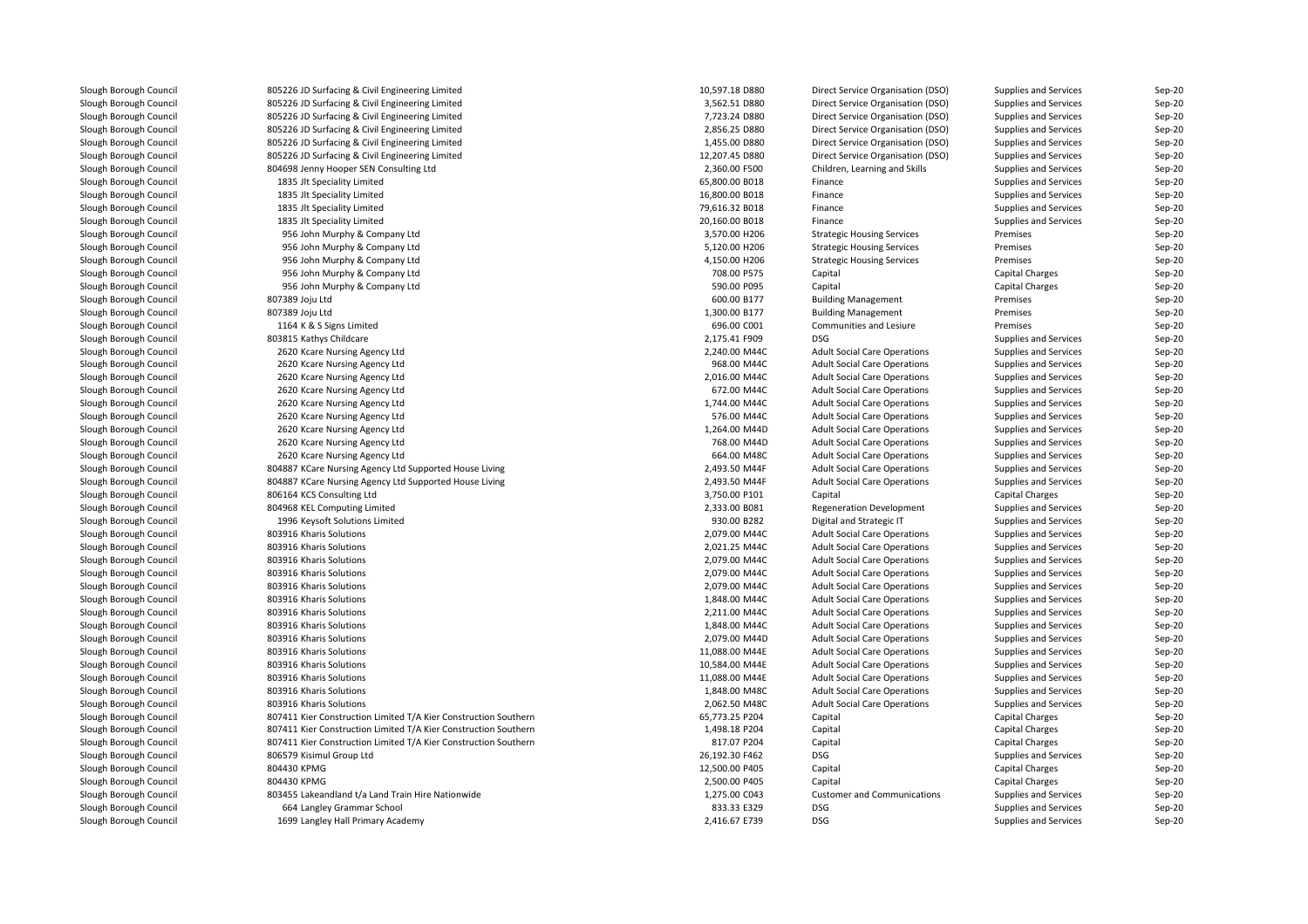| Slough Borough Council | 3001 Langley Haven Care Homes Ltd           | 3,428.57 M25C  | <b>Adult Social Care Operations</b>    | Supplies and Services        | Sep-20           |
|------------------------|---------------------------------------------|----------------|----------------------------------------|------------------------------|------------------|
| Slough Borough Council | 3001 Langley Haven Care Homes Ltd           | 3,420.00 M25C  | <b>Adult Social Care Operations</b>    | Supplies and Services        | $Sep-20$         |
| Slough Borough Council | 3001 Langley Haven Care Homes Ltd           | 3,600.00 M26E  | <b>Adult Social Care Operations</b>    | Supplies and Services        | Sep-20           |
| Slough Borough Council | 3001 Langley Haven Care Homes Ltd           | 4,191.86 M26E  | <b>Adult Social Care Operations</b>    | Supplies and Services        | Sep-20           |
| Slough Borough Council | 3001 Langley Haven Care Homes Ltd           | 2,964.00 M27C  | <b>Adult Social Care Operations</b>    | Supplies and Services        | Sep-20           |
| Slough Borough Council | 3001 Langley Haven Care Homes Ltd           | 3,420.00 M27C  | <b>Adult Social Care Operations</b>    | Supplies and Services        | $Sep-20$         |
| Slough Borough Council | 3001 Langley Haven Care Homes Ltd           | 3,420.00 M27C  | <b>Adult Social Care Operations</b>    | Supplies and Services        | Sep-20           |
| Slough Borough Council | 3001 Langley Haven Care Homes Ltd           | 3,420.00 M27C  | <b>Adult Social Care Operations</b>    | Supplies and Services        | Sep-20           |
| Slough Borough Council | 3001 Langley Haven Care Homes Ltd           | 3,420.00 M27C  | <b>Adult Social Care Operations</b>    | Supplies and Services        | $Sep-20$         |
| Slough Borough Council | 3001 Langley Haven Care Homes Ltd           | 1,700.00 M27F  | <b>Adult Social Care Operations</b>    | Supplies and Services        | $Sep-20$         |
| Slough Borough Council | 3001 Langley Haven Care Homes Ltd           | 3,420.00 M27F  | <b>Adult Social Care Operations</b>    | Supplies and Services        | Sep-20           |
| Slough Borough Council | 3001 Langley Haven Care Homes Ltd           | 1,800.00 M27F  | <b>Adult Social Care Operations</b>    | Supplies and Services        | Sep-20           |
| Slough Borough Council | 3001 Langley Haven Care Homes Ltd           | 3,857.14 M27F  | <b>Adult Social Care Operations</b>    | Supplies and Services        | Sep-20           |
| Slough Borough Council | 3001 Langley Haven Care Homes Ltd           | -3,045.34 M28C | <b>Adult Social Care Operations</b>    | Supplies and Services        | Sep-20           |
| Slough Borough Council | 3001 Langley Haven Care Homes Ltd           | 570.00 M28C    | <b>Adult Social Care Operations</b>    | Supplies and Services        | $Sep-20$         |
| Slough Borough Council | 3001 Langley Haven Care Homes Ltd           | -3,439.90 M28C | <b>Adult Social Care Operations</b>    | Supplies and Services        | Sep-20           |
| Slough Borough Council | 3001 Langley Haven Care Homes Ltd           | 2,497.14 M28C  | <b>Adult Social Care Operations</b>    | <b>Supplies and Services</b> | Sep-20           |
| Slough Borough Council | 3001 Langley Haven Care Homes Ltd           | 3,365.71 M28C  | <b>Adult Social Care Operations</b>    | Supplies and Services        | $Sep-20$         |
| Slough Borough Council | 3001 Langley Haven Care Homes Ltd           | 570.00 M28C    | <b>Adult Social Care Operations</b>    | Supplies and Services        | Sep-20           |
| Slough Borough Council | 3001 Langley Haven Care Homes Ltd           | 570.00 M28C    | <b>Adult Social Care Operations</b>    | Supplies and Services        | Sep-20           |
| Slough Borough Council | 3001 Langley Haven Care Homes Ltd           | 2,850.00 M28C  | <b>Adult Social Care Operations</b>    | Supplies and Services        | $Sep-20$         |
| Slough Borough Council | 3001 Langley Haven Care Homes Ltd           | 3,365.67 M29C  | <b>Adult Social Care Operations</b>    | Supplies and Services        | Sep-20           |
| Slough Borough Council | 3001 Langley Haven Care Homes Ltd           | 2,871.67 M29C  | <b>Adult Social Care Operations</b>    | Supplies and Services        | Sep-20           |
| Slough Borough Council | 3001 Langley Haven Care Homes Ltd           | -868.57 M29C   | <b>Adult Social Care Operations</b>    | Supplies and Services        | $Sep-20$         |
| Slough Borough Council |                                             | 2,822.86 M29C  |                                        |                              |                  |
| Slough Borough Council | 3001 Langley Haven Care Homes Ltd           | 3,365.67 M29C  | <b>Adult Social Care Operations</b>    | Supplies and Services        | Sep-20<br>Sep-20 |
|                        | 3001 Langley Haven Care Homes Ltd           |                | <b>Adult Social Care Operations</b>    | Supplies and Services        |                  |
| Slough Borough Council | 3001 Langley Haven Care Homes Ltd           | 3,420.00 M29C  | <b>Adult Social Care Operations</b>    | Supplies and Services        | Sep-20           |
| Slough Borough Council | 3001 Langley Haven Care Homes Ltd           | -591.86 M26E   | <b>Adult Social Care Operations</b>    | <b>External Receipts</b>     | $Sep-20$         |
| Slough Borough Council | 803686 Lascelles Park Nursery               | 19,666.17 F909 | <b>DSG</b>                             | Supplies and Services        | Sep-20           |
| Slough Borough Council | 807417 Laura Cares Ltd                      | 882.00 A05C    | <b>Adult Social Care Commissioning</b> | Supplies and Services        | Sep-20           |
| Slough Borough Council | 3482 Leonard Cheshire Disability            | 6,056.07 M26E  | <b>Adult Social Care Operations</b>    | Supplies and Services        | Sep-20           |
| Slough Borough Council | 3482 Leonard Cheshire Disability            | 5,860.71 M26E  | <b>Adult Social Care Operations</b>    | Supplies and Services        | $Sep-20$         |
| Slough Borough Council | 3482 Leonard Cheshire Disability            | 6,056.07 M26E  | <b>Adult Social Care Operations</b>    | Supplies and Services        | Sep-20           |
| Slough Borough Council | 301 Liberata Uk Limited                     | 7,350.45 B048  | <b>Customer and Communications</b>     | Supplies and Services        | Sep-20           |
| Slough Borough Council | 301 Liberata Uk Limited                     | 4,563.18 B048  | <b>Customer and Communications</b>     | Supplies and Services        | Sep-20           |
| Slough Borough Council | 803392 Liftshare.com LTD                    | 3,000.00 D508  | Major Infrastructure Projects          | Supplies and Services        | Sep-20           |
| Slough Borough Council | 803392 Liftshare.com LTD                    | 1,650.00 D508  | Major Infrastructure Projects          | Supplies and Services        | $Sep-20$         |
| Slough Borough Council | 805808 LINDEN LODGE SCHOOL                  | 35,567.00 F551 | <b>DSG</b>                             | Supplies and Services        | Sep-20           |
| Slough Borough Council | 804692 Little Diamonds Pre School           | 15,460.26 F909 | <b>DSG</b>                             | Supplies and Services        | Sep-20           |
| Slough Borough Council | 3791 Littledown Pru                         | 17,100.00 E807 | <b>DSG</b>                             | Supplies and Services        | $Sep-20$         |
| Slough Borough Council | 667 Littledown School                       | 59,283.34 E807 | <b>DSG</b>                             | Supplies and Services        | Sep-20           |
| Slough Borough Council | 804544 London Borough of Harrow             | 84,679.91 B096 | Governance                             | Indirect Employee Expenses   | Sep-20           |
| Slough Borough Council | 668 London Borough Of Hounslow              | 23,915.00 F552 | <b>DSG</b>                             | Supplies and Services        | $Sep-20$         |
| Slough Borough Council | 1282 Long Close School                      | 10,332.18 F909 | <b>DSG</b>                             | Supplies and Services        | Sep-20           |
| Slough Borough Council | 2302 Look Ahead Care And Support            | 13,961.64 H211 | <b>Adult Social Care Operations</b>    | Supplies and Services        | $Sep-20$         |
| Slough Borough Council | 1159 Look Ahead Housing And Care Ltd        | 3,541.45 A05C  | <b>Adult Social Care Commissioning</b> | Supplies and Services        | $Sep-20$         |
| Slough Borough Council | 3910 Lookahead Care & Support               | 2,266.72 H216  | <b>Strategic Housing Services</b>      | Supplies and Services        | Sep-20           |
| Slough Borough Council | 3910 Lookahead Care & Support               | 2,266.72 H216  | <b>Strategic Housing Services</b>      | Supplies and Services        | Sep-20           |
| Slough Borough Council | 803596 Lorensbergs Limited                  | 4,600.00 P084  | Capital                                | Capital Charges              | Sep-20           |
| Slough Borough Council | 1195 Lynch Hill (Foundation Primary) School | 30,373.33 E749 | <b>DSG</b>                             | Supplies and Services        | $Sep-20$         |
| Slough Borough Council | 1771 Lynch Hill Academy                     | 6,291.67 E359  | <b>DSG</b>                             | Supplies and Services        | Sep-20           |
| Slough Borough Council | 290 Lyreco Uk Limited                       | 630.12 H202    | <b>Strategic Housing Services</b>      | Supplies and Services        | Sep-20           |
| Slough Borough Council | 3424 M D Homes                              | 4,714.29 M15F  | <b>Adult Social Care Operations</b>    | Supplies and Services        | $Sep-20$         |
| Slough Borough Council | 807217 Macadamia Support Limited            | 1,678.25 M42E  | <b>Adult Social Care Operations</b>    | Supplies and Services        | $Sep-20$         |
| Slough Borough Council | 807217 Macadamia Support Limited            | 6,713.00 M42E  | <b>Adult Social Care Operations</b>    | Supplies and Services        | Sep-20           |
| Slough Borough Council | 807217 Macadamia Support Limited            | 3,591.56 M42E  | <b>Adult Social Care Operations</b>    | Supplies and Services        | Sep-20           |
| Slough Borough Council | 807217 Macadamia Support Limited            | 3,589.12 M42E  | <b>Adult Social Care Operations</b>    | Supplies and Services        | Sep-20           |
|                        |                                             |                |                                        |                              |                  |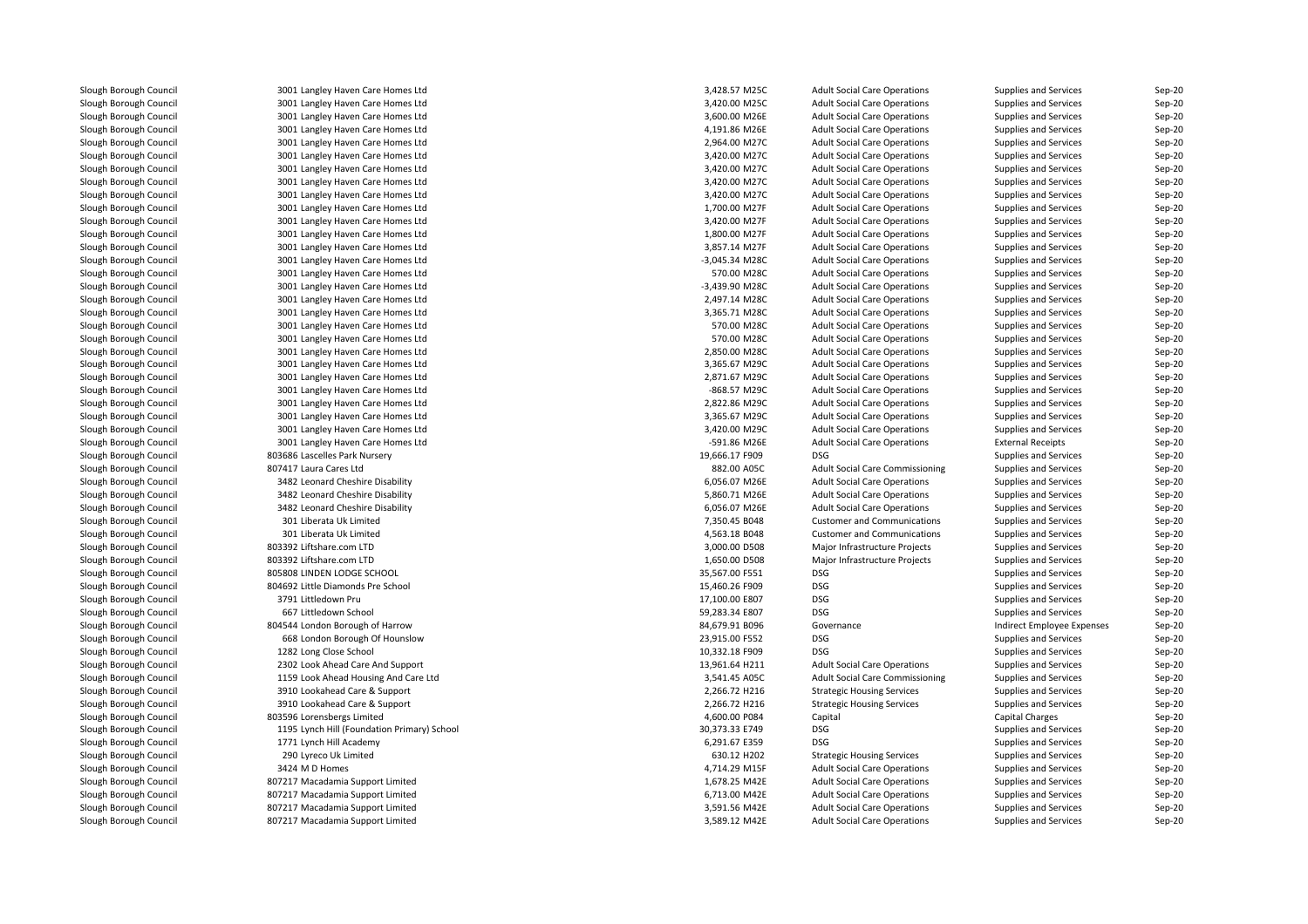| Slough Borough Council | 807217 Macadamia Support Limited                             | 897.89 M42E       | <b>Adult Social Care Operations</b> | Supplies and Services        | Sep-20   |
|------------------------|--------------------------------------------------------------|-------------------|-------------------------------------|------------------------------|----------|
| Slough Borough Council | 807217 Macadamia Support Limited                             | 897.28 M42E       | <b>Adult Social Care Operations</b> | Supplies and Services        | Sep-20   |
| Slough Borough Council | 807217 Macadamia Support Limited                             | 986.25 M44D       | <b>Adult Social Care Operations</b> | Supplies and Services        | Sep-20   |
| Slough Borough Council | 807217 Macadamia Support Limited                             | 1,380.75 M44D     | <b>Adult Social Care Operations</b> | Supplies and Services        | $Sep-20$ |
| Slough Borough Council | 1874 Maccabee Pets Hotel                                     | 2,533.00 H253     | Neighbourhood Services              | Supplies and Services        | Sep-20   |
| Slough Borough Council | 1874 Maccabee Pets Hotel                                     | 1,799.00 H253     | Neighbourhood Services              | Supplies and Services        | Sep-20   |
| Slough Borough Council | 4001 Manpower Direct Uk Limited                              | 6,226.92 A07M     | <b>Adult Social Care Operations</b> | Premises                     | Sep-20   |
| Slough Borough Council | 4001 Manpower Direct Uk Limited                              | 5,686.83 A07M     | <b>Adult Social Care Operations</b> | Premises                     | Sep-20   |
| Slough Borough Council | 3768 Marish Academy Trust                                    | 2,312.52 B191     | <b>Building Management</b>          | Premises                     | Sep-20   |
| Slough Borough Council | 3768 Marish Academy Trust                                    | 2,000.00 F556     | <b>DSG</b>                          | Supplies and Services        | Sep-20   |
| Slough Borough Council | 3768 Marish Academy Trust                                    | 2,000.00 F556     | <b>DSG</b>                          | Supplies and Services        | Sep-20   |
| Slough Borough Council | 3768 Marish Academy Trust                                    | 2,000.00 F556     | <b>DSG</b>                          | Supplies and Services        | Sep-20   |
| Slough Borough Council | 3768 Marish Academy Trust                                    | 2,000.00 F556     | <b>DSG</b>                          | Supplies and Services        | Sep-20   |
| Slough Borough Council | 3768 Marish Academy Trust                                    | 2,000.00 F556     | <b>DSG</b>                          | Supplies and Services        | Sep-20   |
| Slough Borough Council | 3768 Marish Academy Trust                                    | 2,000.00 F556     | <b>DSG</b>                          | Supplies and Services        | Sep-20   |
| Slough Borough Council | 3768 Marish Academy Trust                                    | 2,000.00 F556     | <b>DSG</b>                          | Supplies and Services        | $Sep-20$ |
| Slough Borough Council | 3768 Marish Academy Trust                                    | 2,000.00 F556     | <b>DSG</b>                          | Supplies and Services        | Sep-20   |
| Slough Borough Council | 3768 Marish Academy Trust                                    | 2,000.00 F556     | <b>DSG</b>                          | Supplies and Services        | $Sep-20$ |
| Slough Borough Council | 529 Marish Primary School                                    | 69,547.52 E759    | <b>DSG</b>                          | Supplies and Services        | $Sep-20$ |
| Slough Borough Council | 2751 Martin Conway                                           | 799.15 M28E       | <b>Adult Social Care Operations</b> | Supplies and Services        | $Sep-20$ |
| Slough Borough Council | 1886 Matrix Scm                                              | 274,366.28 B023   | Finance                             | <b>Agency Staff</b>          | Sep-20   |
| Slough Borough Council | 1886 Matrix Scm                                              | 247,489.44 B023   | Finance                             | <b>Agency Staff</b>          | Sep-20   |
| Slough Borough Council | 1886 Matrix Scm                                              | 227,535.61 B023   | Finance                             | <b>Agency Staff</b>          | Sep-20   |
| Slough Borough Council | 1886 Matrix Scm                                              | 241,996.21 B023   | Finance                             | <b>Agency Staff</b>          | $Sep-20$ |
| Slough Borough Council | 804310 Matta Products                                        | 3,384.00 C001     | Communities and Lesiure             | Premises                     | Sep-20   |
| Slough Borough Council | 804310 Matta Products                                        | 4,737.60 C001     | Communities and Lesiure             | Premises                     | Sep-20   |
| Slough Borough Council | 803130 MCPC Systems UK Ltd                                   | 1,228.38 C019     | Communities and Lesiure             | Premises                     | Sep-20   |
| Slough Borough Council | 807009 Medigold Health Consultancy Ltd                       | 6,998.25 B349     | People                              | <b>Supplies and Services</b> | $Sep-20$ |
| Slough Borough Council | 807345 Memtaz Khan                                           | 848.70 F446       | <b>DSG</b>                          | Supplies and Services        | Sep-20   |
| Slough Borough Council | 807345 Memtaz Khan                                           | 922.50 F446       | <b>DSG</b>                          | Supplies and Services        | Sep-20   |
| Slough Borough Council | 805218 Merit Thornton Planning and Community Consultants Ltd | 2,295.00 D012     | Major Infrastructure Projects       | Supplies and Services        | Sep-20   |
| Slough Borough Council | 2237 Metts Ltd                                               | 792.61 M50A       | Major Infrastructure Projects       | Supplies and Services        | $Sep-20$ |
| Slough Borough Council | 2237 Metts Ltd                                               | 587.26 M50A       | Major Infrastructure Projects       | Supplies and Services        | Sep-20   |
| Slough Borough Council | 1496 Mighty Acorns Day Nursery Ltd                           | 16,488.69 F909    | <b>DSG</b>                          | Supplies and Services        | Sep-20   |
| Slough Borough Council | 805121 MMCG (2) Limited                                      | $-1,526.25$ A03E  | <b>Adult Social Care Operations</b> | Supplies and Services        | Sep-20   |
| Slough Borough Council | 805121 MMCG (2) Limited                                      | 3,375.00 M15D     | <b>Adult Social Care Operations</b> | Supplies and Services        | $Sep-20$ |
| Slough Borough Council | 805121 MMCG (2) Limited                                      | $-2,357.15$ M17C  | <b>Adult Social Care Operations</b> | Supplies and Services        | Sep-20   |
| Slough Borough Council | 805121 MMCG (2) Limited                                      | -1,803.75 M17C    | <b>Adult Social Care Operations</b> | Supplies and Services        | Sep-20   |
| Slough Borough Council | 805121 MMCG (2) Limited                                      | -971.07 M17C      | <b>Adult Social Care Operations</b> | <b>Supplies and Services</b> | $Sep-20$ |
| Slough Borough Council | 805121 MMCG (2) Limited                                      | 3,375.00 M18C     | <b>Adult Social Care Operations</b> | Supplies and Services        | $Sep-20$ |
| Slough Borough Council | 805121 MMCG (2) Limited                                      | 1,803.75 M18C     | <b>Adult Social Care Operations</b> | Supplies and Services        | Sep-20   |
| Slough Borough Council | 805121 MMCG (2) Limited                                      | 1,942.50 M18C     | <b>Adult Social Care Operations</b> | Supplies and Services        | Sep-20   |
| Slough Borough Council | 805121 MMCG (2) Limited                                      | 1,237.50 M28C     | <b>Adult Social Care Operations</b> | Supplies and Services        | Sep-20   |
| Slough Borough Council | 805121 MMCG (2) Limited                                      | 1,912.50 M28C     | <b>Adult Social Care Operations</b> | Supplies and Services        | Sep-20   |
| Slough Borough Council | 805121 MMCG (2) Limited                                      | 2,158.94 M29C     | <b>Adult Social Care Operations</b> | Supplies and Services        | Sep-20   |
| Slough Borough Council | 805121 MMCG (2) Limited                                      | 1,714.46 M29C     | <b>Adult Social Care Operations</b> | Supplies and Services        | Sep-20   |
| Slough Borough Council | 2121 Mnk Estates (Uk) Ltd                                    | 1,260.00 M81D     | <b>Adult Social Care Operations</b> | Supplies and Services        | $Sep-20$ |
| Slough Borough Council | 2121 Mnk Estates (Uk) Ltd                                    | 1,890.00 M81D     | <b>Adult Social Care Operations</b> | Supplies and Services        | Sep-20   |
| Slough Borough Council | 2121 Mnk Estates (Uk) Ltd                                    | 1,120.00 M81D     | <b>Adult Social Care Operations</b> | Supplies and Services        | Sep-20   |
| Slough Borough Council | 807474 Mobysoft Limited                                      | $-10,165.61$ J200 | Housing Revenue Account             | Supplies and Services        | Sep-20   |
| Slough Borough Council | 807474 Mobysoft Limited                                      | 74,209.00 J200    | Housing Revenue Account             | Supplies and Services        | Sep-20   |
| Slough Borough Council | 2645 Modus Care Ltd                                          | 10,804.39 M26E    | <b>Adult Social Care Operations</b> | Supplies and Services        | Sep-20   |
| Slough Borough Council | 804815 Molly Southall                                        | 1,508.00 C322     | Communities and Lesiure             | Supplies and Services        | $Sep-20$ |
| Slough Borough Council | 2115 Montagu Evans Llp                                       | 15,000.00 P172    | Capital                             | Capital Charges              | Sep-20   |
| Slough Borough Council | 2115 Montagu Evans Llp                                       | 16,310.00 P172    | Capital                             | Capital Charges              | $Sep-20$ |
| Slough Borough Council | 2166 Montague Swift Recruitment Ltd                          | 4,250.00 F640     | Children, Learning and Skills       | <b>Agency Staff</b>          | $Sep-20$ |
| Slough Borough Council | 3302 Montem Primary School                                   | 21,961.67 E339    | <b>DSG</b>                          | Supplies and Services        | Sep-20   |
|                        |                                                              |                   |                                     |                              |          |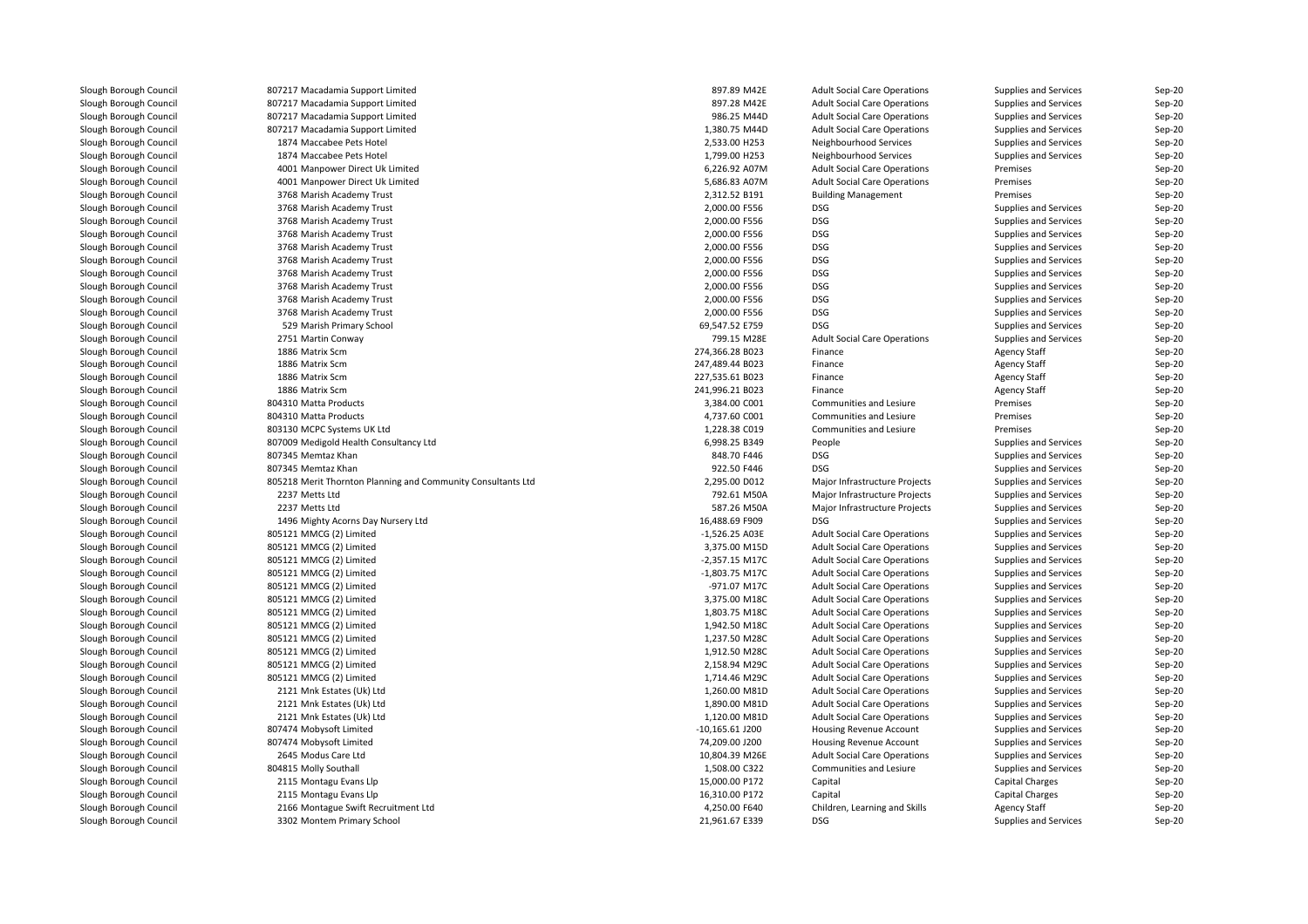| Slough Borough Council | 807160 Moot Hill Limited                  | 6,708.70 B096   | Governance                          | Supplies and Services    | $Sep-20$ |
|------------------------|-------------------------------------------|-----------------|-------------------------------------|--------------------------|----------|
| Slough Borough Council | 3372 More House School                    | 5.758.00 F462   | <b>DSG</b>                          | Supplies and Services    | Sep-20   |
| Slough Borough Council | 807432 MPD FM Limited                     | 8,133.12 H216   | <b>Strategic Housing Services</b>   | Supplies and Services    | Sep-20   |
| Slough Borough Council | 806264 NAL Ltd                            | 3,680.10 D880   | Direct Service Organisation (DSO)   | Supplies and Services    | Sep-20   |
| Slough Borough Council | 805369 NAS Services Limited               | 8,170.16 M42E   | <b>Adult Social Care Operations</b> | Supplies and Services    | Sep-20   |
| Slough Borough Council | 805442 Nasen                              | 995.00 F520     | Children, Learning and Skills       | Supplies and Services    | Sep-20   |
| Slough Borough Council | 1074 Ncfe                                 | 900.00 F210     | Communities and Lesiure             | Supplies and Services    | Sep-20   |
| Slough Borough Council | 807459 NDTi                               | 700.00 B409     | People                              | Supplies and Services    | Sep-20   |
| Slough Borough Council | 1945 Neem Tree Care Ltd                   | 2,878.57 M17C   | <b>Adult Social Care Operations</b> | Supplies and Services    | Sep-20   |
| Slough Borough Council | 1945 Neem Tree Care Ltd                   | 2,785.71 M17C   | <b>Adult Social Care Operations</b> | Supplies and Services    | Sep-20   |
| Slough Borough Council | 805863 NEW REFLEXIONS LIMITED             | 3,077.85 F462   | <b>DSG</b>                          | Supplies and Services    | Sep-20   |
| Slough Borough Council | 1864 Noahs Ark Environmental Services Ltd | 3,017.34 H253   | Neighbourhood Services              | Supplies and Services    | Sep-20   |
| Slough Borough Council | 1864 Noahs Ark Environmental Services Ltd | -687.00 H253    | Neighbourhood Services              | Supplies and Services    | Sep-20   |
| Slough Borough Council | 1864 Noahs Ark Environmental Services Ltd | 2,491.66 H253   | Neighbourhood Services              | <b>External Receipts</b> | Sep-20   |
| Slough Borough Council | 805330 Norden Farm Centre Trust Limited   | 1,480.00 B175   | <b>Building Management</b>          | <b>External Receipts</b> | Sep-20   |
| Slough Borough Council | 1391 Northgate Public Services (Uk) Ltd   | 31,873.86 P216  | Capital                             | Capital Charges          | Sep-20   |
| Slough Borough Council | 1073 Nottingham Rehab Ltd                 | 1,794.75 A07R   | <b>Adult Social Care Operations</b> | Supplies and Services    | Sep-20   |
| Slough Borough Council | 2021 Now Medical                          | 815.00 H207     | <b>Strategic Housing Services</b>   | Supplies and Services    | Sep-20   |
| Slough Borough Council |                                           |                 |                                     |                          |          |
|                        | 803238 Oasis Care and Training Agency     | 1,443.96 M42C   | <b>Adult Social Care Operations</b> | Supplies and Services    | Sep-20   |
| Slough Borough Council | 803238 Oasis Care and Training Agency     | 2,165.96 M44C   | <b>Adult Social Care Operations</b> | Supplies and Services    | $Sep-20$ |
| Slough Borough Council | 803238 Oasis Care and Training Agency     | 876.68 M44C     | <b>Adult Social Care Operations</b> | Supplies and Services    | Sep-20   |
| Slough Borough Council | 803238 Oasis Care and Training Agency     | 4,056.84 M44C   | <b>Adult Social Care Operations</b> | Supplies and Services    | Sep-20   |
| Slough Borough Council | 803238 Oasis Care and Training Agency     | 842.32 M44C     | <b>Adult Social Care Operations</b> | Supplies and Services    | $Sep-20$ |
| Slough Borough Council | 803238 Oasis Care and Training Agency     | 3,472.40 M44C   | <b>Adult Social Care Operations</b> | Supplies and Services    | Sep-20   |
| Slough Borough Council | 803238 Oasis Care and Training Agency     | 1,082.96 M44C   | <b>Adult Social Care Operations</b> | Supplies and Services    | Sep-20   |
| Slough Borough Council | 803238 Oasis Care and Training Agency     | 945.44 M44C     | <b>Adult Social Care Operations</b> | Supplies and Services    | Sep-20   |
| Slough Borough Council | 803238 Oasis Care and Training Agency     | 2,544.12 M44C   | <b>Adult Social Care Operations</b> | Supplies and Services    | $Sep-20$ |
| Slough Borough Council | 803238 Oasis Care and Training Agency     | 2,784.80 M44C   | <b>Adult Social Care Operations</b> | Supplies and Services    | $Sep-20$ |
| Slough Borough Council | 803238 Oasis Care and Training Agency     | 1,091.56 M44C   | <b>Adult Social Care Operations</b> | Supplies and Services    | Sep-20   |
| Slough Borough Council | 803238 Oasis Care and Training Agency     | 842.32 M44C     | <b>Adult Social Care Operations</b> | Supplies and Services    | Sep-20   |
| Slough Borough Council | 803238 Oasis Care and Training Agency     | 1,082.96 M44C   | <b>Adult Social Care Operations</b> | Supplies and Services    | Sep-20   |
| Slough Borough Council | 803238 Oasis Care and Training Agency     | 859.51 M44D     | <b>Adult Social Care Operations</b> | Supplies and Services    | Sep-20   |
| Slough Borough Council | 803238 Oasis Care and Training Agency     | 1,340.84 M44D   | <b>Adult Social Care Operations</b> | Supplies and Services    | Sep-20   |
| Slough Borough Council | 803238 Oasis Care and Training Agency     | 842.32 M44D     | <b>Adult Social Care Operations</b> | Supplies and Services    | Sep-20   |
| Slough Borough Council | 803238 Oasis Care and Training Agency     | 2,165.96 M44D   | <b>Adult Social Care Operations</b> | Supplies and Services    | Sep-20   |
| Slough Borough Council | 803238 Oasis Care and Training Agency     | 2,406.60 M48C   | <b>Adult Social Care Operations</b> | Supplies and Services    | Sep-20   |
| Slough Borough Council | 803238 Oasis Care and Training Agency     | 1.203.32 M48C   | <b>Adult Social Care Operations</b> | Supplies and Services    | $Sep-20$ |
| Slough Borough Council | 1767 Olive Tree Montessori Ltd            | 18,236.94 F909  | <b>DSG</b>                          | Supplies and Services    | Sep-20   |
| Slough Borough Council | 332 Olympic Workwear                      | 1,498.05 C322   | Communities and Lesiure             | Supplies and Services    | Sep-20   |
| Slough Borough Council | 804687 Optalis Limited                    | 5,642.13 M26E   | <b>Adult Social Care Operations</b> | Supplies and Services    | $Sep-20$ |
| Slough Borough Council | 804687 Optalis Limited                    | 4.807.26 M42E   | <b>Adult Social Care Operations</b> | Supplies and Services    | Sep-20   |
| Slough Borough Council | 803490 Optimum Specialised Home Limited   | 2,100.00 M26E   | <b>Adult Social Care Operations</b> | Supplies and Services    | Sep-20   |
| Slough Borough Council | 803490 Optimum Specialised Home Limited   | 2,100.00 M26E   | <b>Adult Social Care Operations</b> | Supplies and Services    | Sep-20   |
| Slough Borough Council | 803490 Optimum Specialised Home Limited   | 2,100.00 M26E   | <b>Adult Social Care Operations</b> | Supplies and Services    | Sep-20   |
| Slough Borough Council | 803490 Optimum Specialised Home Limited   | 2,100.00 M26E   | <b>Adult Social Care Operations</b> | Supplies and Services    | $Sep-20$ |
| Slough Borough Council | 803490 Optimum Specialised Home Limited   | 8,400.00 M26E   | <b>Adult Social Care Operations</b> | Supplies and Services    | Sep-20   |
| Slough Borough Council | 805804 OPTIONS AUTISM SERVICES LIMITED    | 60,178.61 F558  | <b>DSG</b>                          | Supplies and Services    | Sep-20   |
| Slough Borough Council | 805804 OPTIONS AUTISM SERVICES LIMITED    | 51,149.60 F558  | <b>DSG</b>                          | Supplies and Services    | Sep-20   |
| Slough Borough Council | 805804 OPTIONS AUTISM SERVICES LIMITED    | 3,604.00 F558   | <b>DSG</b>                          | Supplies and Services    | Sep-20   |
| Slough Borough Council | 985 Opus Pharmacy Services Ltd            | 800.00 B409     | People                              | Supplies and Services    | Sep-20   |
| Slough Borough Council | 985 Opus Pharmacy Services Ltd            | 1,350.00 B409   | People                              | Supplies and Services    | Sep-20   |
| Slough Borough Council | 985 Opus Pharmacy Services Ltd            | 713.90 B409     | People                              | Supplies and Services    | Sep-20   |
| Slough Borough Council | 807272 Origin Transport Consultants Ltd   | 7,678.72 D224   | Planning and Transport              | Supplies and Services    | $Sep-20$ |
| Slough Borough Council | 805011 Osborne Property Services Limited  | 168,407.68 P421 | Capital                             | Capital                  | Sep-20   |
| Slough Borough Council | 805011 Osborne Property Services Limited  | 35,058.36 P421  | Capital                             | Capital                  | Sep-20   |
| Slough Borough Council |                                           | 21,169.77 P421  |                                     |                          |          |
|                        | 805011 Osborne Property Services Limited  | 129,109.42 P421 | Capital                             | Capital                  | Sep-20   |
| Slough Borough Council | 805011 Osborne Property Services Limited  |                 | Capital                             | Capital                  | Sep-20   |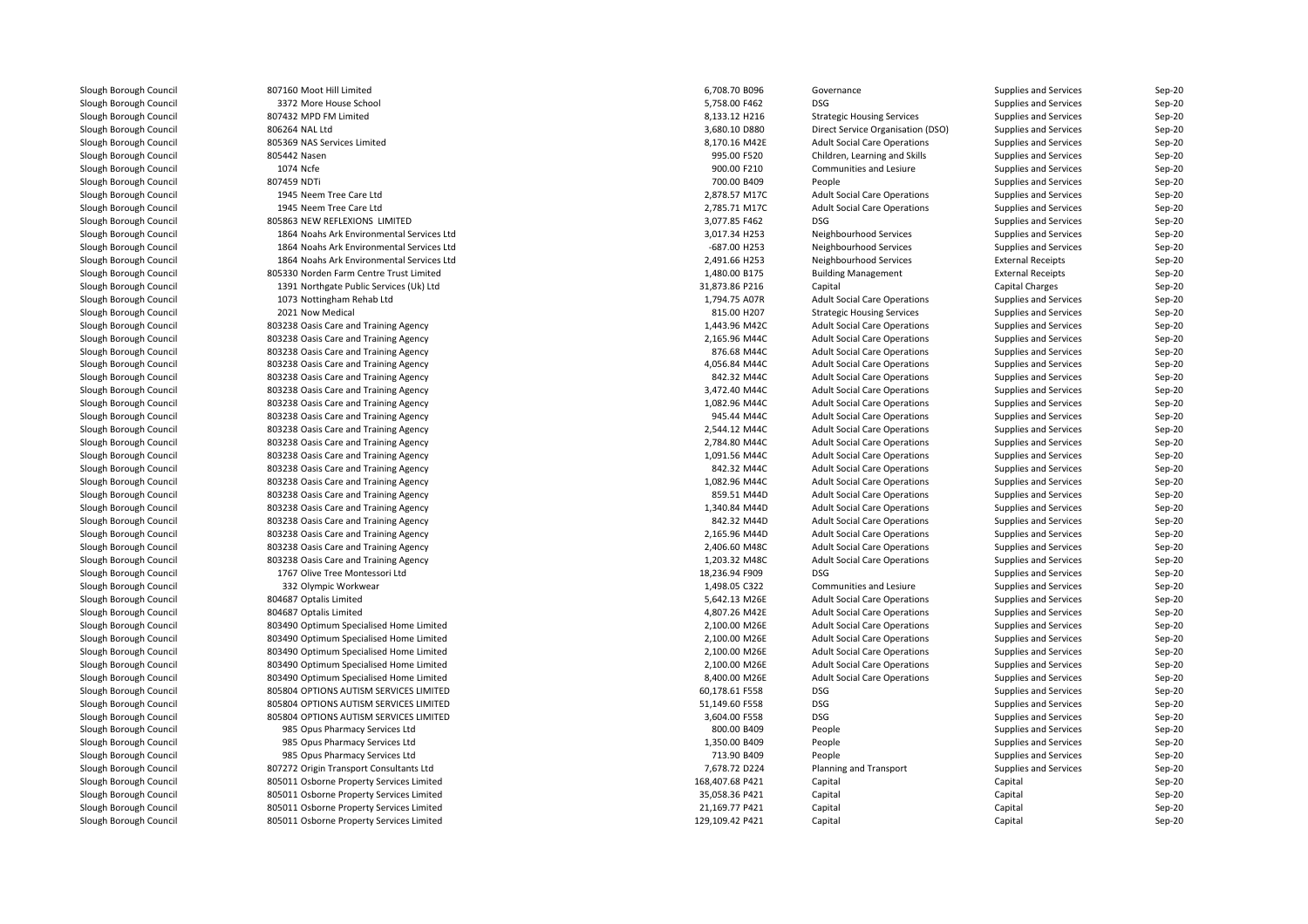| Slough Borough Council | 805011 Osborne Property Services Limited                   | 21,881.21 J606  | <b>Housing Revenue Account</b>         | Premises              | Sep-20             |
|------------------------|------------------------------------------------------------|-----------------|----------------------------------------|-----------------------|--------------------|
| Slough Borough Council | 805011 Osborne Property Services Limited                   | 92,397.16 J606  | Housing Revenue Account                | Premises              | $Sep-20$           |
| Slough Borough Council | 805011 Osborne Property Services Limited                   | 48,602.97 J606  | Housing Revenue Account                | Premises              | Sep-20             |
| Slough Borough Council | 805011 Osborne Property Services Limited                   | 55,826.60 J606  | <b>Housing Revenue Account</b>         | Supplies and Services | Sep-20             |
| Slough Borough Council | 805011 Osborne Property Services Limited                   | 27,680.52 J606  | Housing Revenue Account                | Supplies and Services | $Sep-20$           |
| Slough Borough Council | 805011 Osborne Property Services Limited                   | 64,123.71 J606  | Housing Revenue Account                | Supplies and Services | Sep-20             |
| Slough Borough Council | 805011 Osborne Property Services Limited                   | 105,052.16 J606 | <b>Housing Revenue Account</b>         | Supplies and Services | Sep-20             |
| Slough Borough Council | 806996 OSG Architecture Limited                            | 13,000.00 P432  | Capital                                | Capital Charges       | Sep-20             |
| Slough Borough Council | 806996 OSG Architecture Limited                            | 4,000.00 P432   | Capital                                | Capital Charges       | Sep-20             |
| Slough Borough Council | 804370 Our Community Enterprise                            | 1,000.00 H235   | <b>Regulatory Services</b>             | Supplies and Services | Sep-20             |
| Slough Borough Council | 3371 Our Lady Of Peace Catholic Primary and Nursery School | 6,996.37 E349   | <b>DSG</b>                             | Supplies and Services | Sep-20             |
| Slough Borough Council | 680 Oxford House Community Care                            | 1,108.80 A07R   | <b>Adult Social Care Operations</b>    | Supplies and Services | $Sep-20$           |
| Slough Borough Council | 680 Oxford House Community Care                            | 985.60 M44C     | <b>Adult Social Care Operations</b>    | Supplies and Services | Sep-20             |
| Slough Borough Council | 680 Oxford House Community Care                            | 739.20 M44C     | <b>Adult Social Care Operations</b>    | Supplies and Services | Sep-20             |
| Slough Borough Council | 680 Oxford House Community Care                            | 1,064.80 M44C   | <b>Adult Social Care Operations</b>    | Supplies and Services | Sep-20             |
| Slough Borough Council | 680 Oxford House Community Care                            | 1,082.40 M44C   | <b>Adult Social Care Operations</b>    | Supplies and Services | Sep-20             |
| Slough Borough Council | 680 Oxford House Community Care                            | 863.87 M44C     | <b>Adult Social Care Operations</b>    | Supplies and Services | Sep-20             |
| Slough Borough Council | 680 Oxford House Community Care                            | 2,226.40 M44C   | <b>Adult Social Care Operations</b>    | Supplies and Services | $Sep-20$           |
| Slough Borough Council | 680 Oxford House Community Care                            | 616.00 M44C     | <b>Adult Social Care Operations</b>    | Supplies and Services | Sep-20             |
| Slough Borough Council | 680 Oxford House Community Care                            | 2,472.80 M44C   | <b>Adult Social Care Operations</b>    | Supplies and Services | Sep-20             |
| Slough Borough Council | 680 Oxford House Community Care                            | 2,226.40 M44C   | <b>Adult Social Care Operations</b>    | Supplies and Services | $Sep-20$           |
| Slough Borough Council | 680 Oxford House Community Care                            | 1,135.20 M44C   | <b>Adult Social Care Operations</b>    | Supplies and Services | Sep-20             |
| Slough Borough Council | 680 Oxford House Community Care                            | 2,235.20 M44C   | <b>Adult Social Care Operations</b>    | Supplies and Services | Sep-20             |
| Slough Borough Council | 680 Oxford House Community Care                            | 1,179.20 M44C   | <b>Adult Social Care Operations</b>    | Supplies and Services | $Sep-20$           |
| Slough Borough Council | 680 Oxford House Community Care                            | 1,108.80 M44C   | <b>Adult Social Care Operations</b>    | Supplies and Services | Sep-20             |
| Slough Borough Council | 680 Oxford House Community Care                            | 990.00 M44C     | <b>Adult Social Care Operations</b>    | Supplies and Services | Sep-20             |
| Slough Borough Council | 680 Oxford House Community Care                            | 749.76 M44C     |                                        |                       |                    |
|                        | 680 Oxford House Community Care                            | 1,108.80 M44C   | <b>Adult Social Care Operations</b>    | Supplies and Services | Sep-20<br>$Sep-20$ |
| Slough Borough Council |                                                            |                 | <b>Adult Social Care Operations</b>    | Supplies and Services |                    |
| Slough Borough Council | 680 Oxford House Community Care                            | 2,323.20 M44C   | <b>Adult Social Care Operations</b>    | Supplies and Services | Sep-20             |
| Slough Borough Council | 680 Oxford House Community Care                            | 1,214.40 M44C   | <b>Adult Social Care Operations</b>    | Supplies and Services | Sep-20             |
| Slough Borough Council | 680 Oxford House Community Care                            | 708.40 M44C     | <b>Adult Social Care Operations</b>    | Supplies and Services | Sep-20             |
| Slough Borough Council | 680 Oxford House Community Care                            | 739.20 M44C     | <b>Adult Social Care Operations</b>    | Supplies and Services | Sep-20             |
| Slough Borough Council | 680 Oxford House Community Care                            | 743.60 M44C     | <b>Adult Social Care Operations</b>    | Supplies and Services | Sep-20             |
| Slough Borough Council | 680 Oxford House Community Care                            | 616.00 M44C     | <b>Adult Social Care Operations</b>    | Supplies and Services | Sep-20             |
| Slough Borough Council | 680 Oxford House Community Care                            | 946.00 M44C     | <b>Adult Social Care Operations</b>    | Supplies and Services | Sep-20             |
| Slough Borough Council | 680 Oxford House Community Care                            | 1,038.39 M44C   | <b>Adult Social Care Operations</b>    | Supplies and Services | $Sep-20$           |
| Slough Borough Council | 680 Oxford House Community Care                            | 607.20 M44D     | <b>Adult Social Care Operations</b>    | Supplies and Services | $Sep-20$           |
| Slough Borough Council | 680 Oxford House Community Care                            | 519.20 M44D     | <b>Adult Social Care Operations</b>    | Supplies and Services | Sep-20             |
| Slough Borough Council | 680 Oxford House Community Care                            | 1,108.80 M44D   | <b>Adult Social Care Operations</b>    | Supplies and Services | $Sep-20$           |
| Slough Borough Council | 680 Oxford House Community Care                            | 739.20 M44F     | <b>Adult Social Care Operations</b>    | Supplies and Services | Sep-20             |
| Slough Borough Council | 680 Oxford House Community Care                            | 633.60 M47D     | <b>Adult Social Care Operations</b>    | Supplies and Services | Sep-20             |
| Slough Borough Council | 680 Oxford House Community Care                            | 1,104.40 M48C   | <b>Adult Social Care Operations</b>    | Supplies and Services | Sep-20             |
| Slough Borough Council | 680 Oxford House Community Care                            | 836.00 M48C     | <b>Adult Social Care Operations</b>    | Supplies and Services | $Sep-20$           |
| Slough Borough Council | 680 Oxford House Community Care                            | 1,091.20 M48C   | <b>Adult Social Care Operations</b>    | Supplies and Services | Sep-20             |
| Slough Borough Council | 518 Oxford House Nursing Home                              | 3,005.12 M15D   | <b>Adult Social Care Operations</b>    | Supplies and Services | Sep-20             |
| Slough Borough Council | 518 Oxford House Nursing Home                              | 3,005.12 M18C   | <b>Adult Social Care Operations</b>    | Supplies and Services | $Sep-20$           |
| Slough Borough Council | 518 Oxford House Nursing Home                              | 3,005.12 M18C   | <b>Adult Social Care Operations</b>    | Supplies and Services | Sep-20             |
| Slough Borough Council | 518 Oxford House Nursing Home                              | 3,005.12 M18C   | <b>Adult Social Care Operations</b>    | Supplies and Services | Sep-20             |
| Slough Borough Council | 518 Oxford House Nursing Home                              | 3,005.12 M18C   | <b>Adult Social Care Operations</b>    | Supplies and Services | Sep-20             |
| Slough Borough Council | 2520 Paradigm Housing Group Ltd                            | 26,567.72 H205  | <b>Strategic Housing Services</b>      | Premises              | $Sep-20$           |
| Slough Borough Council | 2461 PARK NOW LIMITED                                      | 1,790.50 D123   | Planning and Transport                 | Supplies and Services | Sep-20             |
| Slough Borough Council | 2509 Parvaaz Project                                       | 3,476.00 A05C   | <b>Adult Social Care Commissioning</b> | Supplies and Services | Sep-20             |
| Slough Borough Council | 2509 Parvaaz Project                                       | 720.00 M44D     | <b>Adult Social Care Operations</b>    | Supplies and Services | $Sep-20$           |
| Slough Borough Council | 2509 Parvaaz Project                                       | 720.00 M44D     | <b>Adult Social Care Operations</b>    | Supplies and Services | $Sep-20$           |
| Slough Borough Council | 2509 Parvaaz Project                                       | 1,650.00 M44E   | <b>Adult Social Care Operations</b>    | Supplies and Services | $Sep-20$           |
| Slough Borough Council | 2509 Parvaaz Project                                       | 1,440.00 M44E   | <b>Adult Social Care Operations</b>    | Supplies and Services | Sep-20             |
| Slough Borough Council | 2509 Parvaaz Project                                       | 1,080.00 M44E   | <b>Adult Social Care Operations</b>    | Supplies and Services | Sep-20             |
|                        |                                                            |                 |                                        |                       |                    |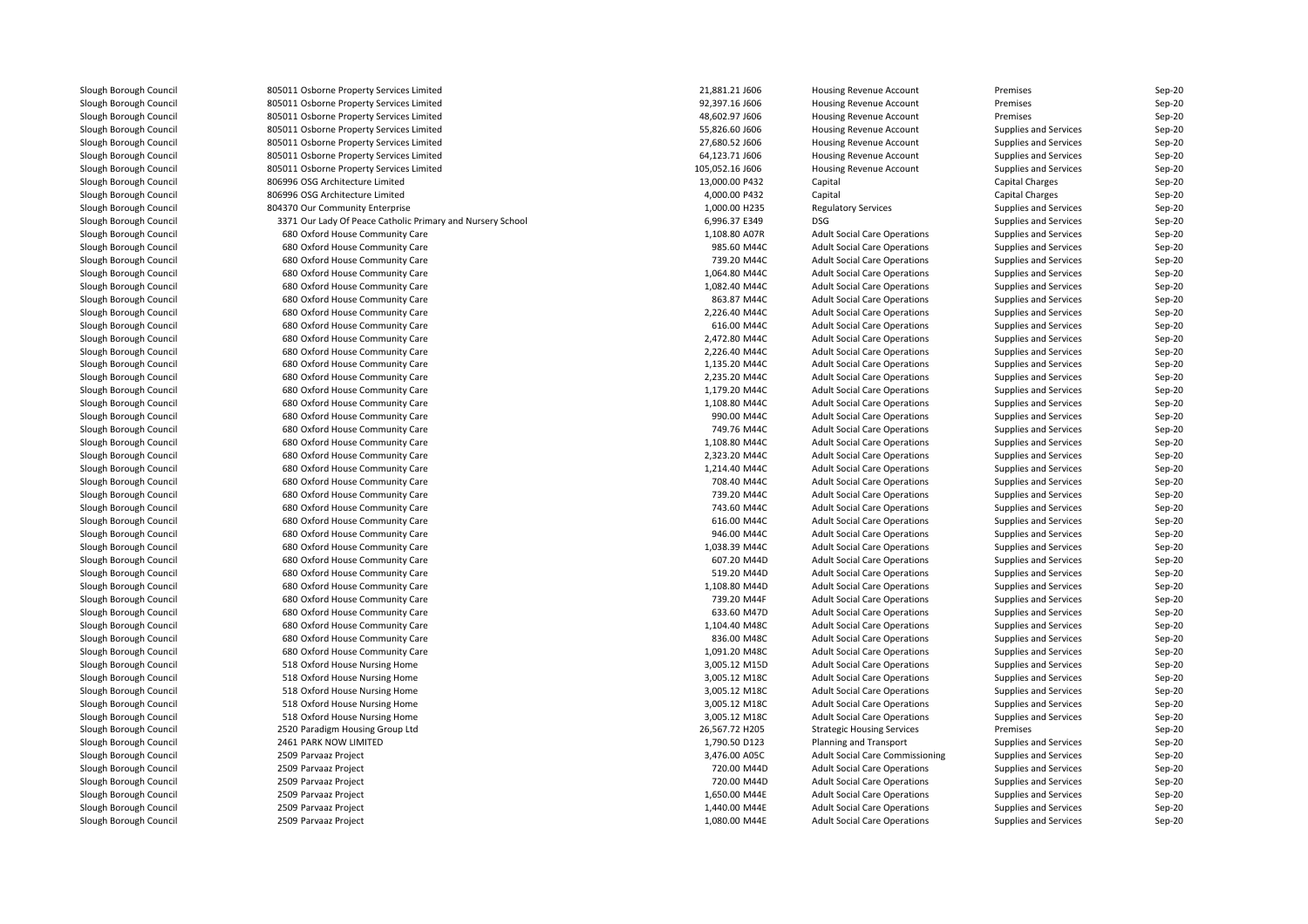| Slough Borough Council | 2509 Parvaaz Project                     | 540.00 M44E      | <b>Adult Social Care Operations</b>    | Supplies and Services        | Sep-20             |
|------------------------|------------------------------------------|------------------|----------------------------------------|------------------------------|--------------------|
| Slough Borough Council | 2509 Parvaaz Project                     | 900.00 M44E      | <b>Adult Social Care Operations</b>    | Supplies and Services        | $Sep-20$           |
| Slough Borough Council | 2509 Parvaaz Project                     | 2,340.00 M44E    | <b>Adult Social Care Operations</b>    | Supplies and Services        | Sep-20             |
| Slough Borough Council | 2509 Parvaaz Project                     | 2,944.00 M50E    | <b>Adult Social Care Operations</b>    | Supplies and Services        | Sep-20             |
| Slough Borough Council | 806879 Pearce Recycling Ltd              | 1,684.20 D342    | <b>Environmental Services</b>          | Supplies and Services        | Sep-20             |
| Slough Borough Council | 824 Penn Wood Primary and Nursery School | 298,272.20 E459  | <b>DSG</b>                             | Supplies and Services        | $Sep-20$           |
| Slough Borough Council | 807366 Perfect Circle JV Ltd             | 150,397.87 P432  | Capital                                | <b>Capital Charges</b>       | Sep-20             |
| Slough Borough Council | 807366 Perfect Circle JV Ltd             | -187,361.76 P432 | Capital                                | Capital Charges              | Sep-20             |
| Slough Borough Council | 807366 Perfect Circle JV Ltd             | 187,361.76 P432  | Capital                                | Capital Charges              | $Sep-20$           |
| Slough Borough Council | 1504 Permanent Futures Limited           | 2,790.00 F410    | <b>DSG</b>                             | <b>Agency Staff</b>          | Sep-20             |
| Slough Borough Council | 803786 Phillipa Holliday                 | 1,414.00 C322    | Communities and Lesiure                | Supplies and Services        | Sep-20             |
| Slough Borough Council | 805351 Pield Heath House School          | 46,231.84 F462   | <b>DSG</b>                             | Supplies and Services        | Sep-20             |
| Slough Borough Council | 3359 Pippins School                      | 3,780.00 F550    | <b>DSG</b>                             | Supplies and Services        | Sep-20             |
| Slough Borough Council | 3359 Pippins School                      | 2,694.77 E379    | <b>DSG</b>                             | Supplies and Services        | Sep-20             |
| Slough Borough Council | 904 Pitney Bowes Finance Plc             | 504.00 K077      | <b>Building Management</b>             | Supplies and Services        | $Sep-20$           |
| Slough Borough Council | 3644 Poppy Cottage                       | 6,159.00 M42E    | <b>Adult Social Care Operations</b>    | Supplies and Services        | Sep-20             |
| Slough Borough Council | 3644 Poppy Cottage                       | 6,159.00 M42E    | <b>Adult Social Care Operations</b>    | <b>Supplies and Services</b> | Sep-20             |
| Slough Borough Council | 2537 Pre School Stars                    | 7,609.70 F909    | <b>DSG</b>                             | Supplies and Services        | $Sep-20$           |
| Slough Borough Council | 804812 Precise Media Monitoring          | 9,250.00 B252    | <b>Customer and Communications</b>     | Supplies and Services        | Sep-20             |
| Slough Borough Council | 803391 Premier People Solutions LTS      | 750.00 B409      | People                                 | Supplies and Services        | Sep-20             |
| Slough Borough Council | 1780 Premier Plants                      | 2,490.00 D320    | <b>Regulatory Services</b>             | Supplies and Services        | $Sep-20$           |
| Slough Borough Council | 849 Priory Primary School                | 444,434.03 E389  | <b>DSG</b>                             | Supplies and Services        | Sep-20             |
| Slough Borough Council | 807313 proAV Limited                     | 34,212.00 B064   | <b>Building Management</b>             | Supplies and Services        | $Sep-20$           |
| Slough Borough Council | 806931 Proclus Mediation Limited         | 1,750.00 B096    | Governance                             | Supplies and Services        | $Sep-20$           |
| Slough Borough Council | 806538 Public Clocks Ltd                 | 670.00 P093      | Capital                                | Capital Charges              | Sep-20             |
| Slough Borough Council | 1138 Qed Slough Ltd                      | 573,736.11 F868  | Children, Learning and Skills          | <b>Supplies and Services</b> | Sep-20             |
| Slough Borough Council | 1138 Qed Slough Ltd                      | 4,332.48 F868    | Children, Learning and Skills          | Supplies and Services        |                    |
| Slough Borough Council | 805746 Qfree (Bristol) UK Ltd            | 2,127.66 D500    | Major Infrastructure Projects          | Premises                     | Sep-20<br>$Sep-20$ |
|                        | 805746 Qfree (Bristol) UK Ltd            | 4,187.67 D500    | Major Infrastructure Projects          | Premises                     | $Sep-20$           |
| Slough Borough Council |                                          |                  |                                        |                              |                    |
| Slough Borough Council | 2376 Quality Care Homes Uk Ltd           | 1,800.00 M26E    | <b>Adult Social Care Operations</b>    | Supplies and Services        | Sep-20             |
| Slough Borough Council | 2376 Quality Care Homes Uk Ltd           | 1,800.00 M26E    | <b>Adult Social Care Operations</b>    | Supplies and Services        | Sep-20             |
| Slough Borough Council | 2376 Quality Care Homes Uk Ltd           | 1,800.00 M26E    | <b>Adult Social Care Operations</b>    | Supplies and Services        | Sep-20             |
| Slough Borough Council | 2376 Quality Care Homes Uk Ltd           | 1,800.00 M26E    | <b>Adult Social Care Operations</b>    | Supplies and Services        | Sep-20             |
| Slough Borough Council | 2376 Quality Care Homes Uk Ltd           | 1,795.00 M26E    | <b>Adult Social Care Operations</b>    | Supplies and Services        | Sep-20             |
| Slough Borough Council | 2376 Quality Care Homes Uk Ltd           | 1,795.00 M26E    | <b>Adult Social Care Operations</b>    | Supplies and Services        | Sep-20             |
| Slough Borough Council | 2376 Quality Care Homes Uk Ltd           | 1,795.00 M26E    | <b>Adult Social Care Operations</b>    | Supplies and Services        | Sep-20             |
| Slough Borough Council | 2376 Quality Care Homes Uk Ltd           | 1,795.00 M26E    | <b>Adult Social Care Operations</b>    | Supplies and Services        | $Sep-20$           |
| Slough Borough Council | 2376 Quality Care Homes Uk Ltd           | 7,200.00 M26E    | <b>Adult Social Care Operations</b>    | Supplies and Services        | $Sep-20$           |
| Slough Borough Council | 2376 Quality Care Homes Uk Ltd           | 7,180.00 M26E    | <b>Adult Social Care Operations</b>    | <b>Supplies and Services</b> | Sep-20             |
| Slough Borough Council | 805978 Quickscore                        | 600.00 B179      | <b>Building Management</b>             | <b>External Receipts</b>     | $Sep-20$           |
| Slough Borough Council | 805978 Quickscore                        | 1,200.00 B179    | <b>Building Management</b>             | <b>External Receipts</b>     | Sep-20             |
| Slough Borough Council | 1942 Quickson (South & West) Ltd         | 45,289.03 P419   | Capital                                | Capital Charges              | Sep-20             |
| Slough Borough Council | 2685 R.E.A.C.H                           | 7,267.68 M26E    | <b>Adult Social Care Operations</b>    | Supplies and Services        | $Sep-20$           |
| Slough Borough Council | 2685 R.E.A.C.H                           | 6,679.60 M26E    | <b>Adult Social Care Operations</b>    | Supplies and Services        | Sep-20             |
| Slough Borough Council | 2685 R.E.A.C.H                           | 4,900.24 M26E    | <b>Adult Social Care Operations</b>    | Supplies and Services        | Sep-20             |
| Slough Borough Council | 2685 R.E.A.C.H                           | 6,592.00 M26E    | <b>Adult Social Care Operations</b>    | Supplies and Services        | $Sep-20$           |
| Slough Borough Council | 2685 R.E.A.C.H                           | 5,108.20 M26E    | <b>Adult Social Care Operations</b>    | Supplies and Services        | Sep-20             |
| Slough Borough Council | 2685 R.E.A.C.H                           | -521.80 M26E     | <b>Adult Social Care Operations</b>    | <b>External Receipts</b>     | Sep-20             |
| Slough Borough Council | 1305 Rackspace Limited                   | 555.68 B342      | Digital and Strategic IT               | Supplies and Services        | Sep-20             |
| Slough Borough Council | 1305 Rackspace Limited                   | 3,252.50 B342    | Digital and Strategic IT               | Supplies and Services        | $Sep-20$           |
| Slough Borough Council | 805444 Reading Transport Ltd             | 7,919.67 D512    | Major Infrastructure Projects          | Supplies and Services        | Sep-20             |
| Slough Borough Council | 805444 Reading Transport Ltd             | 7,919.67 D512    | Major Infrastructure Projects          | Supplies and Services        | Sep-20             |
| Slough Borough Council | 806766 Red Brick Care Ltd                | 1,800.76 A05C    | <b>Adult Social Care Commissioning</b> | Supplies and Services        | $Sep-20$           |
| Slough Borough Council | 806766 Red Brick Care Ltd                | 1,071.00 M44C    | <b>Adult Social Care Operations</b>    | Supplies and Services        | Sep-20             |
| Slough Borough Council | 806766 Red Brick Care Ltd                | 1,020.00 M44C    | <b>Adult Social Care Operations</b>    | Supplies and Services        | Sep-20             |
| Slough Borough Council | 806766 Red Brick Care Ltd                | 1,764.00 M44C    | <b>Adult Social Care Operations</b>    | Supplies and Services        | Sep-20             |
| Slough Borough Council | 806484 Redacted                          | 5,224.00 H205    | <b>Strategic Housing Services</b>      | Supplies and Services        | Sep-20             |
|                        |                                          |                  |                                        |                              |                    |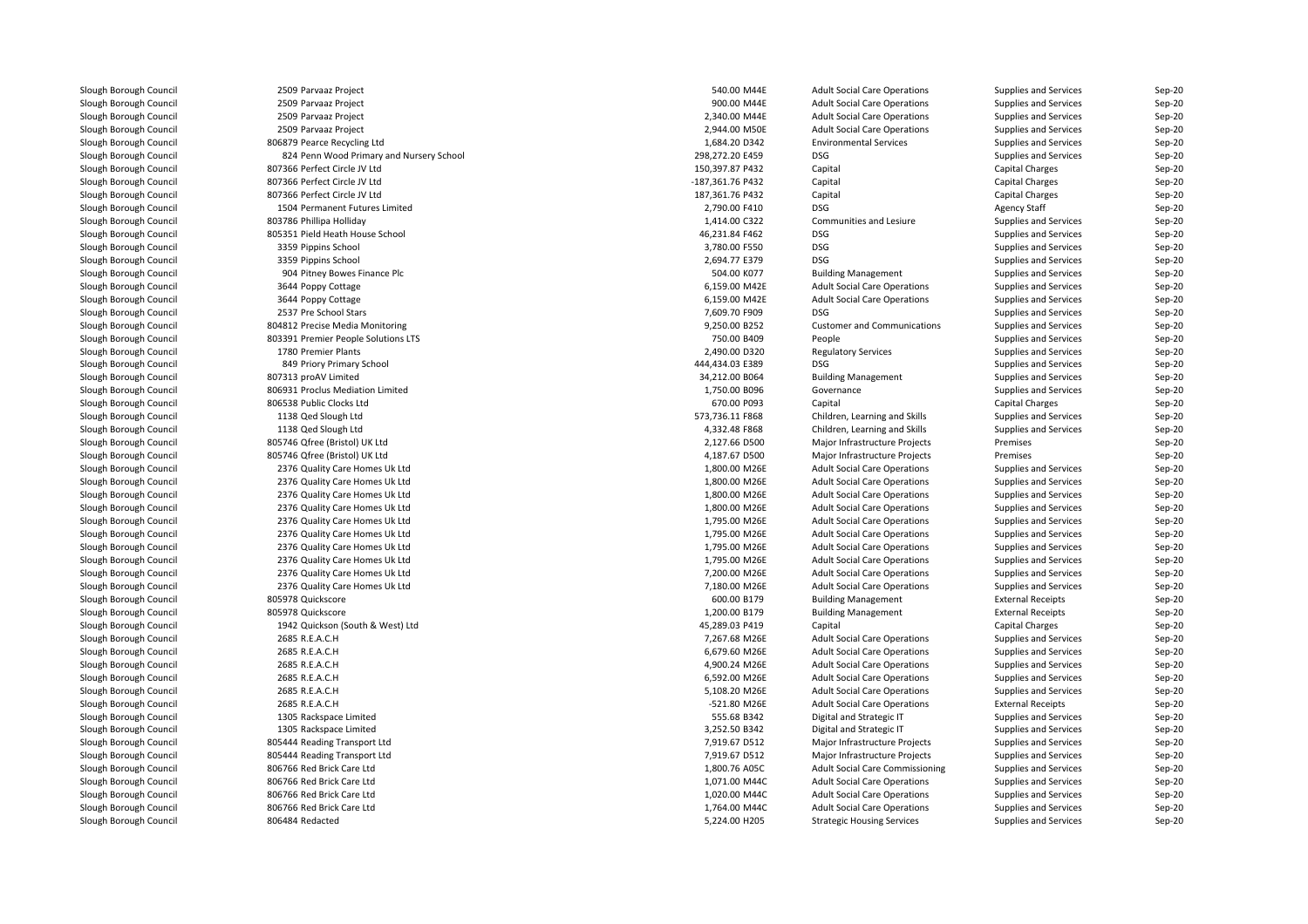| Slough Borough Council | 806541 Redacted                                            | 10,016.14 F909                 | DSG                                 | Supplies and Services  | Sep-20   |
|------------------------|------------------------------------------------------------|--------------------------------|-------------------------------------|------------------------|----------|
| Slough Borough Council | 803807 Redacted                                            | 1,210.28 F909                  | DSG                                 | Supplies and Services  | Sep-20   |
| Slough Borough Council | 805307 Redacted                                            | 1,098.00 F909                  | DSG                                 | Supplies and Services  | Sep-20   |
| Slough Borough Council | 1928 Redacted                                              | 543.51 F909                    | DSG                                 | Supplies and Services  | Sep-20   |
| Slough Borough Council | 3834 Redacted                                              | 1,316.81 F909                  | DSG                                 | Supplies and Services  | Sep-20   |
| Slough Borough Council | 806671 Redacted                                            | 581.03 F909                    | DSG                                 | Supplies and Services  | Sep-20   |
| Slough Borough Council | 3934 Redacted                                              | 588.21 F909                    | DSG                                 | Supplies and Services  | Sep-20   |
| Slough Borough Council | 803886 Redacted                                            | 610.29 F909                    | DSG                                 | Supplies and Services  | Sep-20   |
| Slough Borough Council | 803809 Redacted                                            | 999.96 F909                    | DSG                                 | Supplies and Services  | Sep-20   |
| Slough Borough Council | 804932 Redacted                                            | 828.29 F909                    | DSG                                 | Supplies and Services  | Sep-20   |
| Slough Borough Council | 804708 Redacted                                            | 587.43 F909                    | DSG                                 | Supplies and Services  | Sep-20   |
| Slough Borough Council | 807443 Redacted                                            | 588.21 F909                    | DSG                                 | Supplies and Services  | Sep-20   |
| Slough Borough Council | 804796 Redacted                                            | 576.45 F909                    | DSG                                 | Supplies and Services  | $Sep-20$ |
| Slough Borough Council | 3251 Redacted                                              | 1,245.43 F909                  | DSG                                 | Supplies and Services  | Sep-20   |
| Slough Borough Council | 803802 Redacted                                            | 1,644.32 F909                  | DSG                                 | Supplies and Services  | Sep-20   |
| Slough Borough Council | 803842 Redacted                                            | 517.67 F909                    | DSG                                 | Supplies and Services  | Sep-20   |
| Slough Borough Council | 805806 Redacted                                            | 1,107.37 F909                  | DSG                                 | Supplies and Services  | Sep-20   |
| Slough Borough Council | 806854 Reed Specialist Recruitment                         | 774.27 B033                    | People                              | Salaries and Wages     | Sep-20   |
| Slough Borough Council | 806809 Regency Hearing Limited                             | 3,176.52 C406                  | Communities and Lesiure             | Supplies and Services  | Sep-20   |
| Slough Borough Council | 806809 Regency Hearing Limited                             | 1,940.40 C406                  | Communities and Lesiure             | Supplies and Services  | $Sep-20$ |
| Slough Borough Council | 2229 Reliance High-Tech Limited (T/A Reliance Project)     | 11,545.92 A01D                 | <b>Adult Social Care Operations</b> | Supplies and Services  | Sep-20   |
| Slough Borough Council | 2229 Reliance High-Tech Limited (T/A Reliance Project)     | 959.04 A07N                    | <b>Adult Social Care Operations</b> | Supplies and Services  | Sep-20   |
| Slough Borough Council | 2229 Reliance High-Tech Limited (T/A Reliance Project)     | 839.16 A08R                    | <b>Adult Social Care Operations</b> | Supplies and Services  | Sep-20   |
| Slough Borough Council |                                                            |                                | <b>Strategic Housing Services</b>   | Premises               | Sep-20   |
| Slough Borough Council | 805624 Rent Connect Housing ltd.                           | 6,860.00 H205<br>2,015.00 B064 |                                     |                        | Sep-20   |
|                        | 806612 Rentokil Initial K Ltd T/A Initial Washroom Hygiene |                                | <b>Building Management</b>          | Supplies and Services  |          |
| Slough Borough Council | 806612 Rentokil Initial K Ltd T/A Initial Washroom Hygiene | 2,031.90 B064                  | <b>Building Management</b>          | Supplies and Services  | Sep-20   |
| Slough Borough Council | 781 Resource Productions CIC                               | 19,000.00 F210                 | Communities and Lesiure             | TP-Other Bodies        | Sep-20   |
| Slough Borough Council | 3486 Response Organisation                                 | 1,818.00 M42F                  | <b>Adult Social Care Operations</b> | Supplies and Services  | Sep-20   |
| Slough Borough Council | 3486 Response Organisation                                 | 2,453.92 M42F                  | <b>Adult Social Care Operations</b> | Supplies and Services  | Sep-20   |
| Slough Borough Council | 2529 Richmond Fellowship                                   | 2,303.57 M27F                  | <b>Adult Social Care Operations</b> | Supplies and Services  | $Sep-20$ |
| Slough Borough Council | 805202 Rigby Taylor Ltd                                    | 1,347.75 D750                  | Direct Service Organisation (DSO)   | Supplies and Services  | $Sep-20$ |
| Slough Borough Council | 805200 RJ Morgan Fencing Ltd                               | 7,200.00 D880                  | Direct Service Organisation (DSO)   | Supplies and Services  | Sep-20   |
| Slough Borough Council | 805200 RJ Morgan Fencing Ltd                               | 600.00 D880                    | Direct Service Organisation (DSO)   | Supplies and Services  | Sep-20   |
| Slough Borough Council | 805200 RJ Morgan Fencing Ltd                               | 3,355.00 D880                  | Direct Service Organisation (DSO)   | Supplies and Services  | Sep-20   |
| Slough Borough Council | 807437 Roadworks Information Ltd, trading as Elgin         | 5,960.31 D501                  | Planning and Transport              | Supplies and Services  | Sep-20   |
| Slough Borough Council | 1553 Robyn Baker                                           | 1,685.00 C322                  | Communities and Lesiure             | Supplies and Services  | Sep-20   |
| Slough Borough Council | 806930 Roselight Healthcare Service Limited                | 2,600.00 M44F                  | <b>Adult Social Care Operations</b> | Supplies and Services  | $Sep-20$ |
| Slough Borough Council | 806930 Roselight Healthcare Service Limited                | 3,340.00 M44F                  | <b>Adult Social Care Operations</b> | Supplies and Services  | Sep-20   |
| Slough Borough Council | 692 Ross Stonecraft Ltd                                    | 521.15 D320                    | <b>Regulatory Services</b>          | Supplies and Services  | Sep-20   |
| Slough Borough Council | 805580 Rouge Media                                         | 900.00 A01P                    | Public Health                       | Supplies and Services  | Sep-20   |
| Slough Borough Council | 2168 RSM Risk Assurance Services LLP                       | 21,613.00 B132                 | Finance                             | Supplies and Services  | Sep-20   |
| Slough Borough Council | 2168 RSM Risk Assurance Services LLP                       | 27,550.00 B146                 | Governance                          | Supplies and Services  | Sep-20   |
| Slough Borough Council | 2168 RSM Risk Assurance Services LLP                       | 33,425.00 P407                 | Capital                             | Capital                | Sep-20   |
| Slough Borough Council | 2168 RSM Risk Assurance Services LLP                       | 21,489.00 P407                 | Capital                             | Capital                | Sep-20   |
| Slough Borough Council | 2168 RSM Risk Assurance Services LLP                       | 14,045.00 P432                 | Capital                             | <b>Capital Charges</b> | Sep-20   |
| Slough Borough Council | 2168 RSM Risk Assurance Services LLP                       | 11,700.00 P432                 | Capital                             | <b>Capital Charges</b> | $Sep-20$ |
| Slough Borough Council | 842 Ryvers Primary School                                  | 27,318.34 E399                 | DSG                                 | Supplies and Services  | $Sep-20$ |
| Slough Borough Council | 806398 Saba Park UK Services Limited                       | 22,727.26 D010                 | Planning and Transport              | Supplies and Services  | $Sep-20$ |
| Slough Borough Council | 806398 Saba Park UK Services Limited                       | 12,951.48 D122                 | Planning and Transport              | Premises               | Sep-20   |
| Slough Borough Council | 806398 Saba Park UK Services Limited                       | 2,113.74 D123                  | Planning and Transport              | Supplies and Services  | Sep-20   |
| Slough Borough Council | 806398 Saba Park UK Services Limited                       | 949.88 D123                    | Planning and Transport              | Supplies and Services  | Sep-20   |
| Slough Borough Council | 806398 Saba Park UK Services Limited                       | 517.03 D123                    | Planning and Transport              | Supplies and Services  | Sep-20   |
| Slough Borough Council | 806398 Saba Park UK Services Limited                       | 2,125.03 D123                  | Planning and Transport              | Supplies and Services  | Sep-20   |
| Slough Borough Council | 806398 Saba Park UK Services Limited                       | 91,373.75 D123                 | Planning and Transport              | Supplies and Services  | $Sep-20$ |
| Slough Borough Council | 806398 Saba Park UK Services Limited                       | 10,152.64 D122                 | Planning and Transport              | Supplies and Services  | $Sep-20$ |
| Slough Borough Council | 806398 Saba Park UK Services Limited                       | 1,568.14 D123                  | Planning and Transport              | Supplies and Services  | Sep-20   |
| Slough Borough Council | 805875 Salutem LD Bidco IV Limited T/A Ambito Care         | 4,349.57 M26E                  | <b>Adult Social Care Operations</b> | Supplies and Services  | Sep-20   |
|                        |                                                            |                                |                                     |                        |          |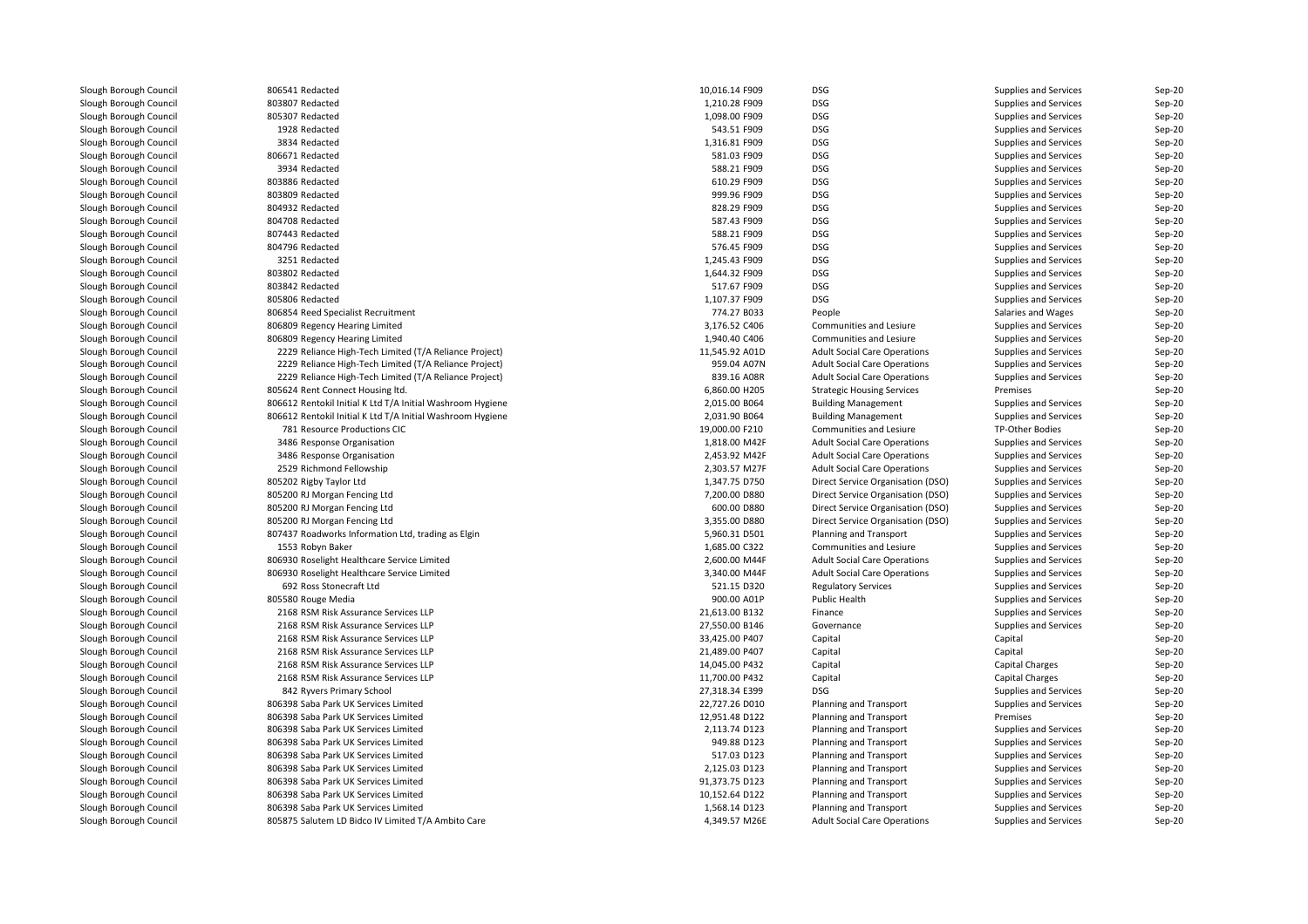| Slough Borough Council                           | 805875 Salutem LD Bidco IV Limited T/A Ambito Care | 570.32 M26E       | <b>Adult Social Care Operations</b>                                        | Supplies and Services                          | Sep-20           |
|--------------------------------------------------|----------------------------------------------------|-------------------|----------------------------------------------------------------------------|------------------------------------------------|------------------|
| Slough Borough Council                           | 805875 Salutem LD Bidco IV Limited T/A Ambito Care | -591.86 M26E      | <b>Adult Social Care Operations</b>                                        | <b>External Receipts</b>                       | Sep-20           |
| Slough Borough Council                           | 804350 Sandra's Childcare                          | 988.20 F909       | <b>DSG</b>                                                                 | Supplies and Services                          | Sep-20           |
| Slough Borough Council                           | 925 Sara Wood                                      | 600.00 D320       | <b>Regulatory Services</b>                                                 | Supplies and Services                          | Sep-20           |
| Slough Borough Council                           | 1580 Savills (UK) Ltd                              | 3,707.94 P405     | Capital                                                                    | Capital Charges                                | Sep-20           |
| Slough Borough Council                           | 1580 Savills (UK) Ltd                              | 4,305.00 P405     | Capital                                                                    | Capital Charges                                | Sep-20           |
| Slough Borough Council                           | 1580 Savills (UK) Ltd                              | 2,750.00 P405     | Capital                                                                    | Capital Charges                                | Sep-20           |
| Slough Borough Council                           | 1580 Savills (UK) Ltd                              | 10,634.38 P405    | Capital                                                                    | Capital Charges                                | Sep-20           |
| Slough Borough Council                           | 1580 Savills (UK) Ltd                              | 1,538.00 P405     | Capital                                                                    | <b>Capital Charges</b>                         | Sep-20           |
| Slough Borough Council                           | 1580 Savills (UK) Ltd                              | 72,000.00 P405    | Capital                                                                    | Capital Charges                                | Sep-20           |
| Slough Borough Council                           | 1580 Savills (UK) Ltd                              | 164,000.00 P405   | Capital                                                                    | Capital Charges                                | Sep-20           |
| Slough Borough Council                           | 1580 Savills (UK) Ltd                              | 40,000.00 P405    | Capital                                                                    | Capital Charges                                | Sep-20           |
| Slough Borough Council                           | 1580 Savills (UK) Ltd                              | 15,750.00 P405    | Capital                                                                    | Capital Charges                                | Sep-20           |
| Slough Borough Council                           | 1580 Savills (UK) Ltd                              | 58,580.00 P405    | Capital                                                                    | Capital Charges                                | Sep-20           |
| Slough Borough Council                           | 1580 Savills (UK) Ltd                              | 30,000.00 P406    | Capital                                                                    | Capital Charges                                | Sep-20           |
| Slough Borough Council                           | 1580 Savills (UK) Ltd                              | 45,509.00 P407    | Capital                                                                    | Capital Charges                                | Sep-20           |
| Slough Borough Council                           | 1580 Savills (UK) Ltd                              | 43,250.00 P432    | Capital                                                                    | <b>Capital Charges</b>                         | Sep-20           |
| Slough Borough Council                           | 1580 Savills (UK) Ltd                              | 3,913.75 P432     | Capital                                                                    | Capital Charges                                | Sep-20           |
| Slough Borough Council                           | 1580 Savills (UK) Ltd                              | 1,909.06 P432     | Capital                                                                    | Capital Charges                                | Sep-20           |
| Slough Borough Council                           | 1580 Savills (UK) Ltd                              | 4,093.00 P432     | Capital                                                                    | Capital Charges                                | Sep-20           |
| Slough Borough Council                           | 1580 Savills (UK) Ltd                              | 3,779.70 P432     | Capital                                                                    | Capital Charges                                | Sep-20           |
| Slough Borough Council                           | 1580 Savills (UK) Ltd                              | 2,000.00 P432     | Capital                                                                    | <b>Capital Charges</b>                         | Sep-20           |
| Slough Borough Council                           | 1580 Savills (UK) Ltd                              | 4,000.00 P432     | Capital                                                                    | Capital Charges                                | Sep-20           |
| Slough Borough Council                           | 1580 Savills (UK) Ltd                              | 15,000.00 P432    | Capital                                                                    | Capital Charges                                | Sep-20           |
| Slough Borough Council                           | 1580 Savills (UK) Ltd                              | 1,250.00 J606     | Housing Revenue Account                                                    | Supplies and Services                          | Sep-20           |
| Slough Borough Council                           | 1607 Scott Stemp                                   | 2,800.00 H009     | Finance                                                                    | Supplies and Services                          | Sep-20           |
| Slough Borough Council                           | 1607 Scott Stemp                                   | 2,400.00 H009     | Finance                                                                    | Supplies and Services                          | Sep-20           |
| Slough Borough Council                           | 1022 Sdk Environmental Ltd                         | 6,250.00 C001     | Communities and Lesiure                                                    | Supplies and Services                          | Sep-20           |
| Slough Borough Council                           | 3169 Seeability                                    | 8,210.13 M26E     | <b>Adult Social Care Operations</b>                                        | Supplies and Services                          | Sep-20           |
| Slough Borough Council                           | 759 Segro Plc                                      | 54,687.50 B082    | <b>Regeneration Development</b>                                            | Premises                                       | Sep-20           |
| Slough Borough Council                           | 759 Segro Plc                                      | 622.84 B082       | <b>Regeneration Development</b>                                            | Premises                                       | Sep-20           |
| Slough Borough Council                           | 803999 Sequence Care Group                         | 11,402.74 M26E    | <b>Adult Social Care Operations</b>                                        | Supplies and Services                          | Sep-20           |
| Slough Borough Council                           | 2585 Seymour House                                 | 4,996.00 A05C     | <b>Adult Social Care Commissioning</b>                                     | Supplies and Services                          | Sep-20           |
|                                                  | 2585 Seymour House                                 | 6,293.76 M26E     | <b>Adult Social Care Operations</b>                                        | Supplies and Services                          |                  |
| Slough Borough Council                           |                                                    | 5,457.09 M26E     |                                                                            |                                                | Sep-20<br>Sep-20 |
| Slough Borough Council<br>Slough Borough Council | 2585 Seymour House<br>2585 Seymour House           | 1,440.00 M26E     | <b>Adult Social Care Operations</b><br><b>Adult Social Care Operations</b> | Supplies and Services<br>Supplies and Services | Sep-20           |
|                                                  |                                                    | 5,588.14 M26E     |                                                                            |                                                | Sep-20           |
| Slough Borough Council<br>Slough Borough Council | 2585 Seymour House                                 | 2,301.31 M42E     | <b>Adult Social Care Operations</b>                                        | Supplies and Services                          |                  |
|                                                  | 2585 Seymour House                                 |                   | <b>Adult Social Care Operations</b>                                        | Supplies and Services                          | Sep-20           |
| Slough Borough Council                           | 2585 Seymour House                                 | -575.79 M26E      | <b>Adult Social Care Operations</b>                                        | <b>External Receipts</b>                       | Sep-20           |
| Slough Borough Council                           | 805203 Shorts Agricultural Services Ltd            | 9,128.75 D342     | <b>Environmental Services</b>                                              | Supplies and Services                          | Sep-20           |
| Slough Borough Council                           | 805203 Shorts Agricultural Services Ltd            | 12,260.39 D342    | <b>Environmental Services</b>                                              | Supplies and Services                          | Sep-20           |
| Slough Borough Council                           | 805204 Shorts Group Ltd                            | 1,350.00 D750     | Direct Service Organisation (DSO)                                          | Supplies and Services                          | Sep-20           |
| Slough Borough Council                           | 805204 Shorts Group Ltd                            | 1,350.00 D750     | Direct Service Organisation (DSO)                                          | Supplies and Services                          | Sep-20           |
| Slough Borough Council                           | 805204 Shorts Group Ltd                            | 1,350.00 D750     | Direct Service Organisation (DSO)                                          | Supplies and Services                          | Sep-20           |
| Slough Borough Council                           | 807481 SinclairsLaw Limited                        | 23,871.67 A06E    | <b>Adult Social Care Operations</b>                                        | Supplies and Services                          | Sep-20           |
| Slough Borough Council                           | 813 Site-Equip Ltd                                 | 527.00 B252       | <b>Customer and Communications</b>                                         | Supplies and Services                          | Sep-20           |
| Slough Borough Council                           | 807165 Slindon College                             | 10,670.00 F462    | DSG                                                                        | Supplies and Services                          | Sep-20           |
| Slough Borough Council                           | 1459 Slough And Eton C E School                    | 28,770.89 E769    | DSG                                                                        | Supplies and Services                          | Sep-20           |
| Slough Borough Council                           | 2466 Slough Childrens Services Trust Limited       | 62,445.00 M99C    | Children, Learning and Skills                                              | Supplies and Services                          | Sep-20           |
| Slough Borough Council                           | 2466 Slough Childrens Services Trust Limited       | 2,333,252.00 M99C | Children, Learning and Skills                                              | Supplies and Services                          | Sep-20           |
| Slough Borough Council                           | 2466 Slough Childrens Services Trust Limited       | 7,944.32 F388     | Children, Learning and Skills                                              | Salaries and Wages                             | Sep-20           |
| Slough Borough Council                           | 2466 Slough Childrens Services Trust Limited       | 7,944.32 F388     | Children, Learning and Skills                                              | Salaries and Wages                             | Sep-20           |
| Slough Borough Council                           | 276 Slough Community Transport & Shopmobility      | 520.00 F123       | Children, Learning and Skills                                              | Supplies and Services                          | Sep-20           |
| Slough Borough Council                           | 1913 Slough Crossroads Caring For Carers           | 5,585.00 A05C     | Adult Social Care Commissioning                                            | Supplies and Services                          | Sep-20           |
| Slough Borough Council                           | 3503 Slough Day Nursery                            | 9,288.50 F909     | DSG                                                                        | Supplies and Services                          | Sep-20           |
| Slough Borough Council                           | 3011 Slough Urban Renewal Community Projects LLP   | 36,845.79 P229    | Capital                                                                    | Capital Charges                                | Sep-20           |
| Slough Borough Council                           | 3011 Slough Urban Renewal Community Projects LLP   | 31,632.38 P575    | Capital                                                                    | Capital Charges                                | Sep-20           |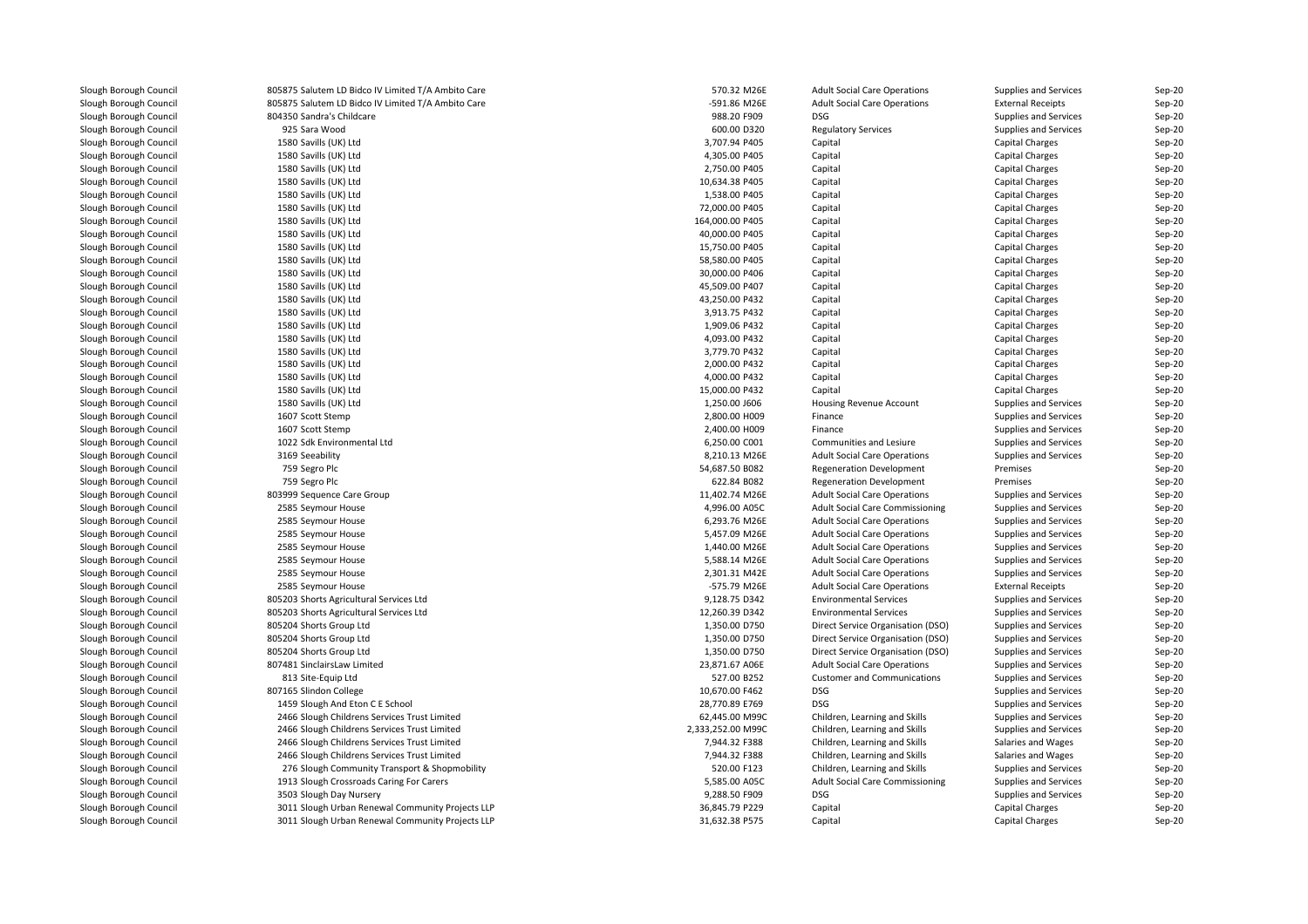| Slough Borough Council | 3011 Slough Urban Renewal Community Projects LLP      | 157,330.28 P575   | Capital                             | Capital Charges       | Sep-20   |
|------------------------|-------------------------------------------------------|-------------------|-------------------------------------|-----------------------|----------|
| Slough Borough Council | 3011 Slough Urban Renewal Community Projects LLP      | 2,867.67 P575     | Capital                             | Capital Charges       | Sep-20   |
| Slough Borough Council | 807277 SMI Int Group Ltd                              | 1,692.00 A01D     | <b>Adult Social Care Operations</b> | Supplies and Services | Sep-20   |
| Slough Borough Council | 807277 SMI Int Group Ltd                              | 7,359.30 A01D     | <b>Adult Social Care Operations</b> | Supplies and Services | Sep-20   |
| Slough Borough Council | 807277 SMI Int Group Ltd                              | 9,870.00 A01D     | <b>Adult Social Care Operations</b> | Supplies and Services | Sep-20   |
| Slough Borough Council | 807277 SMI Int Group Ltd                              | 581.95 A01D       | <b>Adult Social Care Operations</b> | Supplies and Services | Sep-20   |
| Slough Borough Council | 1228 Solace Enterprises Ltd                           | 1,080.00 B204     | <b>Chief Executive</b>              | Supplies and Services | Sep-20   |
| Slough Borough Council | 394 Solon Security Ltd                                | 1,234.80 P198     | Capital                             | Capital Charges       | $Sep-20$ |
| Slough Borough Council | 114 Solutions 4 Health Ltd                            | 226,216.31 A09C   | Adult Social Care Commissioning     | Supplies and Services | Sep-20   |
| Slough Borough Council | 114 Solutions 4 Health Ltd                            | 60,000.00 A09C    | Adult Social Care Commissioning     | Supplies and Services | Sep-20   |
| Slough Borough Council | 807124 Spacecraft Limited                             | 5,000.00 P084     | Capital                             | Capital Charges       | Sep-20   |
| Slough Borough Council | 1875 Ss & Kk. Hothi                                   | 11,771.25 H205    | <b>Strategic Housing Services</b>   | Premises              | Sep-20   |
| Slough Borough Council | 1875 Ss & Kk. Hothi                                   | 15,816.66 H205    | <b>Strategic Housing Services</b>   | Premises              | Sep-20   |
| Slough Borough Council | 803165 St Anthony's Catholic Primary School & Nursery | 19,788.58 E409    | <b>DSG</b>                          | Supplies and Services | Sep-20   |
| Slough Borough Council | 3383 St Bernards Catholic Grammar School              | 421,341.57 E559   | <b>DSG</b>                          | Supplies and Services | $Sep-20$ |
| Slough Borough Council | 2918 St Bernard'S Rc Preparatory School               | 16,036.27 F909    | <b>DSG</b>                          | Supplies and Services | Sep-20   |
| Slough Borough Council | 3547 St Ethelberts School                             | 14,746.66 E419    | <b>DSG</b>                          | Supplies and Services | Sep-20   |
| Slough Borough Council | 1378 St Josephs Catholic High School                  | 4,942.35 E569     | <b>DSG</b>                          | Supplies and Services | Sep-20   |
| Slough Borough Council | 806584 St Mattews Ltd                                 | 3,964.28 M15F     | <b>Adult Social Care Operations</b> | Supplies and Services | Sep-20   |
| Slough Borough Council | 805867 ST VINCENTS SCHOOL FOR THE BLIND               | 13,495.00 F462    | <b>DSG</b>                          | Supplies and Services | Sep-20   |
|                        | 1445 Stallcombe House                                 | 5,922.00 M26E     | <b>Adult Social Care Operations</b> |                       | Sep-20   |
| Slough Borough Council |                                                       |                   |                                     | Supplies and Services |          |
| Slough Borough Council | 804910 Stennetts Limited                              | 5,070.00 D630     | Direct Service Organisation (DSO)   | Supplies and Services | Sep-20   |
| Slough Borough Council | 804910 Stennetts Limited                              | 1,000.00 D750     | Direct Service Organisation (DSO)   | Supplies and Services | Sep-20   |
| Slough Borough Council | 804910 Stennetts Limited                              | 1,365.00 D880     | Direct Service Organisation (DSO)   | Supplies and Services | Sep-20   |
| Slough Borough Council | 805181 Street Furnishings Ltd                         | 515.94 D880       | Direct Service Organisation (DSO)   | Supplies and Services | Sep-20   |
| Slough Borough Council | 807426 Sunfield Children's Home Ltd                   | 52,809.39 F462    | <b>DSG</b>                          | Supplies and Services | Sep-20   |
| Slough Borough Council | 807426 Sunfield Children's Home Ltd                   | -15,448.63 F462   | <b>DSG</b>                          | Supplies and Services | $Sep-20$ |
| Slough Borough Council | 807426 Sunfield Children's Home Ltd                   | 21,370.45 F462    | <b>DSG</b>                          | Supplies and Services | Sep-20   |
| Slough Borough Council | 2688 Sunnyside Nursing Home                           | 2,991.76 M15D     | <b>Adult Social Care Operations</b> | Supplies and Services | Sep-20   |
| Slough Borough Council | 2688 Sunnyside Nursing Home                           | 3,600.00 M17C     | <b>Adult Social Care Operations</b> | Supplies and Services | Sep-20   |
| Slough Borough Council | 517 Supplies Team                                     | 1,503.00 F150     | Children, Learning and Skills       | Premises              | Sep-20   |
| Slough Borough Council | 805898 SUR Old Library (Hotel) LLP                    | 980,000.00 P159   | Capital                             | Capital Charges       | Sep-20   |
| Slough Borough Council | 805898 SUR Old Library (Hotel) LLP                    | 1,034,455.67 P159 | Capital                             | Capital Charges       | Sep-20   |
| Slough Borough Council | 293 Surecare Slough                                   | 2,406.60 M44C     | <b>Adult Social Care Operations</b> | Supplies and Services | $Sep-20$ |
| Slough Borough Council | 293 Surecare Slough                                   | 667.67 M44C       | <b>Adult Social Care Operations</b> | Supplies and Services | Sep-20   |
| Slough Borough Council | 293 Surecare Slough                                   | 2,467.71 M44C     | <b>Adult Social Care Operations</b> | Supplies and Services | Sep-20   |
| Slough Borough Council | 293 Surecare Slough                                   | 802.20 M44C       | <b>Adult Social Care Operations</b> | Supplies and Services | Sep-20   |
| Slough Borough Council | 293 Surecare Slough                                   | 2,941.36 M44C     | <b>Adult Social Care Operations</b> | Supplies and Services | Sep-20   |
| Slough Borough Council | 293 Surecare Slough                                   | 603.33 M44C       | <b>Adult Social Care Operations</b> | Supplies and Services | Sep-20   |
| Slough Borough Council | 293 Surecare Slough                                   | 2,406.60 M44C     | <b>Adult Social Care Operations</b> | Supplies and Services | Sep-20   |
| Slough Borough Council | 293 Surecare Slough                                   | 762.73 M44C       | <b>Adult Social Care Operations</b> | Supplies and Services | Sep-20   |
| Slough Borough Council | 293 Surecare Slough                                   | 2,671.64 M44C     | <b>Adult Social Care Operations</b> | Supplies and Services | Sep-20   |
| Slough Borough Council | 293 Surecare Slough                                   | 2,502.10 M44C     | <b>Adult Social Care Operations</b> | Supplies and Services | $Sep-20$ |
| Slough Borough Council | 293 Surecare Slough                                   | 3,396.87 M44C     | <b>Adult Social Care Operations</b> | Supplies and Services | Sep-20   |
| Slough Borough Council | 293 Surecare Slough                                   | 928.96 M44C       | <b>Adult Social Care Operations</b> | Supplies and Services | Sep-20   |
| Slough Borough Council | 293 Surecare Slough                                   | 2,914.75 M44C     | <b>Adult Social Care Operations</b> | Supplies and Services | $Sep-20$ |
| Slough Borough Council | 293 Surecare Slough                                   | 2,406.66 M44C     | <b>Adult Social Care Operations</b> | Supplies and Services | Sep-20   |
| Slough Borough Council | 293 Surecare Slough                                   | 532.28 M44C       | <b>Adult Social Care Operations</b> | Supplies and Services | Sep-20   |
| Slough Borough Council | 293 Surecare Slough                                   | 1,337.28 M44C     | <b>Adult Social Care Operations</b> | Supplies and Services | Sep-20   |
| Slough Borough Council | 293 Surecare Slough                                   | 2,427.77 M44C     | <b>Adult Social Care Operations</b> | Supplies and Services | Sep-20   |
| Slough Borough Council | 293 Surecare Slough                                   | 1,056.37 M44C     | <b>Adult Social Care Operations</b> | Supplies and Services | Sep-20   |
| Slough Borough Council | 293 Surecare Slough                                   | 3,050.59 M44C     | <b>Adult Social Care Operations</b> | Supplies and Services | Sep-20   |
| Slough Borough Council | 293 Surecare Slough                                   | 1,069.60 M44C     | <b>Adult Social Care Operations</b> | Supplies and Services | Sep-20   |
| Slough Borough Council | 293 Surecare Slough                                   | 1,201.76 M44C     | <b>Adult Social Care Operations</b> | Supplies and Services | $Sep-20$ |
| Slough Borough Council | 293 Surecare Slough                                   | 571.60 M44C       | <b>Adult Social Care Operations</b> | Supplies and Services | Sep-20   |
| Slough Borough Council | 293 Surecare Slough                                   | 1,203.30 M44C     | <b>Adult Social Care Operations</b> | Supplies and Services | Sep-20   |
| Slough Borough Council | 293 Surecare Slough                                   | 1,203.30 M44C     | <b>Adult Social Care Operations</b> | Supplies and Services | Sep-20   |
|                        |                                                       |                   |                                     |                       |          |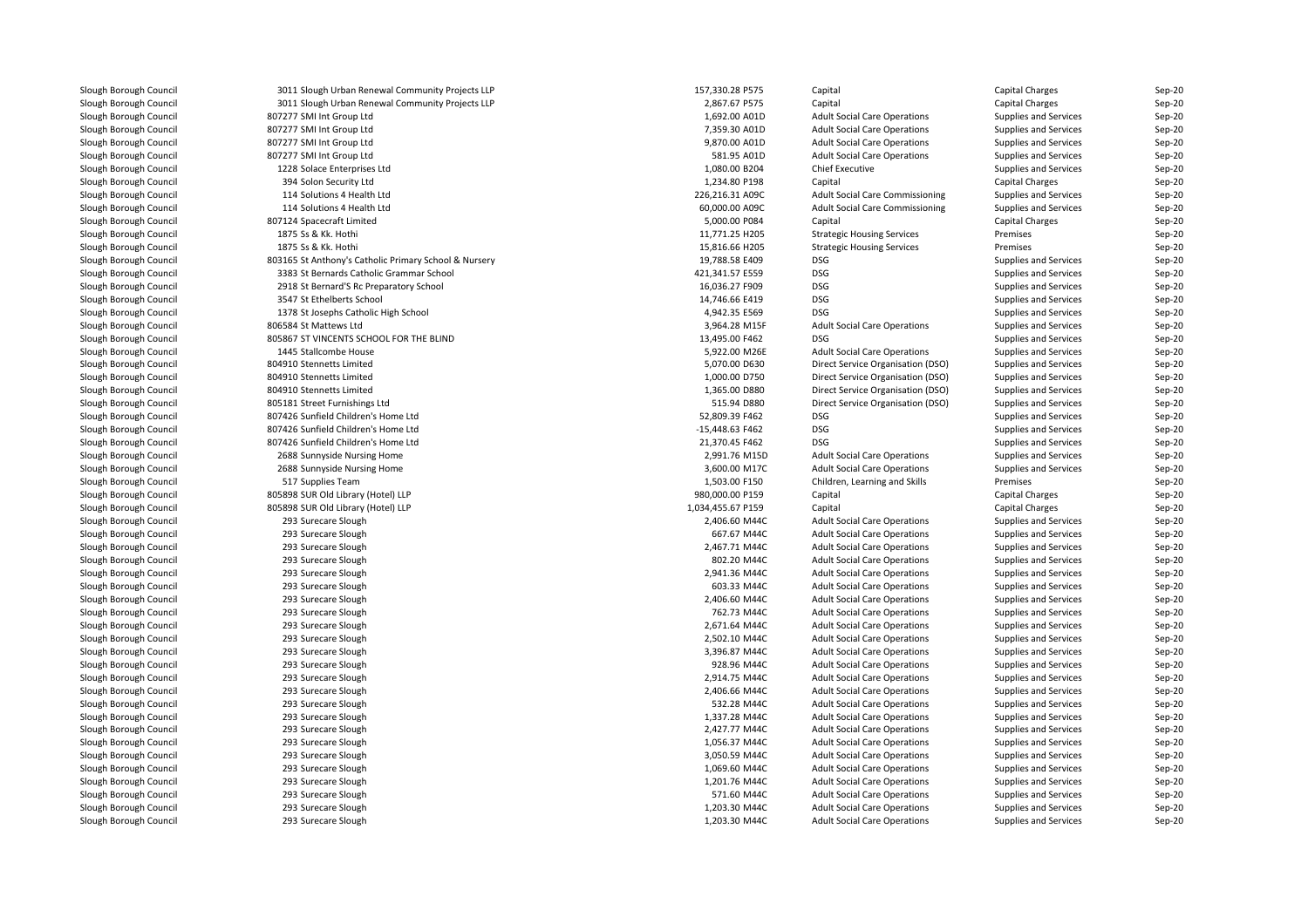Slough Borough Council 293 Surecare Slough<br>
Slough Borough Council 293 Surecare Slough Slough Borough Council 293 Surecare Slough<br>
293 Surecare Slough Council 293 Surecare Slough Slough Borough Council 293 Surecare Slough<br>
Slough Borough Council 293 Surecare Slough Slough Borough Council 293 Surecare Slough<br>
293 Surecare Slough Council 293 Surecare Slough Slough Borough Council 293 Surecare Slough<br>
293 Surecare Slough Council 293 Surecare Slough Slough Borough Council 293 Surecare Slough<br>
Slough Borough Council 293 Surecare Slough Slough Borough Council 293 Surecare Slough<br>
293 Surecare Slough Council 293 Surecare Slough Slough Borough Council 293 Surecare Slough<br>
Slough Borough Council 293 Surecare Slough Slough Borough Council 293 Surecare Slough<br>
293 Surecare Slough Council 293 Surecare Slough Slough Borough Council 293 Surecare Slough<br>
293 Surecare Slough Council 293 Surecare Slough Slough Borough Council 293 Surecare Slough<br>
Slough Borough Council 293 Surecare Slough Slough Borough Council **293 Surecare Slough Council** 2018 Surecare Slough Slough Borough Council 293 Surecare Slough<br>
Slough Borough Council 293 Surecare Slough Slough Borough Council 293 Surecare Slough<br>
293 Surecare Slough Council 293 Surecare Slough Slough Borough Council 293 Surecare Slough<br>
293 Surecare Slough Council 293 Surecare Slough Slough Borough Council **293 Surecare Slough Council** 293 Surecare Slough Slough Borough Council **293 Surecare Slough Council** 293 Surecare Slough Slough Slough Borough Council 293 Surecare Slough<br>
Slough Borough Council 293 Surecare Slough Slough Borough Council 293 Surecare Slough<br>
293 Surecare Slough Council 293 Surecare Slough Slough Borough Council **293 Surecare Slough Council 1998**<br>
293 Surecare Slough Council **293 Surecare Slough** Slough Borough Council 293 Surecare Slough<br>
Slough Borough Council 293 Surecare Slough Slough Borough Council 293 Surecare Slough<br>
293 Surecare Slough Council 293 Surecare Slough Slough Borough Council 293 Surecare Slough<br>
293 Surecare Slough Council 293 Surecare Slough Slough Borough Council **293 Surecare Slough Council** 293 Surecare Slough Slough Borough Council **293 Surecare Slough Council** 293 Surecare Slough Slough Borough Council 293 Surecare Slough<br>
Slough Borough Council 293 Surecare Slough Slough Borough Council 293 Surecare Slough<br>
293 Surecare Slough Council 293 Surecare Slough Slough Borough Council 293 Surecare Slough<br>
Slough Borough Council 293 Surecare Slough Slough Borough Council **293 Surecare Slough Council** 293 Surecare Slough Slough Borough Council 293 Surecare Slough<br>
293 Surecare Slough Council 293 Surecare Slough Slough Borough Council 293 Surecare Slough<br>
Slough Borough Council 293 Surecare Slough Slough Borough Council 293 Surecare Slough<br>
293 Surecare Slough Council 293 Surecare Slough Slough Borough Council **293 Surecare Slough Council** 293 Surecare Slough Slough Borough Council 293 Surecare Slough<br>
293 Surecare Slough Council 293 Surecare Slough Slough Borough Council 293 Surecare Slough<br>
293 Surecare Slough Council 293 Surecare Slough Slough Borough Council 293 Surecare Slough<br>
Slough Borough Council 293 Surecare Slough Slough Borough Council **293 Surecare Slough Council** 2018 Surecare Slough Slough Borough Council **293 Surecare Slough Council** 203 Surecare Slough Slough Borough Council 293 Surecare Slough Borough Council 203 Surecare Slough Borough 203 Surecare Slough Slough Borough 30 Slough Borough Council 1724 Susan Nash<br>Slough Borough Council 1724 Susan Nash Slough Borough Council 1724 Susan Nash<br>Slough Borough Council 1724 Susan Nash Slough Borough Council<br>Slough Borough Council Slough Borough Council **805683 Team Carita DCS Limited**<br>805683 Team Carita DCS Limited Slough Borough Council **805683 Team Carita DCS Limited**<br>805683 Team Carita DCS Limited Slough Borough Council and Supervisor 807362 Team Graphics UK<br>Slough Borough Council and Supervisor 807 Supervisor Borough Council Slough Borough Council 1596 Teleshore (Uk) Limited<br>1596 Teleshore (Uk) Limited<br>159712 Thames Valley Transpo

Slough Borough Council **805683 Team Carita DCS Limited**<br>
807362 Team Graphics UK Slough Borough Council 3369 Teeny Boppers Montessori School 3569 Teeny Boppers Montessori School 3679.64 F909 D<br>Slough Borough Council 3596 Teleshore (Uk) Limited 359.64 Feeshore (Uk) Limited 359.64 Feeshore (Uk) Limited 3 Slough Borough Council **803712 Thames Valley Transport Services LTD**<br>Slough Borough Council **1998** 717 Thames Water Utilities Limited Slough Borough Council **1988** Thames Water Utilities Limited<br>1717 Thames Water Utilities Limited Slough Borough Council **1988** 717 Thames Water Utilities Limited<br>
717 Thames Water Utilities Limited Slough Borough Council 1992 12 Thames Water Utilities Limited<br>1717 Thames Water Utilities Limited Slough Borough Council **717 Thames Water Utilities Limited**<br>303774 The Abbeyfield Maidenhead So Slough Borough Council <sup>803774</sup> The Abbeyfield Maidenhead Society LtdSlough Borough Council 19, 305247 The Eden Academy T/A Pentland Field School 19, 19, 19, 19, 19, 19, 19, 19, F<br>Slough Borough Council 19, 19, 805247 The Eden Academy T/A Pentland Field School Slough Borough Council 26, 305247 The Eden Academy T/A Pentland Field School 26, 2003.<br>Slough Borough Council 20, 2003. The Godolphin Junior Academy 653 The Godolphin Junior Academy

| Slough                            | 2,406.60 M44C                  | <b>Adult Social Care Operations</b> | Supplies and Services        | Sep-20   |
|-----------------------------------|--------------------------------|-------------------------------------|------------------------------|----------|
| Slough                            | 1,248.01 M44C                  | <b>Adult Social Care Operations</b> | Supplies and Services        | Sep-20   |
| Slough                            | 801.25 M44C                    | <b>Adult Social Care Operations</b> | <b>Supplies and Services</b> | $Sep-20$ |
| Slough                            | 663.86 M44C                    | <b>Adult Social Care Operations</b> | <b>Supplies and Services</b> | $Sep-20$ |
| Slough                            | 1,065.37 M44C                  | <b>Adult Social Care Operations</b> | <b>Supplies and Services</b> | Sep-20   |
| Slough                            | 1,234.33 M44C                  | <b>Adult Social Care Operations</b> | <b>Supplies and Services</b> | $Sep-20$ |
| Slough                            | 2,460.38 M44C                  | <b>Adult Social Care Operations</b> | <b>Supplies and Services</b> | $Sep-20$ |
| Slough                            | 934.13 M44C                    | <b>Adult Social Care Operations</b> | <b>Supplies and Services</b> | $Sep-20$ |
| Slough                            | 1,600.40 M44C                  | <b>Adult Social Care Operations</b> | <b>Supplies and Services</b> | Sep-20   |
| Slough                            | 802.20 M44C                    | <b>Adult Social Care Operations</b> | <b>Supplies and Services</b> | $Sep-20$ |
| Slough                            | 796.16 M44C                    | <b>Adult Social Care Operations</b> | <b>Supplies and Services</b> | Sep-20   |
| Slough                            | 2,445.04 M44C                  | <b>Adult Social Care Operations</b> | <b>Supplies and Services</b> | $Sep-20$ |
| Slough                            | 1,472.61 M44C                  | <b>Adult Social Care Operations</b> | Supplies and Services        | Sep-20   |
| Slough                            | 603.95 M44C                    | <b>Adult Social Care Operations</b> | <b>Supplies and Services</b> | $Sep-20$ |
| Slough                            | 1,142.82 M44C                  | <b>Adult Social Care Operations</b> | Supplies and Services        | Sep-20   |
| Slough                            | 1,137.40 M44C                  | <b>Adult Social Care Operations</b> | Supplies and Services        | $Sep-20$ |
| Slough                            | 1,337.00 M44C                  | <b>Adult Social Care Operations</b> | <b>Supplies and Services</b> | $Sep-20$ |
| Slough                            | 2,406.60 M44C                  | <b>Adult Social Care Operations</b> | <b>Supplies and Services</b> | Sep-20   |
| Slough                            | 1,928.68 M44D                  | <b>Adult Social Care Operations</b> | <b>Supplies and Services</b> | Sep-20   |
| Slough                            | 2,656.82 M44D                  | <b>Adult Social Care Operations</b> | <b>Supplies and Services</b> | $Sep-20$ |
| Slough                            | 1,220.43 M44D                  | <b>Adult Social Care Operations</b> | Supplies and Services        | Sep-20   |
| Slough                            | 2,520.41 M44D                  | <b>Adult Social Care Operations</b> | <b>Supplies and Services</b> | Sep-20   |
| Slough                            | 2,406.60 M44D                  | <b>Adult Social Care Operations</b> | <b>Supplies and Services</b> | $Sep-20$ |
| Slough                            | 2,139.20 M44D                  | <b>Adult Social Care Operations</b> | <b>Supplies and Services</b> | $Sep-20$ |
| Slough                            | 2,927.46 M44D                  | <b>Adult Social Care Operations</b> | <b>Supplies and Services</b> | $Sep-20$ |
| Slough                            | 763.80 M44D                    | <b>Adult Social Care Operations</b> | <b>Supplies and Services</b> | Sep-20   |
| Slough                            | 1,069.60 M44E                  | <b>Adult Social Care Operations</b> | <b>Supplies and Services</b> | $Sep-20$ |
| Slough                            | 1,337.00 M44E                  | <b>Adult Social Care Operations</b> | <b>Supplies and Services</b> | $Sep-20$ |
| Slough                            | 611.20 M44E                    | <b>Adult Social Care Operations</b> | <b>Supplies and Services</b> | $Sep-20$ |
| Slough                            | 798.61 M44F                    | <b>Adult Social Care Operations</b> | <b>Supplies and Services</b> | $Sep-20$ |
|                                   |                                |                                     |                              |          |
| Slough                            | 1,222.40 M44F<br>2,139.20 M45C | <b>Adult Social Care Operations</b> | Supplies and Services        | Sep-20   |
| Slough                            |                                | <b>Adult Social Care Operations</b> | <b>Supplies and Services</b> | $Sep-20$ |
| Slough                            | 912.03 M45C                    | <b>Adult Social Care Operations</b> | <b>Supplies and Services</b> | Sep-20   |
| Slough                            | 2,391.60 M47D                  | <b>Adult Social Care Operations</b> | Supplies and Services        | $Sep-20$ |
| Slough                            | 1,865.70 M48C                  | <b>Adult Social Care Operations</b> | <b>Supplies and Services</b> | $Sep-20$ |
| Slough                            | 840.40 M48C                    | <b>Adult Social Care Operations</b> | Supplies and Services        | Sep-20   |
| Slough                            | 2,692.78 M48C                  | <b>Adult Social Care Operations</b> | <b>Supplies and Services</b> | $Sep-20$ |
| Slough                            | 2,941.40 M48C                  | <b>Adult Social Care Operations</b> | <b>Supplies and Services</b> | $Sep-20$ |
| Slough                            | 2,406.24 M48C                  | <b>Adult Social Care Operations</b> | <b>Supplies and Services</b> | $Sep-20$ |
| sh                                | 1,375.00 C322                  | Communities and Lesiure             | <b>Supplies and Services</b> | $Sep-20$ |
| sh                                | 600.00 C322                    | <b>Communities and Lesiure</b>      | <b>Supplies and Services</b> | $Sep-20$ |
| O                                 | 750.00 C322                    | Communities and Lesiure             | <b>Supplies and Services</b> | Sep-20   |
| ita DCS Limited                   | 868.00 M42C                    | <b>Adult Social Care Operations</b> | <b>Supplies and Services</b> | $Sep-20$ |
| ita DCS Limited                   | 1,193.64 M44C                  | <b>Adult Social Care Operations</b> | <b>Supplies and Services</b> | $Sep-20$ |
| ita DCS Limited                   | 1,038.64 M44C                  | <b>Adult Social Care Operations</b> | <b>Supplies and Services</b> | Sep-20   |
| phics UK                          | 2,583.70 C424                  | Communities and Lesiure             | <b>Supplies and Services</b> | $Sep-20$ |
| ppers Montessori School           | 9,879.64 F909                  | <b>DSG</b>                          | Supplies and Services        | Sep-20   |
| : (Uk) Limited                    | 1,725.00 D320                  | <b>Regulatory Services</b>          | Supplies and Services        | Sep-20   |
| alley Transport Services LTD      | 48,046.40 F123                 | Children, Learning and Skills       | Supplies and Services        | $Sep-20$ |
| Vater Utilities Limited           | 13,479.85 C019                 | Communities and Lesiure             | Premises                     | $Sep-20$ |
| Vater Utilities Limited           | 1,971.52 J015                  | Housing Revenue Account             | Premises                     | $Sep-20$ |
| Vater Utilities Limited           | 2,164.60 J015                  | Housing Revenue Account             | Premises                     | Sep-20   |
| Vater Utilities Limited           | 1,642.27 J015                  | Housing Revenue Account             | Premises                     | Sep-20   |
| yfield Maidenhead Society Ltd     | 3,214.29 M27C                  | <b>Adult Social Care Operations</b> | <b>Supplies and Services</b> | $Sep-20$ |
| Academy T/A Pentland Field School | 19,682.09 F551                 | <b>DSG</b>                          | Supplies and Services        | $Sep-20$ |
| Academy T/A Pentland Field School | 26,333.34 F551                 | <b>DSG</b>                          | Supplies and Services        | Sep-20   |
| Iphin Junior Academy              | 10,163.01 E779                 | <b>DSG</b>                          | Supplies and Services        | $Sep-20$ |
|                                   |                                |                                     |                              |          |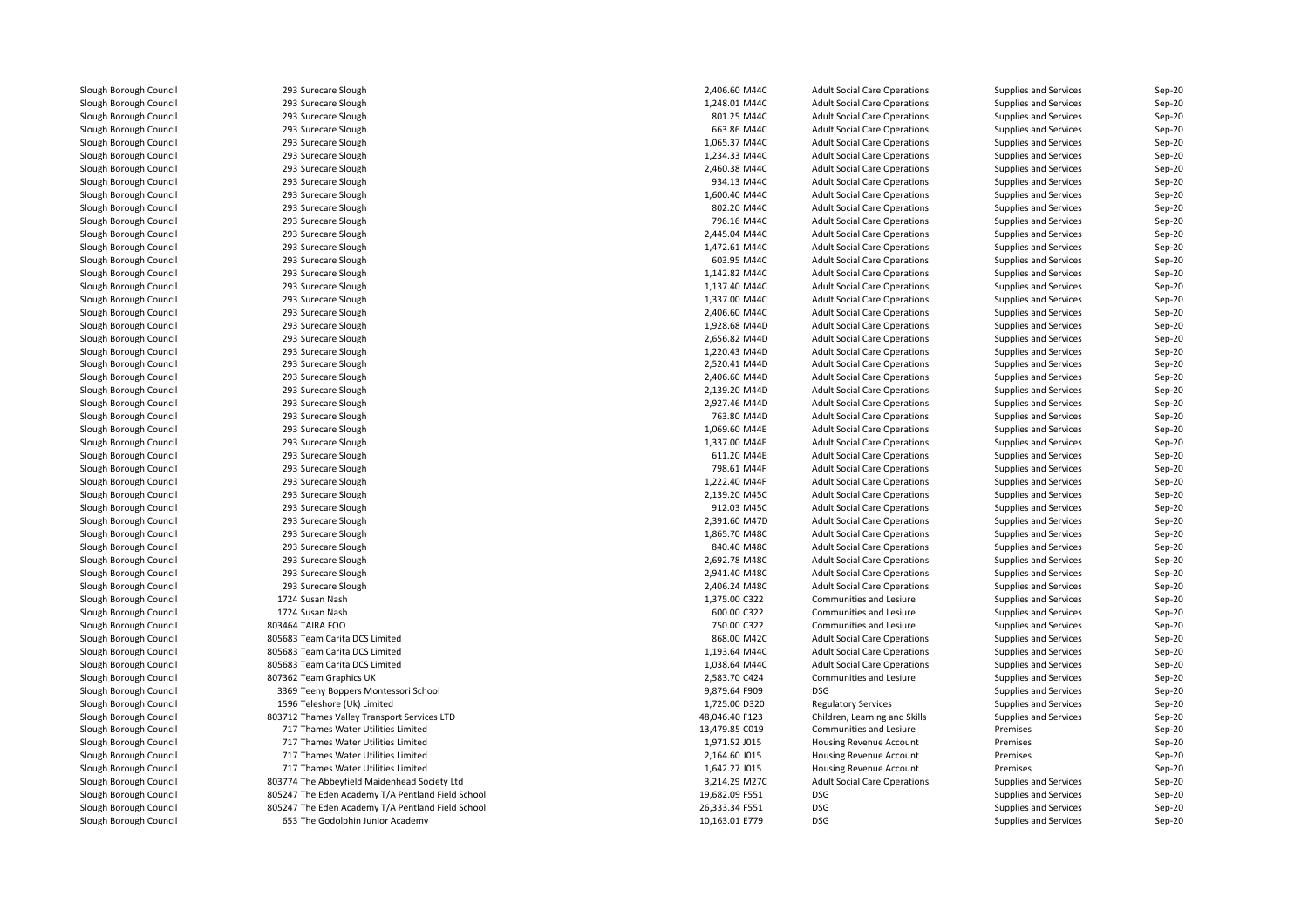| Slough Borough Council                           | 804636 The Great Outdoor Gym Company Ltd    | 23,309.00 P166 | Capital                                     | Capital Charges                                | Sep-20           |
|--------------------------------------------------|---------------------------------------------|----------------|---------------------------------------------|------------------------------------------------|------------------|
| Slough Borough Council                           | 1385 The Langley Academy                    | 12,708.33 E719 | DSG                                         | Supplies and Services                          | Sep-20           |
| Slough Borough Council                           | 803300 The Langley Academy Primary          | 24,163.33 E469 | DSG                                         | Supplies and Services                          | Sep-20           |
| Slough Borough Council                           | 806847 The Langley Heritage Primary Academy | 14,348.33 E369 | <b>DSG</b>                                  | Supplies and Services                          | Sep-20           |
| Slough Borough Council                           | 805400 The Leading Care Company             | 940.50 A07R    | <b>Adult Social Care Operations</b>         | Supplies and Services                          | Sep-20           |
| Slough Borough Council                           | 805400 The Leading Care Company             | 849.75 M44C    | <b>Adult Social Care Operations</b>         | Supplies and Services                          | Sep-20           |
| Slough Borough Council                           | 805400 The Leading Care Company             | 1,171.64 M44C  | <b>Adult Social Care Operations</b>         | Supplies and Services                          | Sep-20           |
| Slough Borough Council                           | 805400 The Leading Care Company             | 598.21 M44C    | <b>Adult Social Care Operations</b>         | Supplies and Services                          | Sep-20           |
| Slough Borough Council                           | 805400 The Leading Care Company             | 808.64 M44C    | <b>Adult Social Care Operations</b>         | Supplies and Services                          | Sep-20           |
| Slough Borough Council                           | 805400 The Leading Care Company             | 1,039.64 M44C  | <b>Adult Social Care Operations</b>         | Supplies and Services                          | Sep-20           |
| Slough Borough Council                           | 805400 The Leading Care Company             | 1,093.26 M44C  | <b>Adult Social Care Operations</b>         | Supplies and Services                          | Sep-20           |
| Slough Borough Council                           | 805400 The Leading Care Company             | 1,089.14 M44C  | <b>Adult Social Care Operations</b>         | Supplies and Services                          | Sep-20           |
| Slough Borough Council                           | 805400 The Leading Care Company             | 1,303.64 M44C  | <b>Adult Social Care Operations</b>         | Supplies and Services                          | Sep-20           |
| Slough Borough Council                           | 805400 The Leading Care Company             | 1,386.00 M44C  | <b>Adult Social Care Operations</b>         | Supplies and Services                          | Sep-20           |
| Slough Borough Council                           | 805400 The Leading Care Company             | 1,155.00 M44C  | <b>Adult Social Care Operations</b>         | Supplies and Services                          | Sep-20           |
| Slough Borough Council                           | 805400 The Leading Care Company             | 1,138.92 M44C  | <b>Adult Social Care Operations</b>         | Supplies and Services                          | Sep-20           |
| Slough Borough Council                           | 805400 The Leading Care Company             | 693.00 M44C    | <b>Adult Social Care Operations</b>         | Supplies and Services                          | Sep-20           |
| Slough Borough Council                           | 805400 The Leading Care Company             | 808.64 M44D    | <b>Adult Social Care Operations</b>         | Supplies and Services                          | Sep-20           |
| Slough Borough Council                           | 805400 The Leading Care Company             | 2.310.56 M44D  | <b>Adult Social Care Operations</b>         | Supplies and Services                          | Sep-20           |
| Slough Borough Council                           |                                             | 713.75 M44F    |                                             |                                                |                  |
|                                                  | 805400 The Leading Care Company             |                | <b>Adult Social Care Operations</b>         | Supplies and Services                          | Sep-20           |
| Slough Borough Council                           | 805400 The Leading Care Company             | 1,167.53 M45C  | <b>Adult Social Care Operations</b>         | Supplies and Services                          | Sep-20           |
| Slough Borough Council                           | 805400 The Leading Care Company             | 2,079.28 M45C  | <b>Adult Social Care Operations</b>         | Supplies and Services                          | Sep-20           |
| Slough Borough Council                           | 3116 The Oratory Montessori Day Nursery     | 10,636.24 F909 | DSG                                         | Supplies and Services                          | Sep-20           |
| Slough Borough Council                           | 803338 The Owl Centre                       | 659.13 F417    | <b>DSG</b>                                  | Supplies and Services                          | Sep-20           |
| Slough Borough Council                           | 803338 The Owl Centre                       | 551.08 F417    | <b>DSG</b>                                  | Supplies and Services                          | Sep-20           |
| Slough Borough Council                           | 2898 The Regard Partnership Ltd             | 6,794.66 M26E  | <b>Adult Social Care Operations</b>         | Supplies and Services                          | Sep-20           |
| Slough Borough Council                           | 2898 The Regard Partnership Ltd             | 5,571.43 M26E  | <b>Adult Social Care Operations</b>         | Supplies and Services                          | Sep-20           |
| Slough Borough Council                           | 2898 The Regard Partnership Ltd             | 6,162.51 M42E  | <b>Adult Social Care Operations</b>         | Supplies and Services                          | Sep-20           |
| Slough Borough Council                           | 2898 The Regard Partnership Ltd             | 6,336.04 M42E  | <b>Adult Social Care Operations</b>         | Supplies and Services                          | Sep-20           |
| Slough Borough Council                           | 2898 The Regard Partnership Ltd             | 4,729.46 M42E  | <b>Adult Social Care Operations</b>         | Supplies and Services                          | Sep-20           |
| Slough Borough Council                           | 2898 The Regard Partnership Ltd             | 5,029.59 M42E  | <b>Adult Social Care Operations</b>         | Supplies and Services                          | Sep-20           |
| Slough Borough Council                           | 2898 The Regard Partnership Ltd             | 4,819.29 M42E  | <b>Adult Social Care Operations</b>         | Supplies and Services                          | Sep-20           |
| Slough Borough Council                           | 2898 The Regard Partnership Ltd             | 3,066.81 M42E  | <b>Adult Social Care Operations</b>         | Supplies and Services                          | Sep-20           |
| Slough Borough Council                           | 2898 The Regard Partnership Ltd             | 4,245.99 M44D  | <b>Adult Social Care Operations</b>         | Supplies and Services                          | Sep-20           |
| Slough Borough Council                           | 2898 The Regard Partnership Ltd             | 5,256.51 M44E  | <b>Adult Social Care Operations</b>         | Supplies and Services                          | Sep-20           |
| Slough Borough Council                           | 821 The Westgate School                     | 22,208.34 E789 | DSG                                         | Supplies and Services                          | Sep-20           |
| Slough Borough Council                           | 805915 Time 4 U Limited                     | 2,989.33 M44F  | <b>Adult Social Care Operations</b>         | Supplies and Services                          | Sep-20           |
| Slough Borough Council                           | 806360 Tiny Turtles Daycare Nursery Ltd     | 12,278.94 F909 | DSG                                         | Supplies and Services                          | Sep-20           |
| Slough Borough Council                           | 803194 TMP Worldwide                        | 1,368.20 B348  | People                                      | Supplies and Services                          | Sep-20           |
| Slough Borough Council                           | 171 Toad Hall Nursery                       | 28,733.04 F909 | <b>DSG</b>                                  | Supplies and Services                          | Sep-20           |
| Slough Borough Council                           | 1157 Total Gas & Power                      | 11,511.04 K526 | <b>Building Management</b>                  | Premises                                       | Sep-20           |
| Slough Borough Council                           | 1157 Total Gas & Power                      | 5,905.74 K526  | <b>Building Management</b>                  | Premises                                       | Sep-20           |
| Slough Borough Council                           | 805950 Treloar College                      | 2,856.28 M26E  | <b>Adult Social Care Operations</b>         | Supplies and Services                          | Sep-20           |
| Slough Borough Council                           | 804904 Triscan Systems Limited              | 1,424.56 D900  | Direct Service Organisation (DSO)           | Supplies and Services                          | Sep-20           |
| Slough Borough Council                           | 2288 Trowers & Hamlins                      | 1,210.00 P405  | Capital                                     | Capital Charges                                | Sep-20           |
| Slough Borough Council                           | 2288 Trowers & Hamlins                      | 12,070.00 P405 | Capital                                     | Capital Charges                                | Sep-20           |
| Slough Borough Council                           | 2288 Trowers & Hamlins                      | 5,568.50 P405  | Capital                                     | Capital Charges                                | Sep-20           |
| Slough Borough Council                           | 2288 Trowers & Hamlins                      | 4,200.00 J006  | Housing Revenue Account                     | Supplies and Services                          | Sep-20           |
| Slough Borough Council                           | 805771 TTS Group Ltd                        | 1,199.85 C121  | Communities and Lesiure                     | Supplies and Services                          | Sep-20           |
| Slough Borough Council                           | 2889 Tudor (UK) Ltd t/a Tudor Environmental | 1,120.00 D750  | Direct Service Organisation (DSO)           | Supplies and Services                          | Sep-20           |
| Slough Borough Council                           | 803603 Unique Training Solutions            | 500.00 B409    | People                                      | Supplies and Services                          | Sep-20           |
| Slough Borough Council                           | 806781 Unisan Limited                       | 896.70 B064    | <b>Building Management</b>                  | Supplies and Services                          | Sep-20           |
| Slough Borough Council                           | 806781 Unisan Limited                       | 602.00 D320    | <b>Regulatory Services</b>                  | Supplies and Services                          | Sep-20           |
|                                                  | 805230 University of Exeter                 | 4,327.00 F500  |                                             |                                                |                  |
| Slough Borough Council<br>Slough Borough Council | 3953 Upton Court Grammar School             | 2,000.00 E799  | Children, Learning and Skills<br><b>DSG</b> | Supplies and Services<br>Supplies and Services | Sep-20<br>Sep-20 |
|                                                  |                                             |                |                                             |                                                |                  |
| Slough Borough Council                           | 577 Upton Park Hotel                        | 1,820.00 M80F  | <b>Adult Social Care Operations</b>         | Supplies and Services                          | Sep-20           |
| Slough Borough Council                           | 577 Upton Park Hotel                        | 1,820.00 M80F  | <b>Adult Social Care Operations</b>         | Supplies and Services                          | Sep-20           |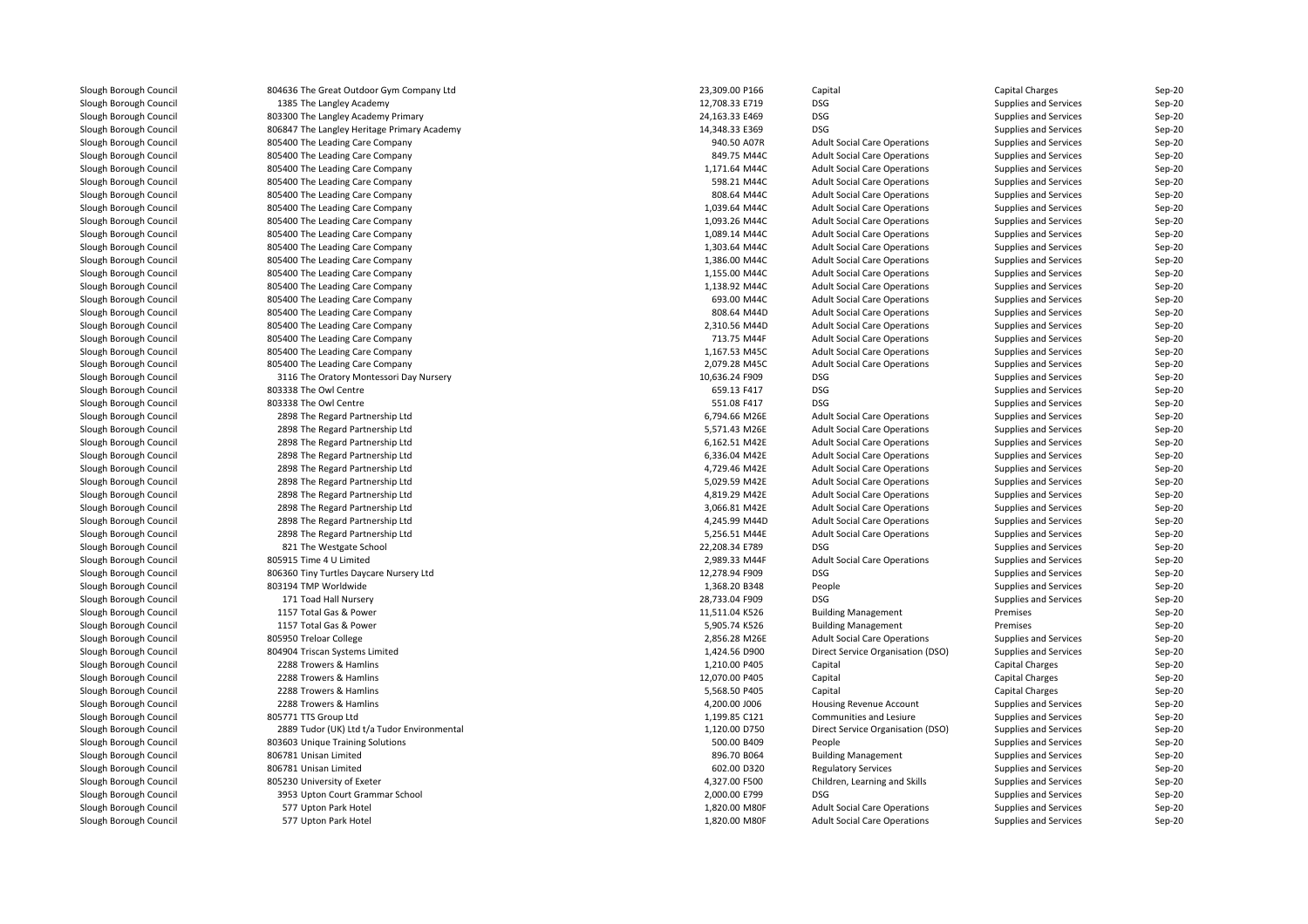| Slough Borough Council | 803251 Vail Williams LLP             | 2,980.00 B079    | <b>Regeneration Development</b>     | Capital Charges              | Sep-20   |
|------------------------|--------------------------------------|------------------|-------------------------------------|------------------------------|----------|
| Slough Borough Council | 725 Valuation Office Agency          | 838.95 P128      | Capital                             | Capital Charges              | Sep-20   |
| Slough Borough Council | 803172 Victoria Sweeney              | 1,200.00 A07M    | <b>Adult Social Care Operations</b> | Supplies and Services        | Sep-20   |
| Slough Borough Council | 1212 Virgin Media Ltd                | 1,204.92 A03D    | <b>Adult Social Care Operations</b> | Supplies and Services        | Sep-20   |
| Slough Borough Council | 1212 Virgin Media Ltd                | 20,918.49 B023   | Finance                             | Supplies and Services        | Sep-20   |
| Slough Borough Council | 1212 Virgin Media Ltd                | 23,232.31 B023   | Finance                             | Supplies and Services        | Sep-20   |
| Slough Borough Council | 1212 Virgin Media Ltd                | 23,109.20 B023   | Finance                             | Supplies and Services        | Sep-20   |
| Slough Borough Council | 1212 Virgin Media Ltd                | 21,695.86 B023   | Finance                             | Supplies and Services        | Sep-20   |
| Slough Borough Council | 1212 Virgin Media Ltd                | 20,743.18 B023   | Finance                             | Supplies and Services        | $Sep-20$ |
| Slough Borough Council | 1212 Virgin Media Ltd                | 543.82 P084      | Capital                             | Capital Charges              | $Sep-20$ |
| Slough Borough Council | 1213 Virgin Media Payments Ltd       | 5,384.74 K089    | <b>Regulatory Services</b>          | Supplies and Services        | Sep-20   |
| Slough Borough Council | 807178 Vitro Global LTD              | 4,060.00 B408    | People                              | Supplies and Services        | Sep-20   |
| Slough Borough Council | 2682 Voyage 1 Limited                | 5,477.92 M26E    | <b>Adult Social Care Operations</b> | Supplies and Services        | Sep-20   |
| Slough Borough Council | 2682 Voyage 1 Limited                | 5,301.21 M26E    | <b>Adult Social Care Operations</b> | Supplies and Services        | $Sep-20$ |
| Slough Borough Council | 2682 Voyage 1 Limited                | 5,042.40 M26E    | <b>Adult Social Care Operations</b> | Supplies and Services        | Sep-20   |
| Slough Borough Council | 2682 Voyage 1 Limited                | 587.53 M26E      | <b>Adult Social Care Operations</b> | Supplies and Services        | Sep-20   |
| Slough Borough Council | 2682 Voyage 1 Limited                | 6,451.40 M26E    | <b>Adult Social Care Operations</b> | Supplies and Services        | Sep-20   |
| Slough Borough Council | 2682 Voyage 1 Limited                | 5,016.97 M27F    | <b>Adult Social Care Operations</b> | Supplies and Services        | $Sep-20$ |
| Slough Borough Council | 2682 Voyage 1 Limited                | 6,431.52 M26E    | <b>Adult Social Care Operations</b> | Supplies and Services        | Sep-20   |
| Slough Borough Council | 2682 Voyage 1 Limited                | -597.73 M26E     | <b>Adult Social Care Operations</b> | <b>External Receipts</b>     | Sep-20   |
| Slough Borough Council | 3436 Voyage Ltd                      | 4,516.47 A05C    | Adult Social Care Commissioning     | Supplies and Services        | Sep-20   |
| Slough Borough Council | 3436 Voyage Ltd                      | 11,641.65 A05C   | Adult Social Care Commissioning     | Supplies and Services        | Sep-20   |
| Slough Borough Council | 3436 Voyage Ltd                      | 5,538.98 M26E    | <b>Adult Social Care Operations</b> | Supplies and Services        | Sep-20   |
| Slough Borough Council | 3436 Voyage Ltd                      | 3,460.63 M26E    | <b>Adult Social Care Operations</b> | Supplies and Services        | Sep-20   |
| Slough Borough Council | 3436 Voyage Ltd                      | 5,524.26 M42E    | <b>Adult Social Care Operations</b> | Supplies and Services        | Sep-20   |
| Slough Borough Council | 3436 Voyage Ltd                      | 5,105.41 M42E    | <b>Adult Social Care Operations</b> | Supplies and Services        | $Sep-20$ |
| Slough Borough Council | 3436 Voyage Ltd                      | 6,465.51 M42E    | <b>Adult Social Care Operations</b> | Supplies and Services        | Sep-20   |
| Slough Borough Council | 3436 Voyage Ltd                      | 4,799.21 M42E    | <b>Adult Social Care Operations</b> | Supplies and Services        | Sep-20   |
| Slough Borough Council | 3436 Voyage Ltd                      | 4,519.26 M42E    | <b>Adult Social Care Operations</b> | <b>Supplies and Services</b> | Sep-20   |
| Slough Borough Council | 3436 Voyage Ltd                      | 5,929.26 M42E    | <b>Adult Social Care Operations</b> | Supplies and Services        | $Sep-20$ |
| Slough Borough Council | 3436 Voyage Ltd                      | 4,295.04 M44C    | <b>Adult Social Care Operations</b> | Supplies and Services        | Sep-20   |
| Slough Borough Council | 3436 Voyage Ltd                      | 603.37 M44E      | <b>Adult Social Care Operations</b> | Supplies and Services        | Sep-20   |
| Slough Borough Council | 3436 Voyage Ltd                      | 583.91 M44E      | <b>Adult Social Care Operations</b> | Supplies and Services        | Sep-20   |
| Slough Borough Council | 3436 Voyage Ltd                      | 603.37 M44E      | <b>Adult Social Care Operations</b> | Supplies and Services        | Sep-20   |
| Slough Borough Council | 3436 Voyage Ltd                      | 603.37 M44E      | <b>Adult Social Care Operations</b> | Supplies and Services        | Sep-20   |
| Slough Borough Council | 3436 Voyage Ltd                      | 564.44 M44E      | <b>Adult Social Care Operations</b> | Supplies and Services        | Sep-20   |
| Slough Borough Council | 3436 Voyage Ltd                      | 1,217.20 M44E    | <b>Adult Social Care Operations</b> | Supplies and Services        | $Sep-20$ |
| Slough Borough Council | 3436 Voyage Ltd                      | 1,217.20 M44E    | <b>Adult Social Care Operations</b> | Supplies and Services        | $Sep-20$ |
| Slough Borough Council | 3436 Voyage Ltd                      | 1,218.00 M44E    | <b>Adult Social Care Operations</b> | Supplies and Services        | Sep-20   |
| Slough Borough Council | 3436 Voyage Ltd                      | 1,218.00 M44E    | <b>Adult Social Care Operations</b> | Supplies and Services        | Sep-20   |
| Slough Borough Council | 3436 Voyage Ltd                      | 1,151.84 M44E    | <b>Adult Social Care Operations</b> | Supplies and Services        | $Sep-20$ |
| Slough Borough Council | 3436 Voyage Ltd                      | $-1,382.00$ M50E | <b>Adult Social Care Operations</b> | Supplies and Services        | $Sep-20$ |
| Slough Borough Council | 804372 Ways into Work                | 55,011.18 B211   | Strategy and Performance            | Premises                     | Sep-20   |
| Slough Borough Council | 448 Wea Southern                     | 22,796.00 F210   | Communities and Lesiure             | TP-Other Bodies              | Sep-20   |
| Slough Borough Council | 1762 Wellingtons For Langley Hall    | 73,622.66 F909   | <b>DSG</b>                          | Supplies and Services        | Sep-20   |
| Slough Borough Council | 774 West Berkshire County Council    | 2,309.76 A04L    | <b>Adult Social Care Operations</b> | Supplies and Services        | Sep-20   |
| Slough Borough Council | 774 West Berkshire County Council    | 2,309.76 A04L    | <b>Adult Social Care Operations</b> | Supplies and Services        | Sep-20   |
| Slough Borough Council | 774 West Berkshire County Council    | 2,309.76 A04L    | <b>Adult Social Care Operations</b> | Supplies and Services        | Sep-20   |
| Slough Borough Council | 774 West Berkshire County Council    | 2,309.76 A04L    | <b>Adult Social Care Operations</b> | Supplies and Services        | Sep-20   |
| Slough Borough Council | 774 West Berkshire County Council    | 2,309.76 A04L    | <b>Adult Social Care Operations</b> | Supplies and Services        | $Sep-20$ |
| Slough Borough Council | 1649 Western House Primary School    | 20,703.33 E439   | <b>DSG</b>                          | Supplies and Services        | Sep-20   |
| Slough Borough Council | 803677 Wheelie Bin Direct Limited    | 989.45 D610      | Direct Service Organisation (DSO)   | Supplies and Services        | Sep-20   |
| Slough Borough Council | 2095 White Horse Contractors Ltd     | 148,269.79 P083  | Capital                             | Capital Charges              | Sep-20   |
| Slough Borough Council | 3628 White Leaf Care Ltd             | 4,062.86 M26E    | <b>Adult Social Care Operations</b> | Supplies and Services        | Sep-20   |
| Slough Borough Council | 804908 Whitestone Care               | 4,536.00 M42E    | <b>Adult Social Care Operations</b> | Supplies and Services        | Sep-20   |
| Slough Borough Council | 1753 Willow Primary School           | 9,841.67 E499    | <b>DSG</b>                          | Supplies and Services        | Sep-20   |
| Slough Borough Council | 805208 Wilson & Scott (Highways) Ltd | 1,805.21 D880    | Direct Service Organisation (DSO)   | Supplies and Services        | Sep-20   |